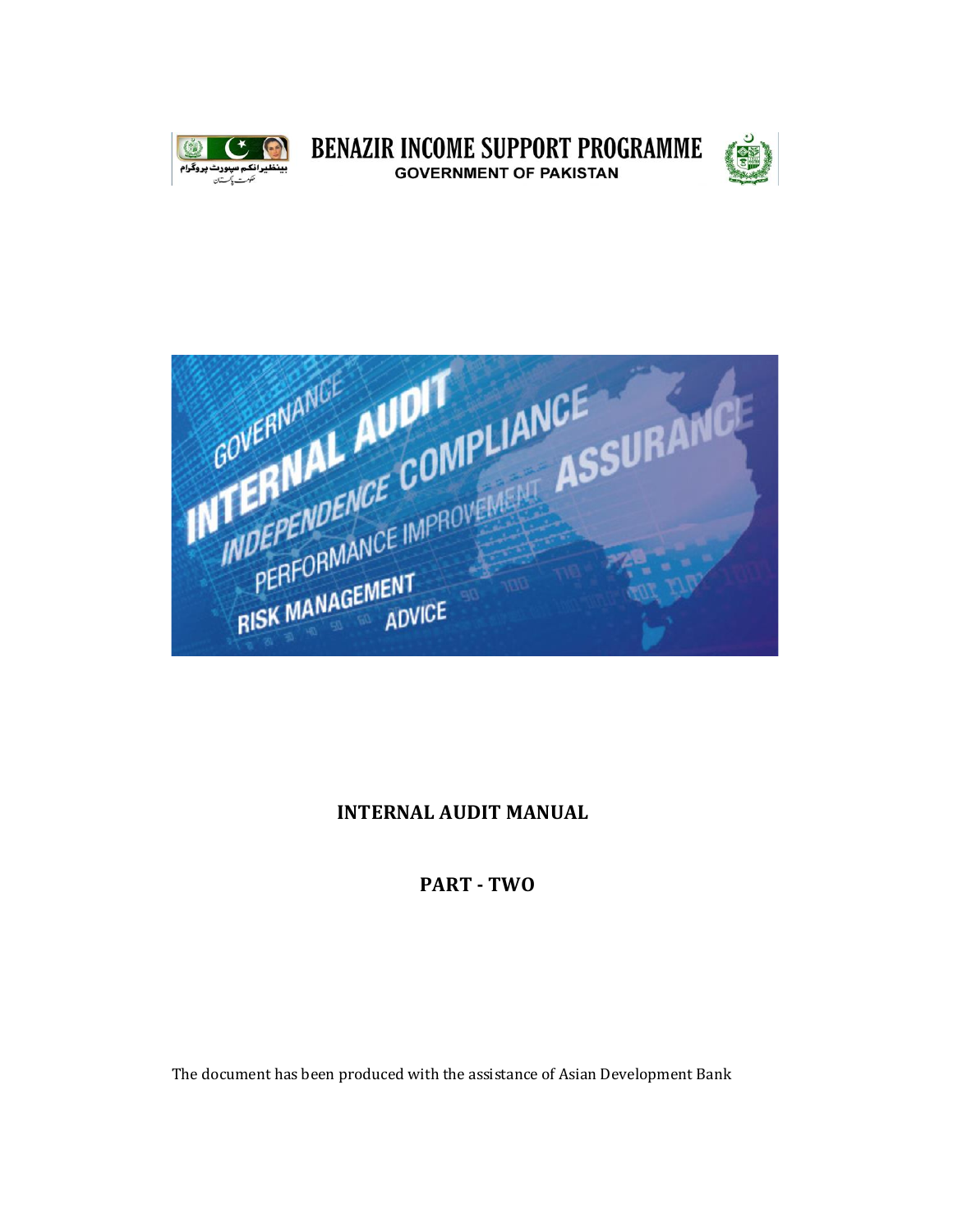# **PART TWO: PERFORMING AN AUDIT**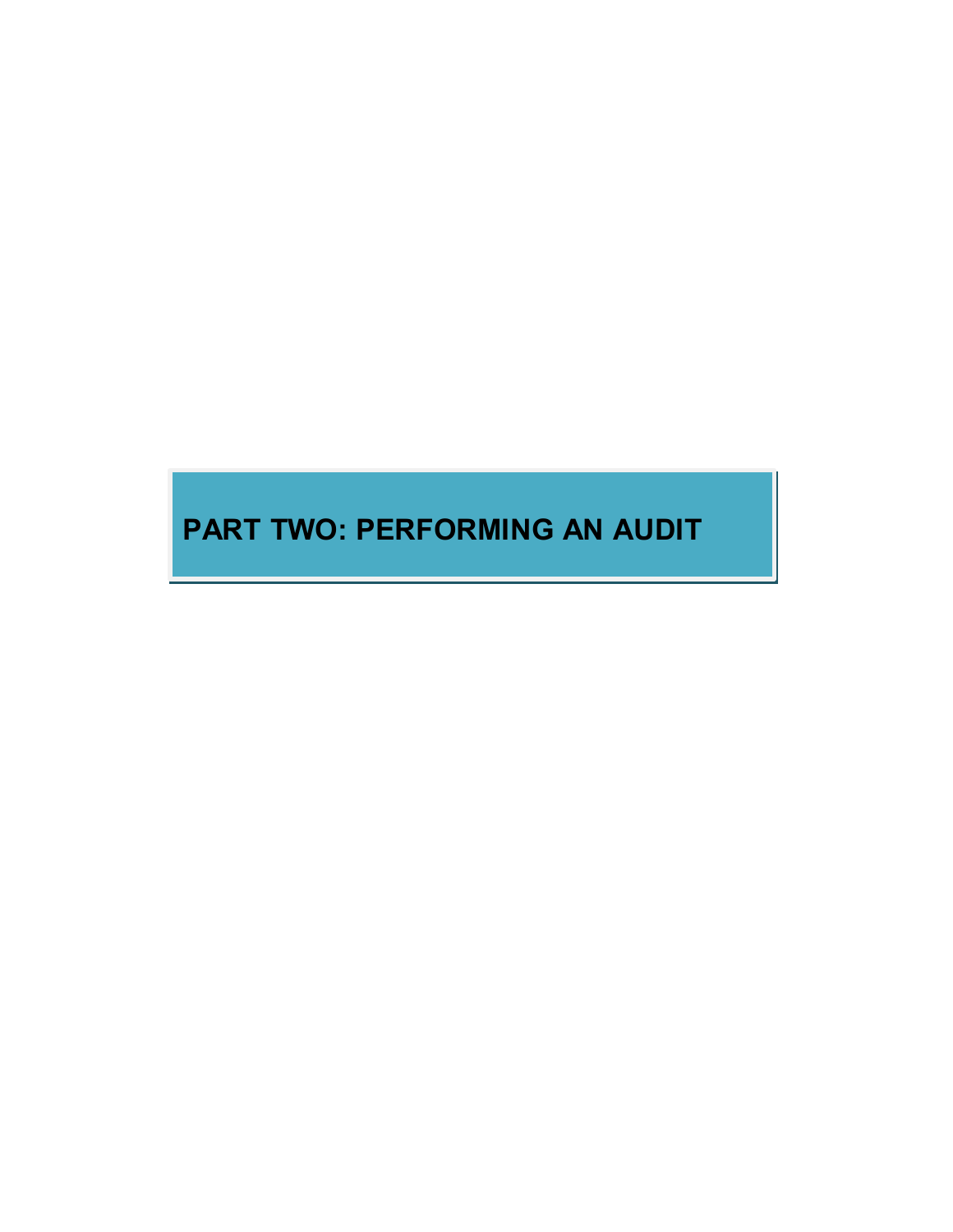#### **TABLE OF CONTENTS**

| 1. INTRODUCTION | 58 |
|-----------------|----|
|                 |    |
|                 |    |
|                 |    |
|                 |    |
|                 |    |
|                 |    |
|                 |    |
|                 |    |
|                 |    |
|                 |    |
|                 |    |
|                 |    |
|                 |    |
|                 |    |
|                 |    |
|                 |    |
|                 |    |
|                 |    |
|                 |    |
|                 |    |
|                 |    |
|                 |    |
|                 |    |
|                 |    |
|                 |    |
|                 |    |
|                 |    |
|                 |    |
|                 |    |
|                 |    |
|                 |    |
|                 |    |
|                 |    |
|                 |    |
|                 |    |
|                 |    |
|                 |    |
|                 |    |
|                 |    |
|                 |    |
|                 |    |
|                 |    |
|                 |    |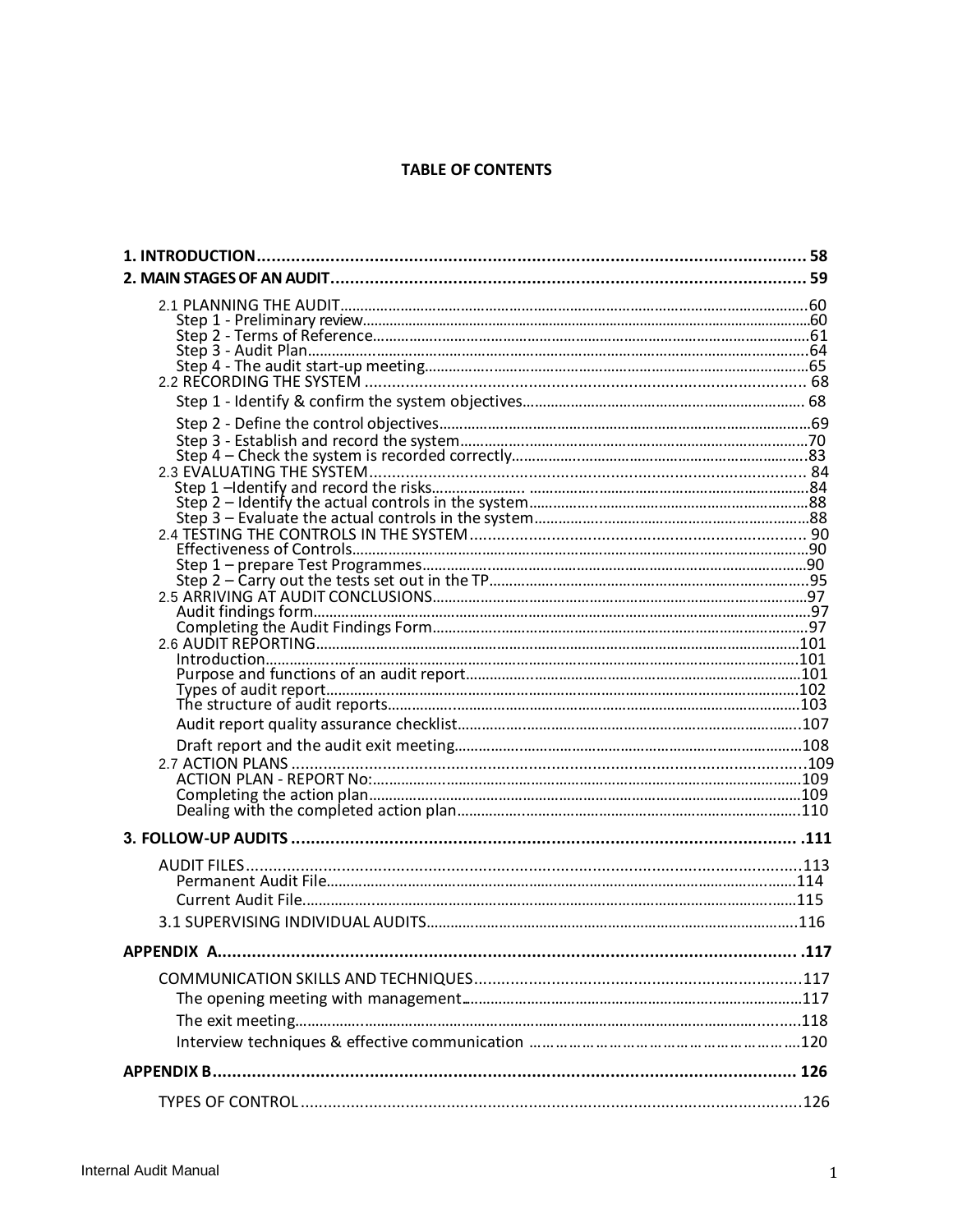#### **1. INTRODUCTION**

This Part of the Audit Manual provides guidance on how to carry out an audit. It sets out the methodology to be used by internal audit wing in BISP. The methodology relates primarily to systems audits (which will form the basis of the majority of the work done by internal audit. However, the same basic approach and principles apply to other types of audit, for example performance audits and information technology audits.

All audit staff are expected to make themselves fully aware of the contents of this Part of the Audit Manual, and to use these procedures in their audit work. In some cases it may be necessary to adapt the procedures to reflect the situation in a particular department/wing and those changes should be approved by the Head of Internal Audit.

When carrying out audits every auditor needs to keep in mind the need to comply with the Professional Standards set out in Part 1 of the Audit Manual. To help you in your day-to-day work the relevant Standard is shown at the start of each of the main stages of the audit process.

In general, good systems audits depend upon:

- (a) Careful planning of each audit, in order to determine where the work should be done and to allocate resources, effectively. Planning also helps to ensure that the concepts of risk and significance together are properly considered and that audits are tailored to the circumstances of the audited body
- (b) recognising that each part of an individual audit needs to be viewed in the context of the full audit plan, i.e., that no single audit stands alone
- (c) adopting a constructive and positive approach to the way the audit is done
- (d) reporting to management, in a timely and appropriate way, highlighting matters of significance arising from audit work and making suitable recommendations for corrective action
- (e) establishing arrangements to ensure that the audited organisation has properly considered any matters identified during the audit and implemented agreed actions.

Section 2 of this Part of the Manual sets out the main stages of an audit, and provides guidance on how to approach each of them. The remaining sections deal with some other key areas that impact on the effectiveness of internal audit – follow-up audits, the structure of audit files and the supervision of individual audits (to be developed later).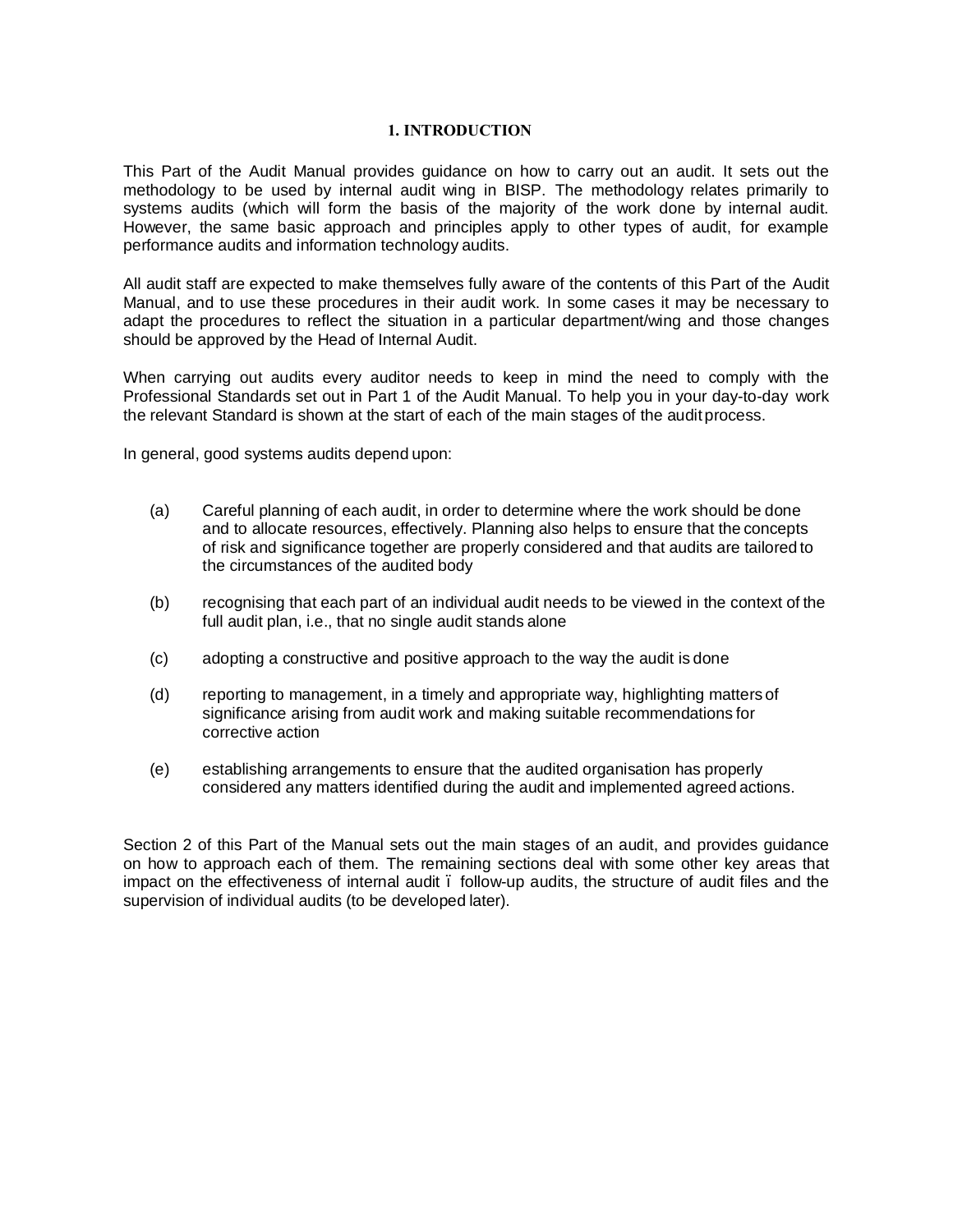## **2. THE MAIN STAGES OF AN AUDIT**

These are as follows:

| 2.1 Planning the<br><b>Audit</b> | •Preliminary Review<br>•Terms of Reference<br>.Preparing the Audit Plan<br>. Audit Start-up Meeting                                                  |
|----------------------------------|------------------------------------------------------------------------------------------------------------------------------------------------------|
| 2.2 Recording<br>the System      | ·Identify/confirm System Objectives<br>•Define the Control Objectives<br>. Establish & Record the System<br>• Check the System is Recorded Correctly |
| 2.3 Evaluating<br>the System     | . Identify and Record the Risks and Actual Controls<br>. Evaluate the Actual Controls in the System                                                  |
| 2.4 Testing                      | •Test the Actual Controls                                                                                                                            |
| 2.5 Audit<br><b>Conclusions</b>  | •Complete the Audit Findings Schedule                                                                                                                |
| 2.6 Audit<br>Reports             | .Draft the audit report                                                                                                                              |
| 2.7 Action Plans                 | .Obtain agreed action plan<br>•Verify action is taken by management                                                                                  |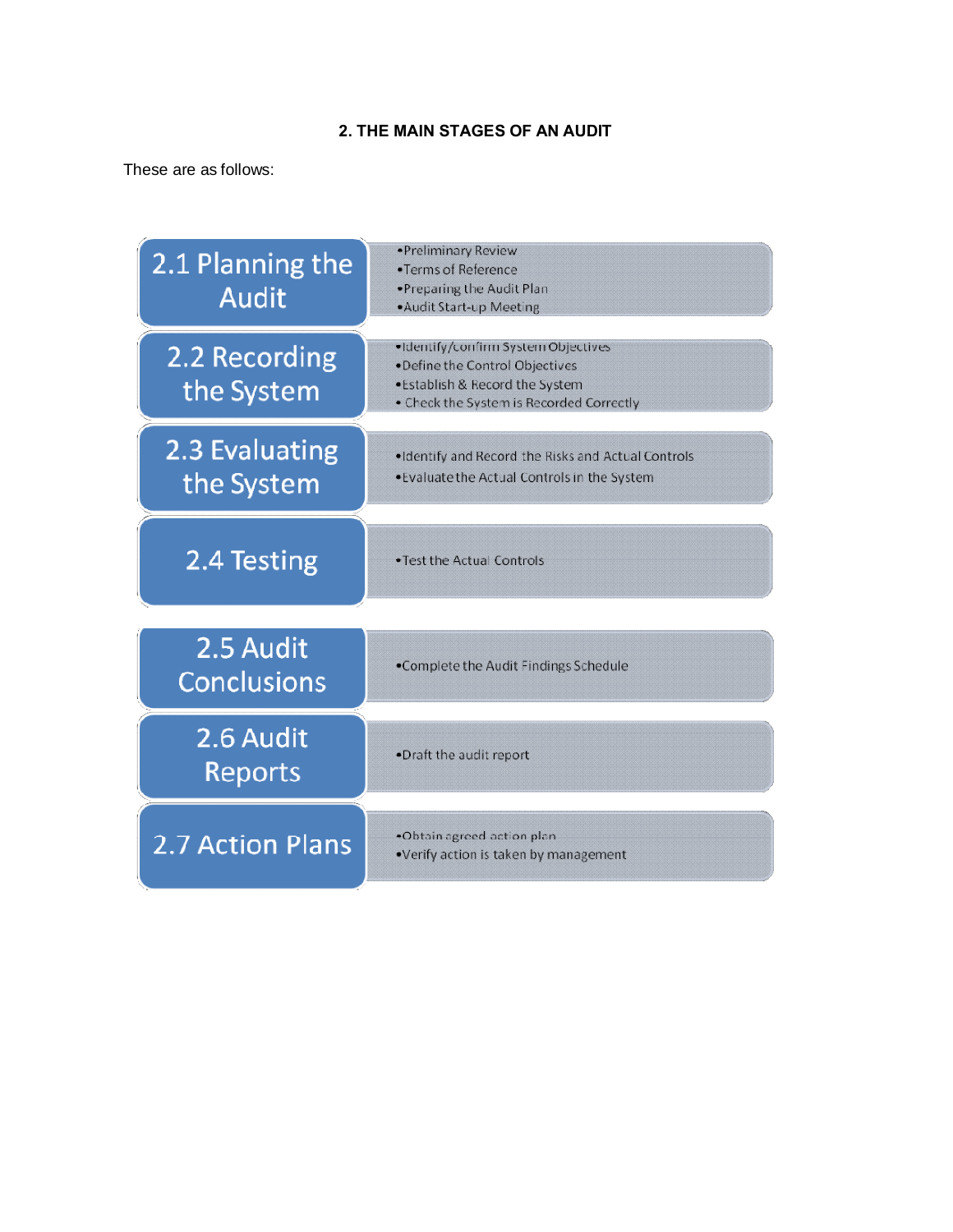## **2.1 PLANNING THE AUDIT**

**2200 Engagement Planning** Internal auditors must develop and document a plan for each audit, including the audits objectives, scope, timing and resource allocations.

Planning is a critical stage for any audit. It ensures that managers are actively involved in theaudit right from the beginning and that the audit focuses on the right things. There are four main steps to the planning process and these are set out in detail below.

#### *Step 1 - Preliminary review*

Approximately six to eight weeks before the audit is scheduled formal notification should be sent to the department/wing concerned informing them that an audit will be taking place and that Internal Audit staff will be carrying out some preliminary work before holding the formal set-up meeting.

The notification should take the form of a brief letter informing the director responsible for t h e area to be audited of:

- The name of the audit . with reference to the annual audit plan
- The fact that it will be necessary to carry out some preliminary work (involving meetings with directors and, possibly, some staff) to establish the precise scope and focus of the audit
- The fact that a formal meeting to set up the audit will take place before the audit begins.

This fact-finding exercise (known as a preliminary review) is designed to provide an overview of the area to be audited. It also acts as the basis for planning the audit, and for determining:

- The objectives of the audit;
- The extent of audit coverage and identification of any specific areas that are to be given emphasis because they are high risk, are of critical importance to the system and/or suffer from weaknesses which are already known (e.g. the system depends upon computer systems which are outdated);
- · Target dates for completion of each stage of the audit work; and
- · Which auditors are to be employed on the audit and who is to be responsible for supervising the audit and ensuring the quality of the audit work.

The preliminary review should clearly define the audit of the system as set out in the annual work plan; establish the boundaries of that system (where they start and where they finish) and identify any interfaces with other systems and any other related audits that are planned in the future. This provides the basis for drafting the Terms of Reference for the audit, including the objectives, scope and coverage of the audit, which should then be agreed with management responsible for the area under review.

The preliminary review could involve:

- · A review of the business and operational plans of the area to be audited (where available);
- · A review of current organisation charts;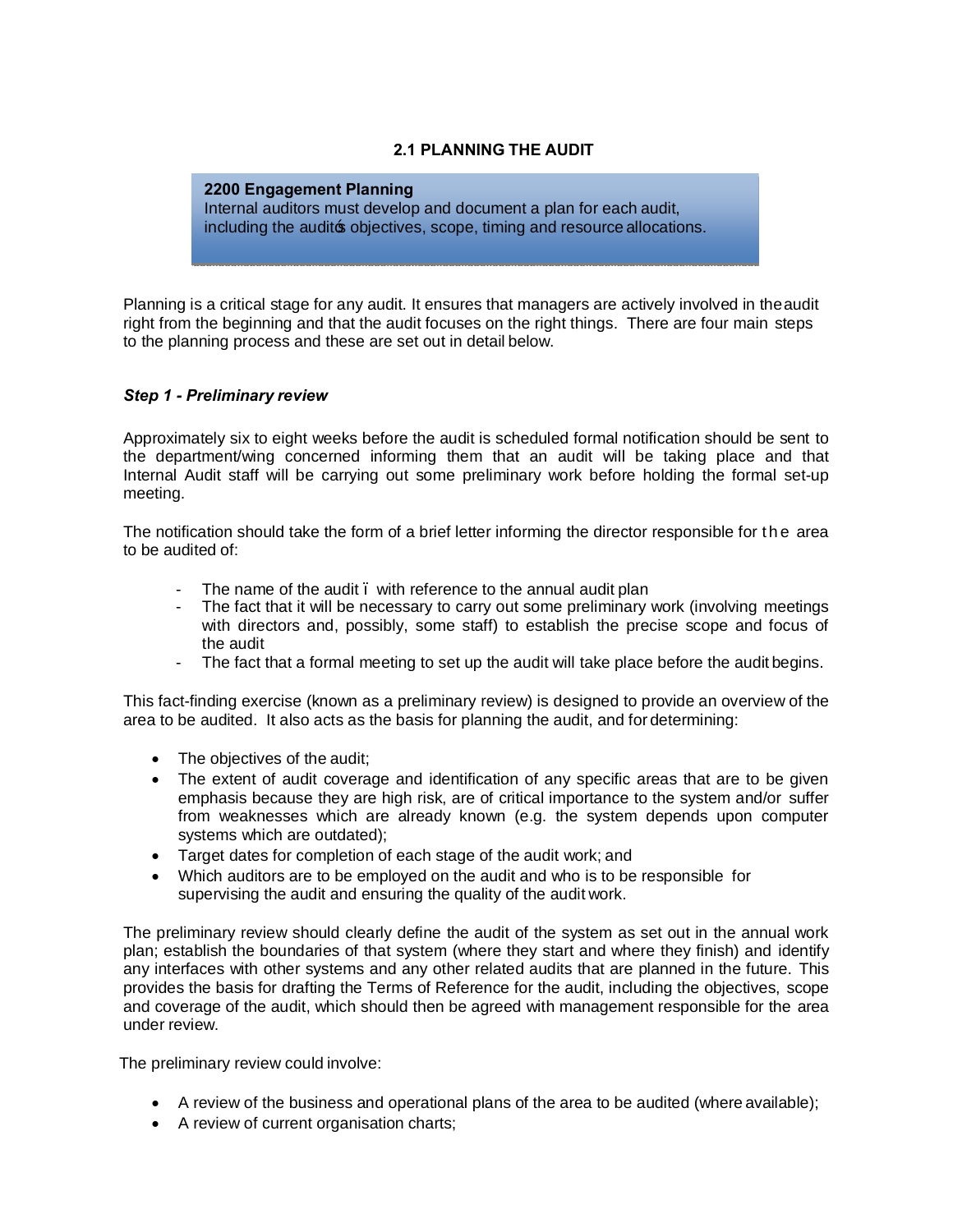- · An assessment of budget and management information (where available) ;
- · Initial discussions with management to establish their objectives for the area to be audited, and
- · A review of relevant legislation, regulations, instructions etc.

The review of previous audit reports (where work has been carried out in the past) is an important part of the preliminary review. Such reports can provide an insight into the level of control at the time of the last audit, and an opportunity to establish whether or not agreed recommendations relating to previous audits have been implemented by management. It is also useful to review any relevant reports produced by the Auditor General of Pakistan (AGP).

At meetings with heads of departments and units during this stage of the audit you should tryto:

- · identify and discuss the objectives the system is designed to achieve;
- · discuss the relevant business activities and gain an understanding of any significant risks that may impact upon them;
- obtain an overview of the roles, responsibilities and reporting lines of the staff involved;
- · discuss any concerns or particular areas the manager concerned would like audit to review, and
- · discuss the possible scope of the audit.

At the end of the preliminary review it is often useful to hold a meeting with the management of the department or unit concerned to discuss the initial findings

#### *Step 2 - Terms of Reference*

.

**2210 Engagement Objectives**

Objectives must be established for each engagement.

#### **2220 Engagement Scope**

The established scope must be sufficient to satisfy the objectives of the engagement.

#### **2230 Engagement Resource Allocation**

Internal auditors must determine appropriate and sufficient resources to achieve engagement objectives based on an evaluation of the nature and complexity of each engagement, time constraints and available resources.

Having done all this, the Terms of Reference for the audit should be prepared. These set out the scope, approach, and timescales for the project. The template below shows the information which should be included in the Terms of Reference.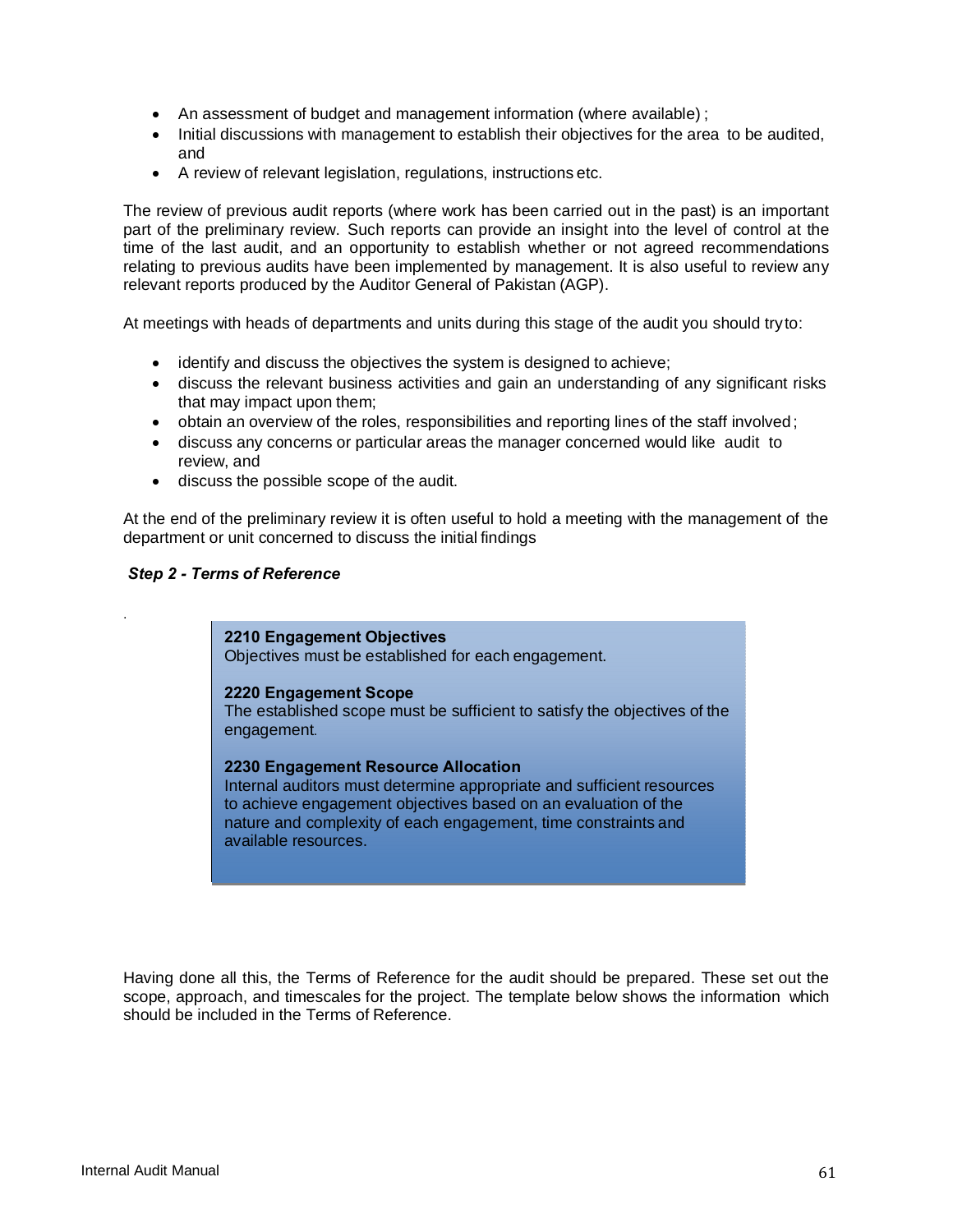#### **Template for Terms of Reference**

Working Paper Ref.

**Prepared by:..............................**

**Reviewed by:..............................**

## **Audit Plan Ref:**

Audit 4/2015 – Low Value Procurement

## **Key Business/System Objectives:**

To procure low value goods and services at the lowest cost To use local providers of goods and services as much as possible

## **Audit Objectives:**

To review the adequacy and effectiveness of the controls over the procurement of low value goods and services

To establish whether the procurement of low value goods and services is in accordance with public procurement guidelines (PPRA)

#### **Scope of Audit:**

The audit will cover the systems for preparing and approving requisitions; the procedures for placing orders and the procedures for ensuring the receipt of goods and services.

#### **Key Contacts:**

Names

#### **Previous Audit Findings:**

None – this is the first audit of this system

#### **Points to note:**

The head of the procurement department was only appointed three months ago and has no prior experience of procurement.

#### **Timing of audit:**

The audit is schedule to start on 11 July 2015 and fieldwork will be completed by 29 July. A draft report will be available by 12 August

#### **Auditor(s):**

Names

The audit objectives are an important part of the Terms of Reference. They must be clear and concise and relate to the key areas of concern to be addressed by the audit. An example of possible audit objectives is shown below.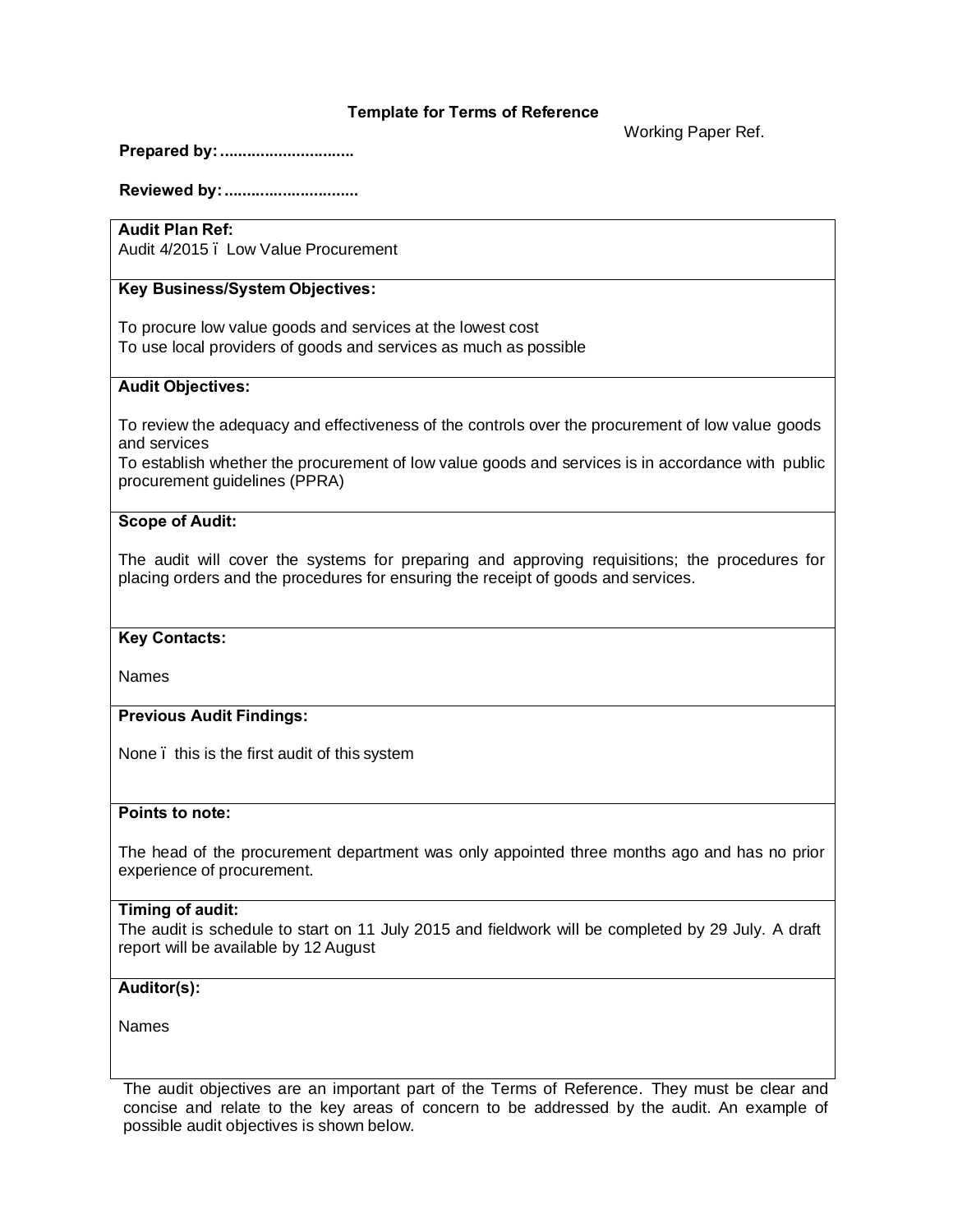## **Possible objectives for a payroll audit**

To conduct an audit of the payroll systems in BISP to ensure that they comply with all relevant legislation, laws, management policies and procedures.

To establish that the payroll systems operate so that staff are paid correctly and on time.

To establish that the payroll procedures are efficient and effective.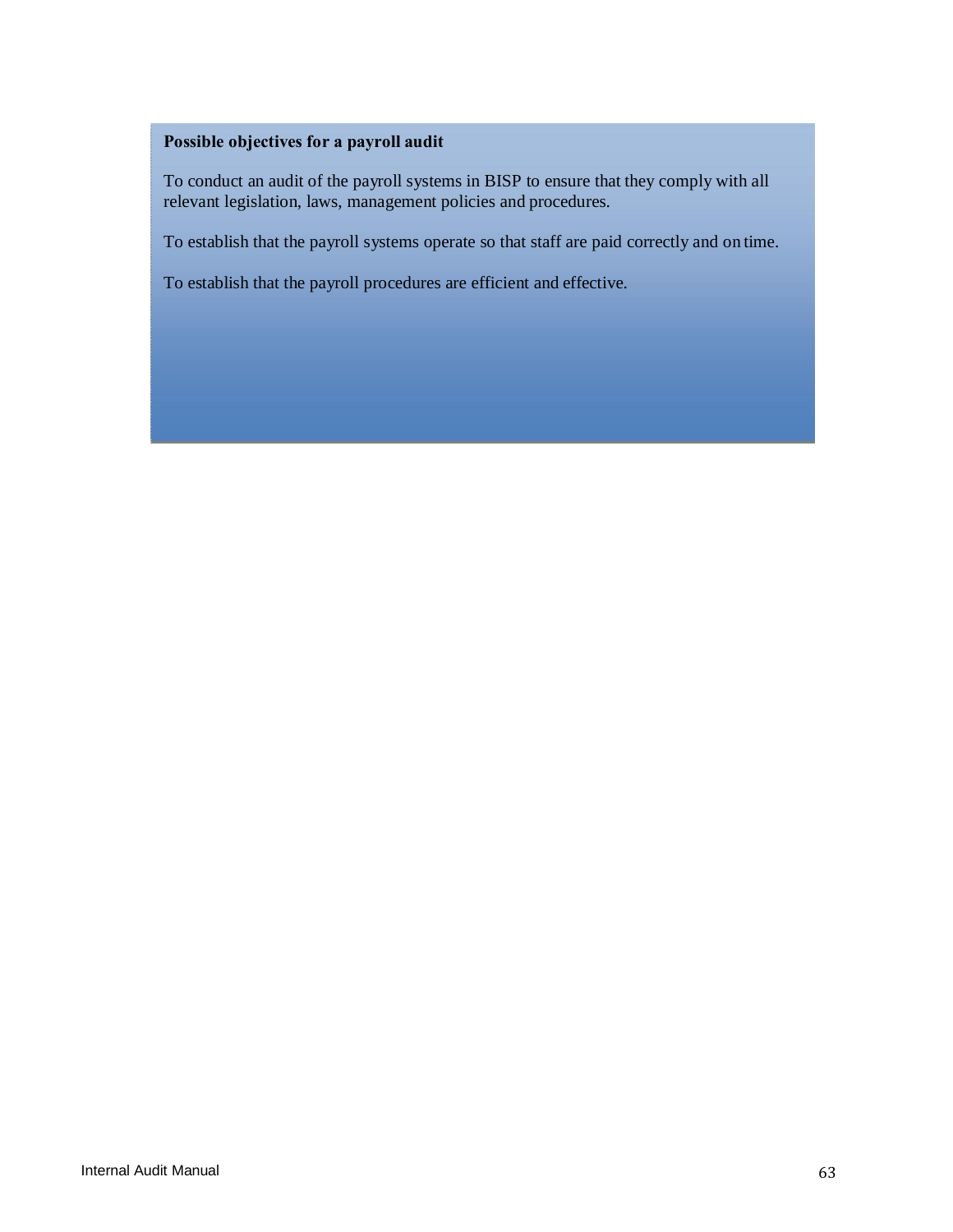#### *Step 3 - Audit Plan*

the development of an audit plan. Below is a template for an audit plan. The plan should indicate the expected audit days to be spent on each stage of the audit. It should also include time for review and supervision by the Head of Internal Audit.

## **INTERNAL AUDIT PLAN**

AUDIT NAME: Payroll AUDIT NUMBER: 01/2015 AUDIT DURATION 4 - 22 July

| <b>Date</b><br><b>Stage</b><br>from $\prime$<br>to |  | Auditor name/<br>days | Auditor name/<br>days | Auditor name/<br>days | <b>Total for</b><br>the stage |
|----------------------------------------------------|--|-----------------------|-----------------------|-----------------------|-------------------------------|
|                                                    |  | Fakhar                | <b>ABC</b>            |                       |                               |
| Planning the audit                                 |  | 3                     |                       |                       | 3.0                           |
| Recording the system                               |  | 2                     |                       |                       | 2.0                           |
| Evaluating the system.<br>including testing        |  | 4                     |                       |                       | 4.0                           |
| Audit conclusions                                  |  | 1                     |                       |                       | 1.0                           |
| Audit report                                       |  | 3                     |                       |                       | 3.0                           |
| Management/supervision                             |  |                       | 1                     |                       | 1.0                           |
| TOTAL                                              |  | 13.0                  | 1.0                   | 0.0                   | 14.0                          |

Once completed the audit plan should be approved by the Head of Internal Audit.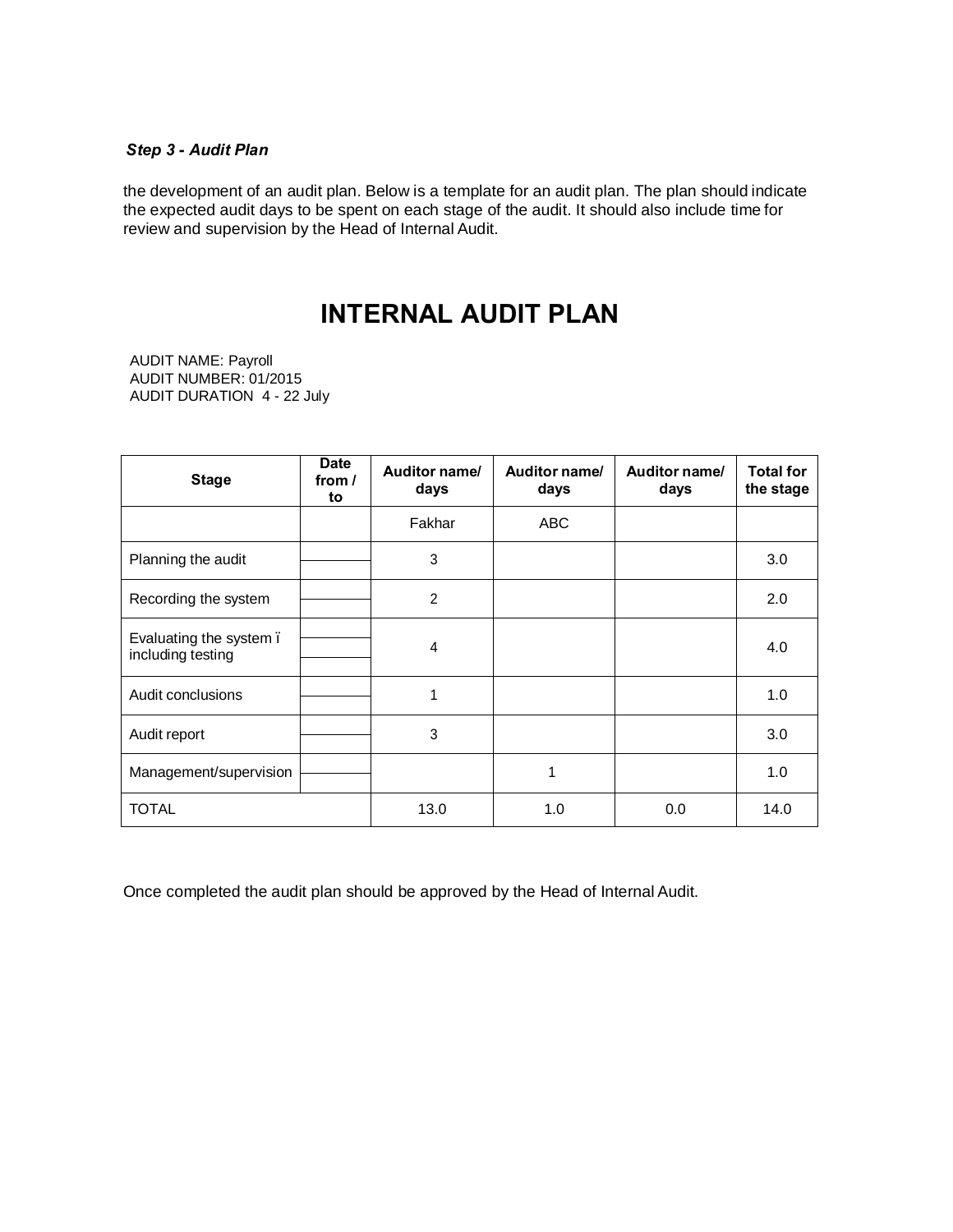#### *Step 4 - The audit start-up meeting*

This is the final step of the planning stage, and comprises the following activities.

#### *Notification of the audit*

Before the audit start-up meeting formal notification of the audit should be prepared and sent to the Head of the department/unit responsible for the system that is to be audited. This letter should cover the following:

- The subject of the audit . with reference to the annual audit plan where appropriate or, for a consulting audit, indicating that the audit is a management request
- The objectives and scope of the audit
- The start date of the audit
- Who will be doing the audit.

The notification of the audit should also propose a meeting (the audit start-up meeting) to discuss the audit and finalise the necessary arrangements.

An example of a letter of notification is given below.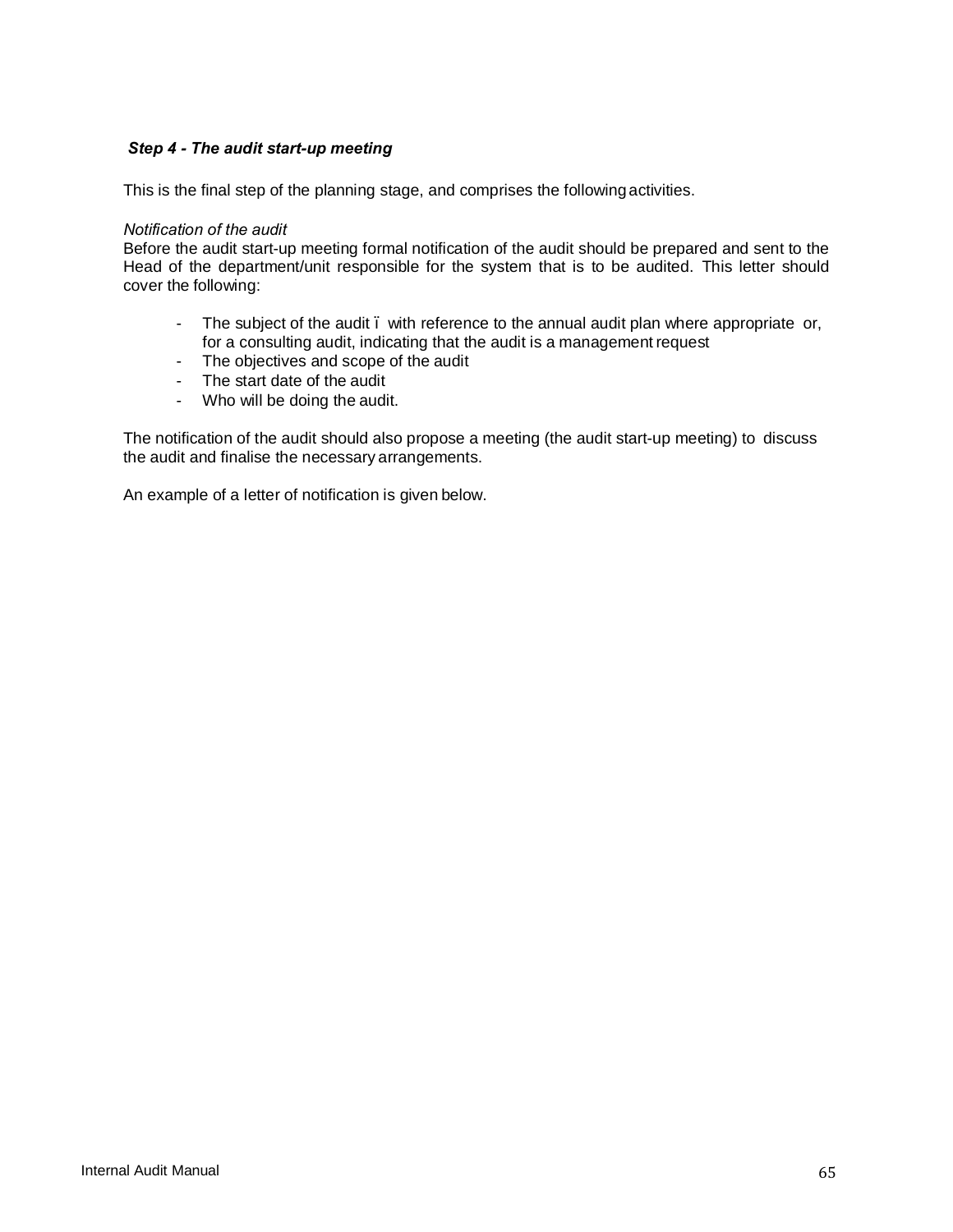**Notification of the Audit**

*Benazire Income Support Programme Government of the Pakistan* HQ, Islamabad

*Number:*

#### **Attn: Head of Unit/Wing Mr (Ms)**

**..................**

#### **INTERNAL**

## *Subject***:** *Review of the Procurement Processes*

In accordance with the annual audit plan agreed for 2015 the Internal Audit Wing would perform an audit of Low Value Public Procurement by the BISP. The coverage and objectives of this audit will be as follows:

## **1. Coverage**

The audit will cover the systems for preparing and approving requisitions; the procedures for placing orders and the procedures for ensuring that the required goods and services are received.

#### **2. Objectives of the Audit**

The objectives of the audit will be:

- To review the adequacy and effectiveness of the controls over the procurement of low value goods and services
- To establish whether the procurement of low value goods and services is in accordance with public procurement guidelines (PPRA)

#### **3. Date of commencing the audit**

The audit is planned to start on 11 July 2015.

## **4. Conducting Audit**

The audit will be carried out by and **and the audit will be carried out by** and **and** Upon completion of the fieldwork, we will prepare a draft audit report that will be sent to you for your consideration. After that, we will organise the exit interview in order to discuss our recommendations and to consider any comments you may have. Following that a final report will be issued.

#### **5. Opening Interview**

We will be in touch with you shortly to discuss the proposed coverage and objectives of the audit. If there are any specific concerns you have about the systems for Low Value Procurement we will be very happy to discuss these with you at this meeting.

**Head of Internal Audit**, **(name)**

**Delivered to: (name), Head of procurement [Copy to: Director to Chairperson, BISP]**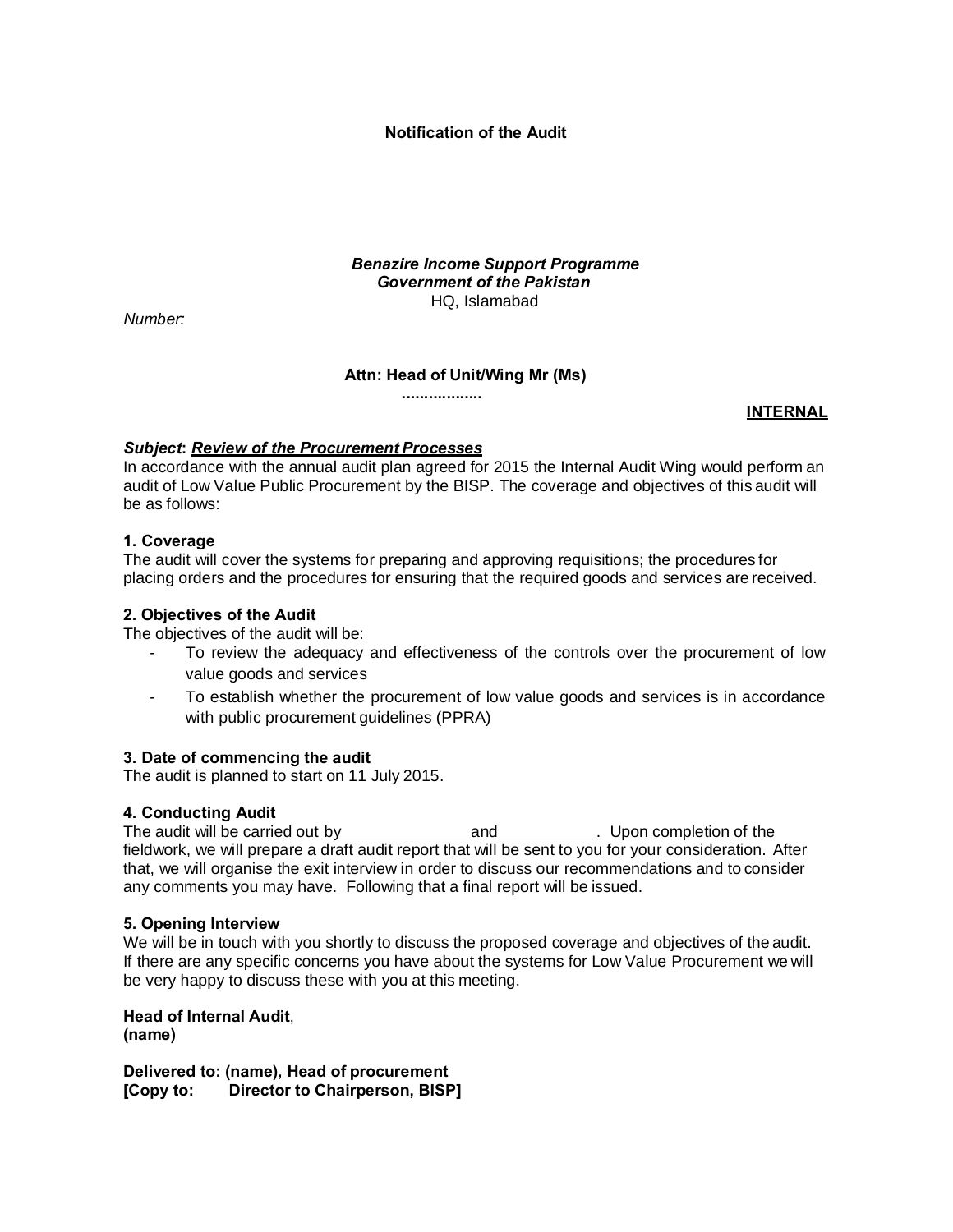## *Start-up meeting*

This meeting should be held with the Head of the department/wing or unit to be audited. The Head of Internal audit should be involved, together with the auditor carrying out the work.

The meeting is intended to:

- · Introduce the auditor to the management of the department or unit;
- Outline the purpose of the audit and give a brief overview of the methodology to be used. if this is the first time an audit has been done in the department or unit it will be necessary to give a more detailed explanation of the way the audit will be carried out;
- · Provide an opportunity for management to suggest particular areas which they think should be examined;
- Discuss Internal Audits proposals on the possible focus of the audit; and
- Explain that they will be kept informed of the progress of the audit, and that managements assistance will be welcomed throughout the audit.

Some guidance on how to approach the opening meeting with management is given in Appendix A.

Following the meeting Minutes should be prepared and retained on the audit file. Those minutes should be kept brief – possibly in the form of bullet-points.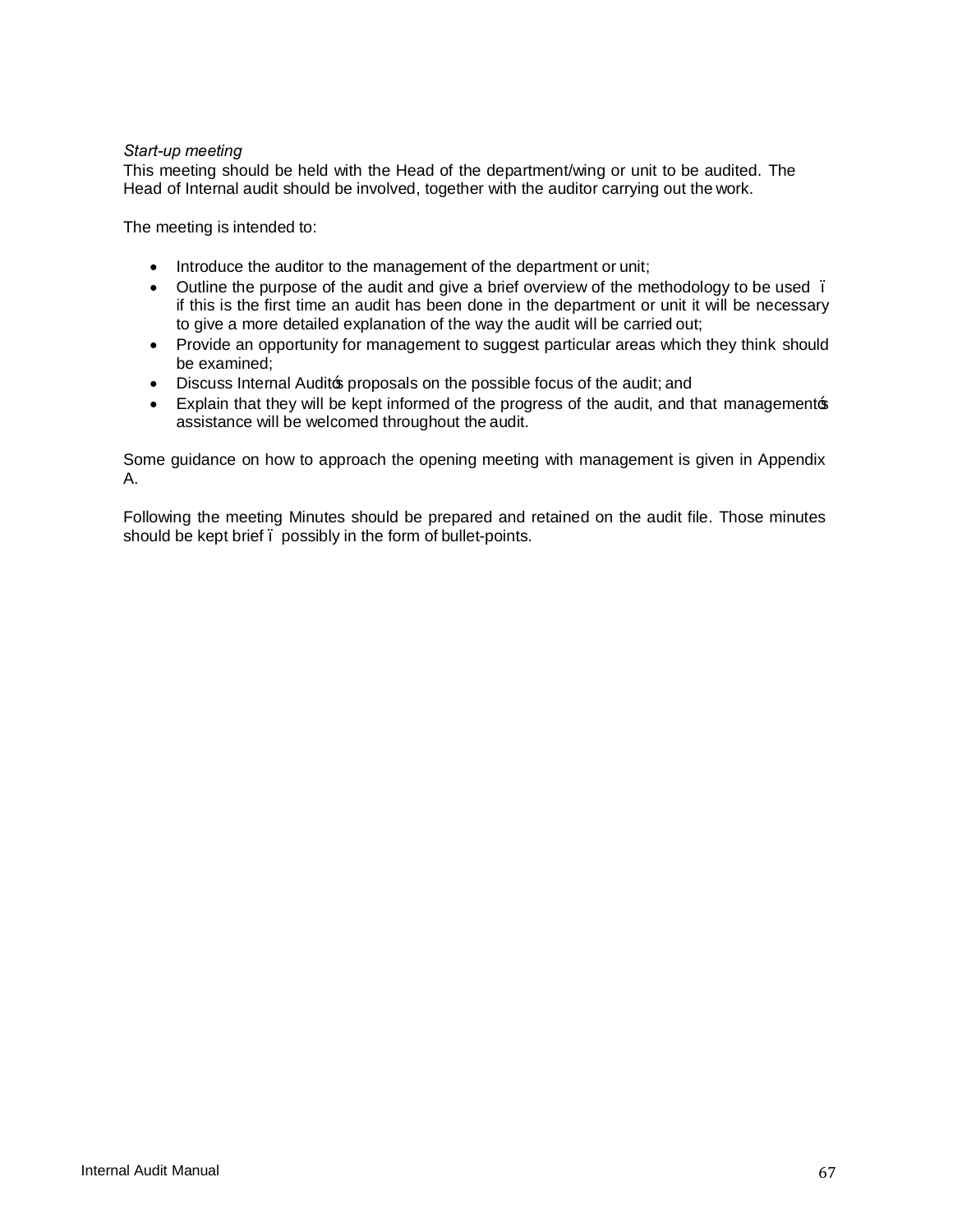## **2.2 RECORDING THE SYSTEM**

**2300 Performing the Engagement** Internal auditors must identify, analyse, evaluate and document sufficient information to achieve the engagements objectives.

This part of the audit requires the auditor to obtain a clear understanding of the relevant system. This is achieved by interviewing the directors and staff who operate, and are responsible for, the system being audited and by reviewing relevant written procedures and other documentation relating to the way the system operates.

Interviews form a key part of the audit process and it is important that they are handled in an effective way. Guidance on arranging and handling meetings is provided in Appendix A.

#### *Step 1 - Identify & confirm the system objectives*

However, before starting to record the system it is necessary to find out the objectives that management has for the system (the system objectives).

When you are trying to find out what the system objectives are you should remember that in every system there will be a hierarchy of objectives - starting with those objectives set by senior management and working down to the objectives of the people involved in the detailed operation of the system.

For example in procurement system the objectives set by senior management might include:

- · To ensure that Pakistani law, legislation and requirements are met when placing procurement contracts e.g. PPRA
- · To reduce the cost of procurement by 5% each year for the next three years;
- · To make the existing system for approving expenditure more efficient, and
- · To reduce the backlog of invoices awaiting payment.

System obiectives such as these are often set out in a formal way. for example as part of the strategic plan for the organisation . but sometimes there may be other informal, undocumented system objectives and the auditor needs to be alert to the possible existence of these.

Operational objectives will often be broader and more generic at the management level, and become more specific for staff at lower levels in the organisation. For example, the Head of the Procurement function may have an objective that is:

to ensure all procurement is carried out in accordance with the Public Procurement Rules.

The procurement staff, however, may have more specific objectives that relate to their specific role, for example:

- to ensure that three tenders/quotations are obtained or
- to ensure that tenders received are not opened before the due date.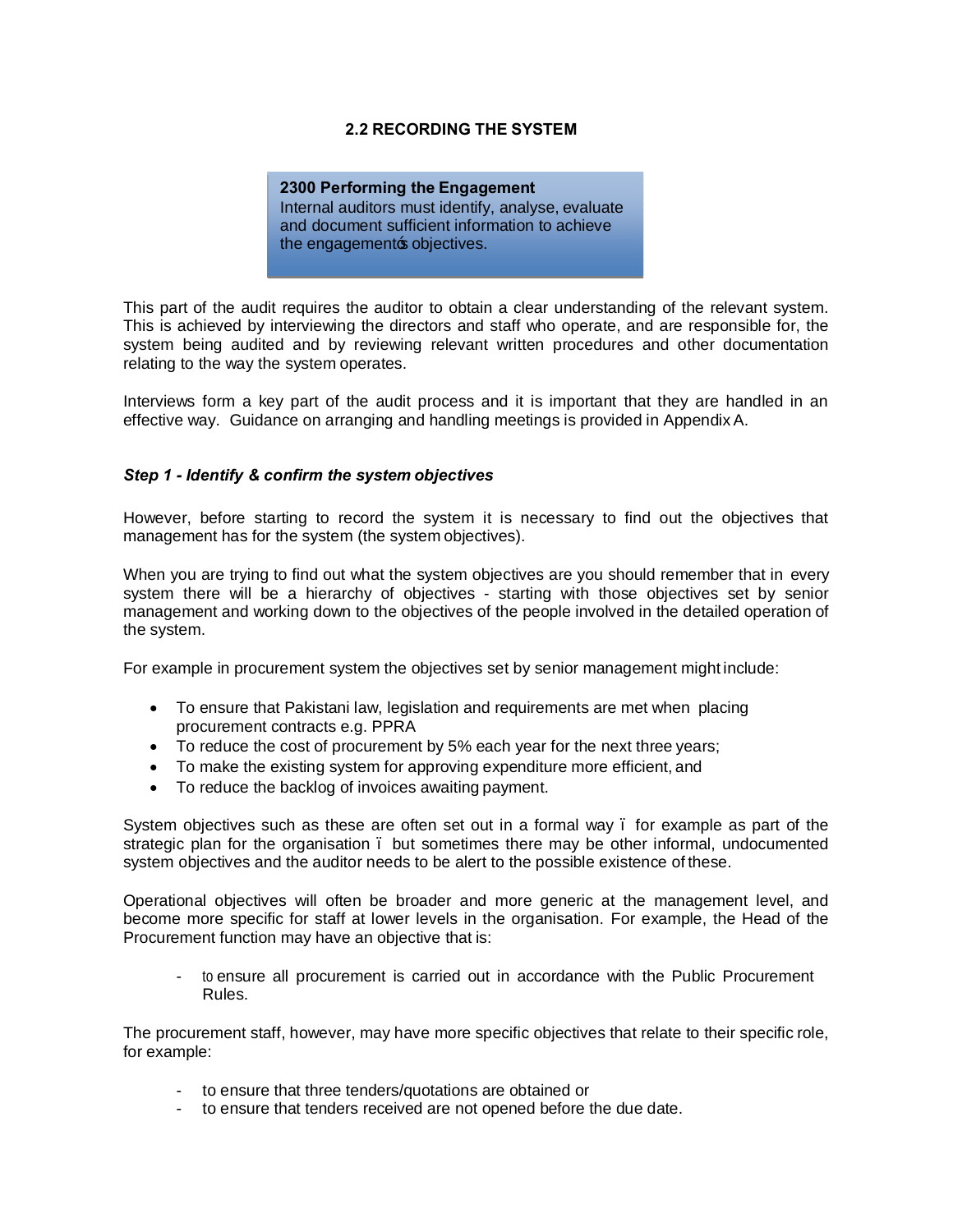## *Step 2 - Define the control objectives*

Control objectives are a key part of the audit process. They provide the primary focus for the evaluation of the system of control. By obtaining an understanding of what the objectives of the system are, it will help you to identify what the control objectives of the audit should be. The control objectives you set need to be consistent with the objectives of management in the organization, and should be discussed and agreed with management – ideally before you start any evaluation of the controls in place.

Control objectives provide the framework for each systems audit assignment. They should detail the various aspects of a system sobjectives, and provide the basis for evaluating the actual controls in the system. Control objectives should be specific enough to provide the basis for this evaluation. Control objectives that are generalisations such as "to ensure that support services are adequate" should be avoided.

Considering the relevant laws can be a useful starting point for identifying control objectives, but the nature and types of risk that could impact upon the system together with the control environment must also be considered.

One useful way of developing control objectives is to think about the organizational structure relating to the area you are auditing. This involves:

- · Identifying the main wings/units affected by the audit;
- · Establish the main activities carried out by each of those main wings/units;
- · Determining the management objectives of each of those activities, and
- · Developing the control objectives which will help ensure the achievement of the management objectives for each of the main activities.

As a simple guide it may be useful to work on the basis of one control objective for each activity. although this rule should not be applied too rigidly. It is recommended that there should be no more than 6 to 8 control objectives for any audit.

For example with procurement the main wings/units involved could be: the wing(s) requesting the supplies, services or works; the purchasing/contracts section; the wing(s) receiving the goods or services and the accounts department.

For each of those sections or units you can then establish the activities which they carry out and this will help you to decide on the control objectives. So, for procurement:

- The *wing requesting the supplies, services or works* will be concerned with preparing the commitment request/purchase requisition and (in many cases) receiving the supplies, services or works. A possible control objective could be:
	- O to ensure that all purchase commitments are prepared correctly and at the right  $time_{\pm}$
- · *Purchasing/contracts section* will be involved in: processing purchase requisitions; ordering; tendering and contracting; maintaining the supplier database etc. A possible control objective could be:
	- $\circ$  to ensure that all purchases are made on the basis of suitably authorized commitment requests and in accordance with laid down procedures $\pm$
- · *Accounts department* will be receiving invoices; validating and paying invoices; maintaining supplier payment files etc. A possible control objective could be:
	- $\circ$  to ensure that invoices are only paid for goods or services which have actually been received, and in accordance with the terms set out in the purchase order±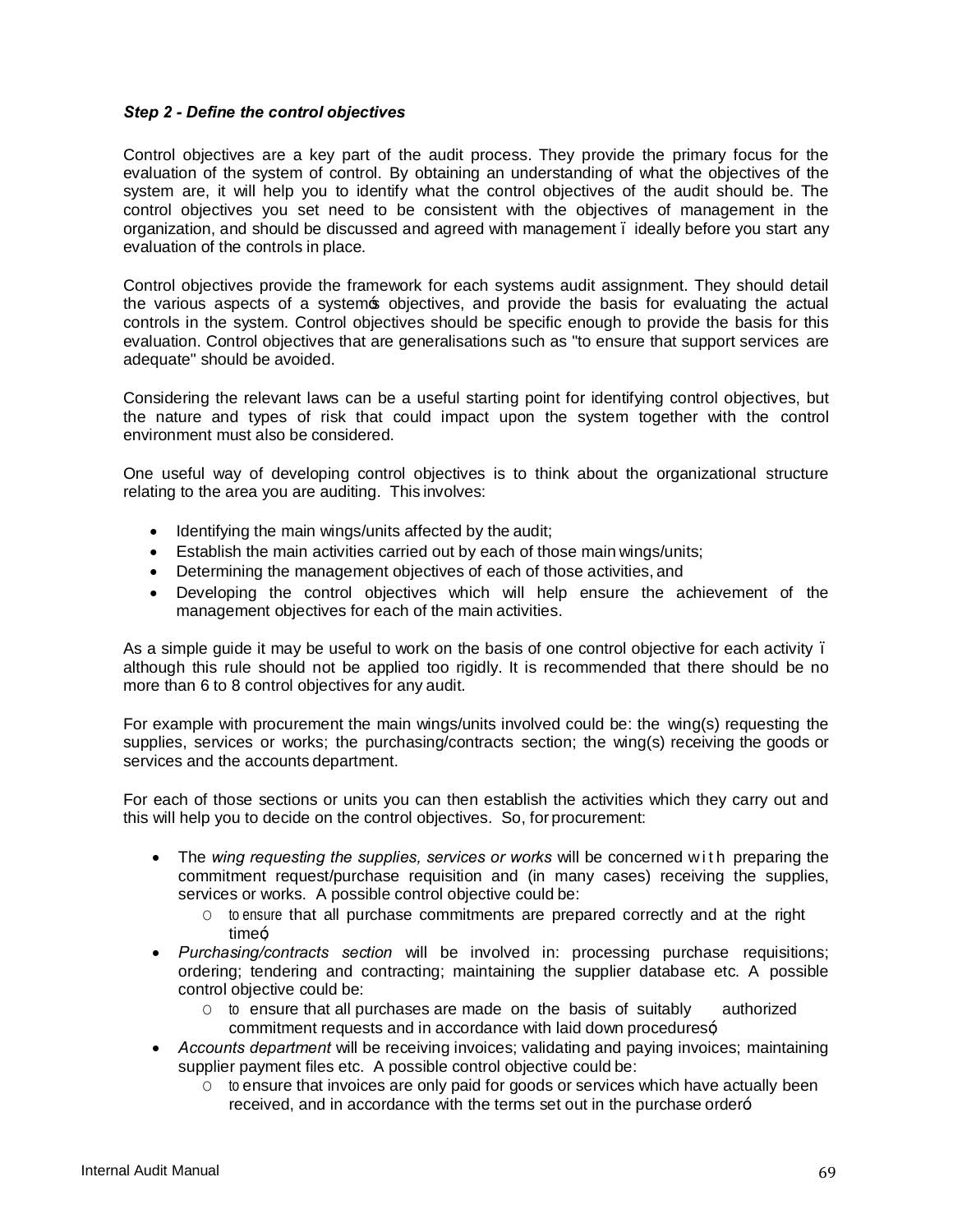Another approach to developing comprehensive control objectives is to consider aspects of control such as:

- · Has the system been adequately planned?
- · Are the operations adequately supervised and controlled?
- · Is the system periodically reviewed?
- · Is suitable management information produced?

Control objectives should relate to the specific features of the system and the way in which the activities are carried out in order to achieve the system objectives. They should also be specific and show the purpose of control - and not the control itself. For example:

- · In a purchasing audit one control objective might be to ensure that invoices are paid only for goods or services which have been received;
- · In a payroll audit a control objective could be to ensure that payments are made only to valid employees of the organization; and
- · In a security audit a control objective could be to make sure that only accredited staff and visitors are permitted to enter the building.

Wherever possible the system objectives and the control objectives relating to the system should be identified before work starts on recording the system and they can then be reviewed and revised, as necessary, once the system has been recorded and you have a full understanding of how the system works.

Further examples of control objectives for some of the common systems will be provided later.

Once the control objectives have been identified it is advisable to try to ensure that the director who is responsible for the system to be audited agrees with objectives assigned to the system and the control objectives, which have been developed by internal audit.

#### *Step 3 - Establish and record the system*

#### *Why do we need to do this?*

The main reasons for describing the system are:

- To confirm the auditors understanding of the system;
- · To establish any interfaces between systems;
- · To establish how the system fits within the department or unit under review and the organisation as a whole; and
- · To provide a basis for assessing the extent to which internal controls prevent or detect and correct errors.

The description of the system forms the basis for the auditors judgments, conclusions, and recommendations. It also should provide a good basis for the evaluation of the strengths and weaknesses in internal control. Exclude any things which are not significant to the audit because recording the system can often take up a lot of time.

The auditor should decide which technique or combination of techniques for recording systems is most appropriate, taking into account the nature and complexity of the system, the audit objectives and any earlier audit work done.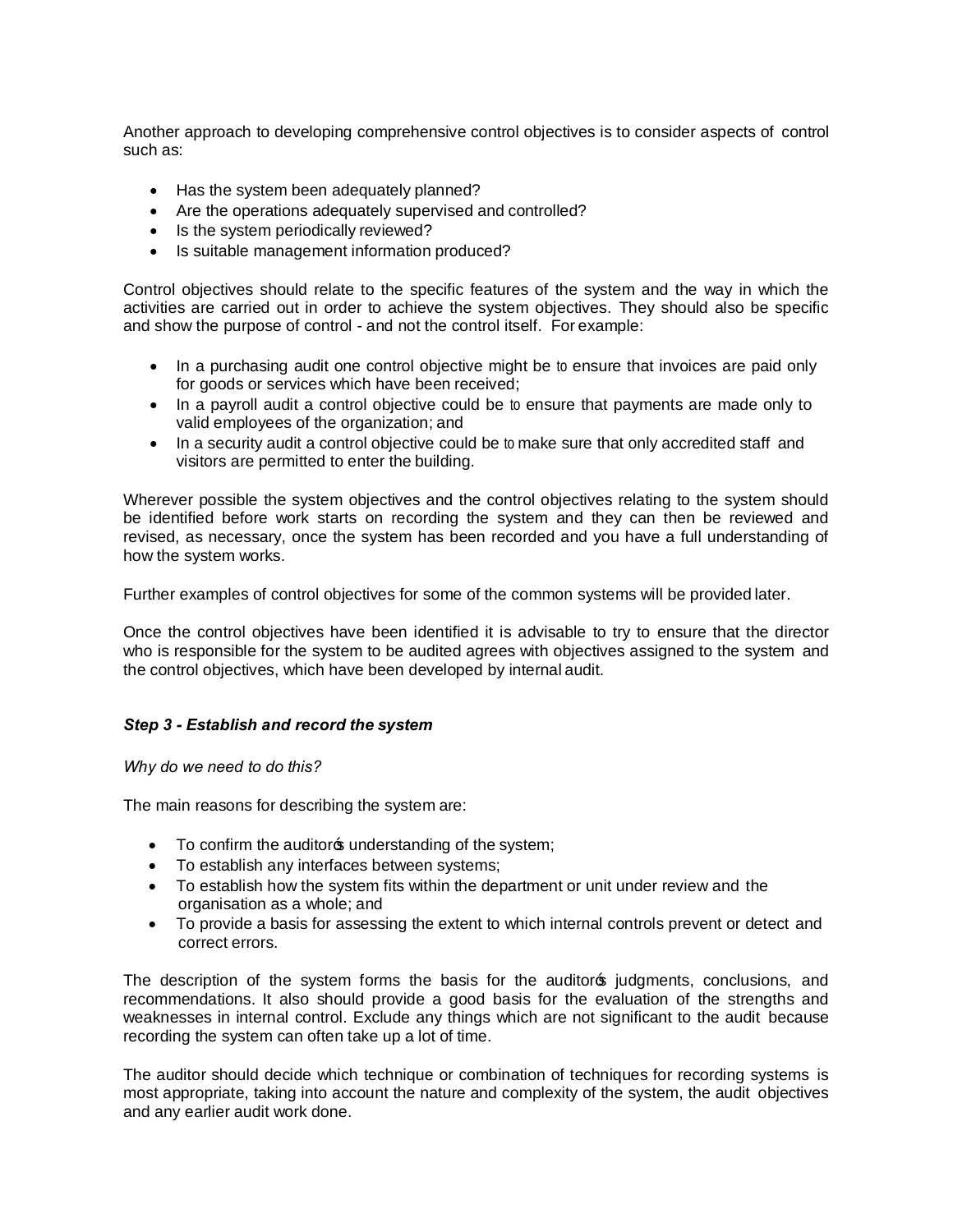## *Sources of information*

These can include:

- · Files and papers from earlier audits;
- · Organisational and procedural manuals used in the organisation;
- · Interviews and informal discussions with managers and staff (detailed guidance on interview techniques is contained in Appendix A);
- · Observation of the physical environment and the working methods used. It is particularly useful where there is no physical evidence remaining after the event that something has happened. Remember that the presence of the auditor may influence the behavior of staff and the practices observed may not, therefore, be typical. It may also be difficult to substantiate the evidence;
- · Documents and records used in the system;
- · Reports prepared by the M&E Wing;
- · Any other reports relating to the area under review; and
- · Management information (e.g. budgets and other reports e.g. ones showing outputs, number of transactions processed, cash flows, revised plans).

## *Extent of the systems description*

This should be detailed enough to allow the user and the person reviewing the audit to understand how the system works and how internal control is achieved. Depending on the objectives of the audit, in some cases it may be necessary to record the complete system and in others it may only be necessary to record key areas of the system.

When recording the system it is important to:

- · Record the system as it **actually** operates and not as the regulations or procedure manuals say it should operate;
- · Identify and record all types of procedures and transactions covered by the system under review (including exceptions such as public holidays, staff holiday periods, unusual hours etc.);
- · Look carefully for controls they may not always be clearly indicated or easy to identify;
- · Record only the elements of the system essential to the audit evaluation;
- · Copy only essential documents. Unnecessary copying of documentation can be wasteful and tends to make it difficult to review audit files, and
- Remember that the description of the system found in such documentation may be out of date and incomplete.

## *Steps to be taken when documenting systems*

Depending upon the nature and complexity of the system, the audit objectives and the results of the previous audit the auditor should carry out the following activities:

- Establish an outline/overview of the system to enable you to decide on whether to use narrative or flowcharts to document the system, and also to decide which of the main subsystems it will be appropriate to describe separately;
- · Obtain a detailed description of the systems and internal control features from discussions with departmental personnel. This should include: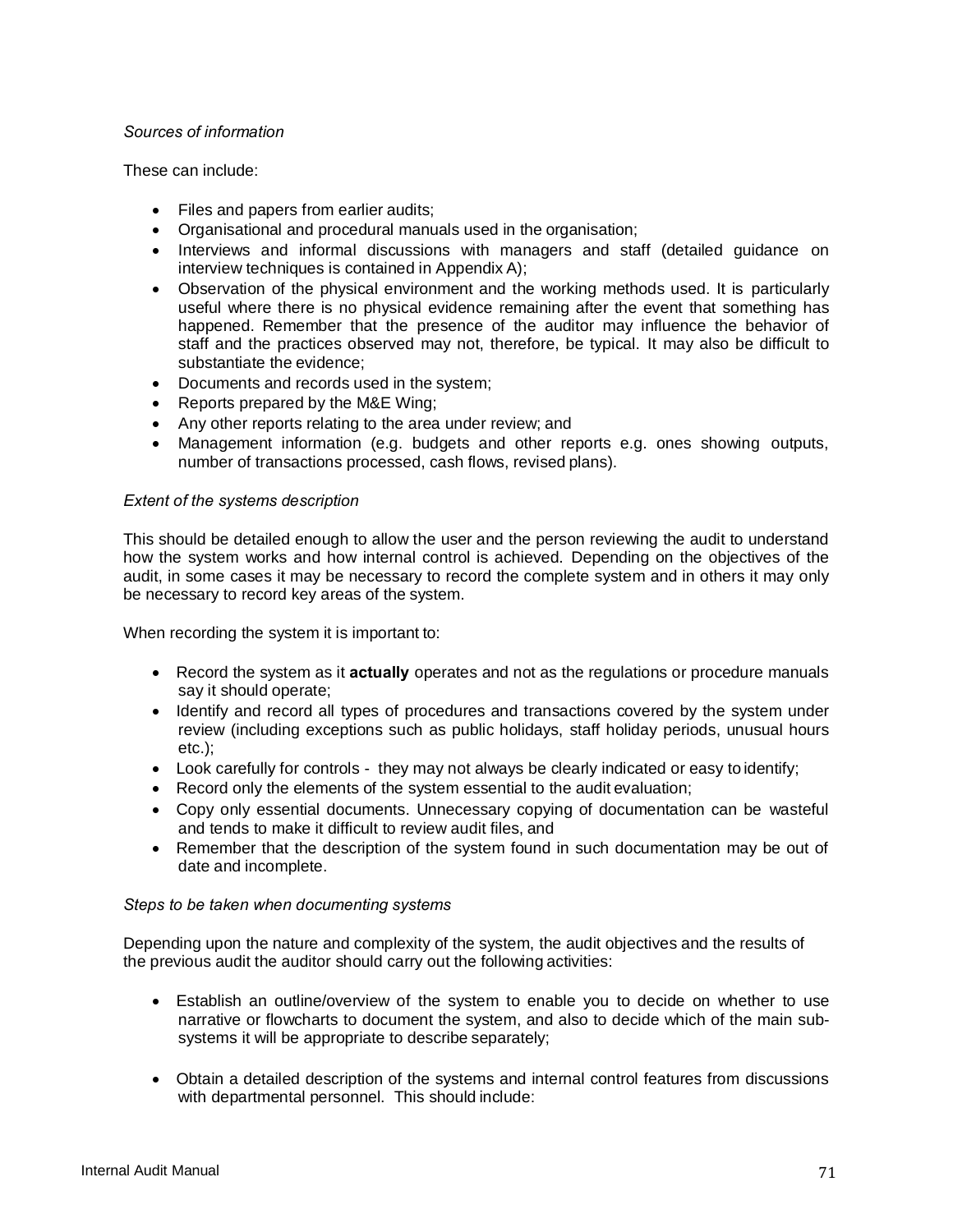- $\circ$  A record of which processes and procedures are carried out and by whom;
- $\circ$  A record of any changes in or exceptions to the normal procedures for different types or groups of transactions (raising a commitment, an adjustment to salary payments, preparing contracts – e.g. those of high value;
- $\circ$  A record of arrangements made to cover lunch hours, holidays or, for more significant transactions, peak flows of transactions;
- ° Copies of all documents and forms used in the process; and
- $\circ$  Copies of all computer reports which form part of the system, for example payroll listings showing names, salaries; lists of all requests for payment; fixed asset registers together with their purpose **and** the way they are used.
- · Record information on flowcharts or notes. If possible compare them with internal procedure manuals;
- · Perform walk-through tests (see below) to ensure that the system actually does operate in the manner which has been described. (This should include both manual and computer systems;
- · Finalise the narrative or flowchart; and
- · Cross reference copies of documents and reports to the flowcharts. Blank copies of each of the main documents should be held in Section  $F -$  Sample Documentation $\pm$  of the Permanent Audit File.

When preparing this documentation, the auditor should remember that the amount of documentation should be limited to what is needed to identify and record the internal controls.

If they provide adequate explanation, copies of standard documentation and significant reports or summaries may form part of the audit record. System records should also show the sources of information e.g. manuals, interviews.

#### *Systems documentation techniques*

The auditor should decide which technique of documenting systems is the most suitable for each audit: narrative descriptions, flowcharts or a combination of the two.

*(i) Narrative Descriptions*

A narrative description helps to give a complete and detailed picture of the system and should include:

- System objectives and targets;
- · Links and interfaces with other systems;
- The environment in which the system operates;
- The allocation of authority and responsibility;
- All key controls and systems processes;
- Exceptional situations or cases that may need to be dealt with by the system e.g. certain very high level payments or commitments may have to be approved at the most senior level, whilst all others are approved at Head of Department or Head of Unit level; and
- · Ad hoc controls such as management reviews.

Narratives may cover detailed descriptions of the movement of documents etc through the system, but in some cases these can be better recorded through flowcharts (see below).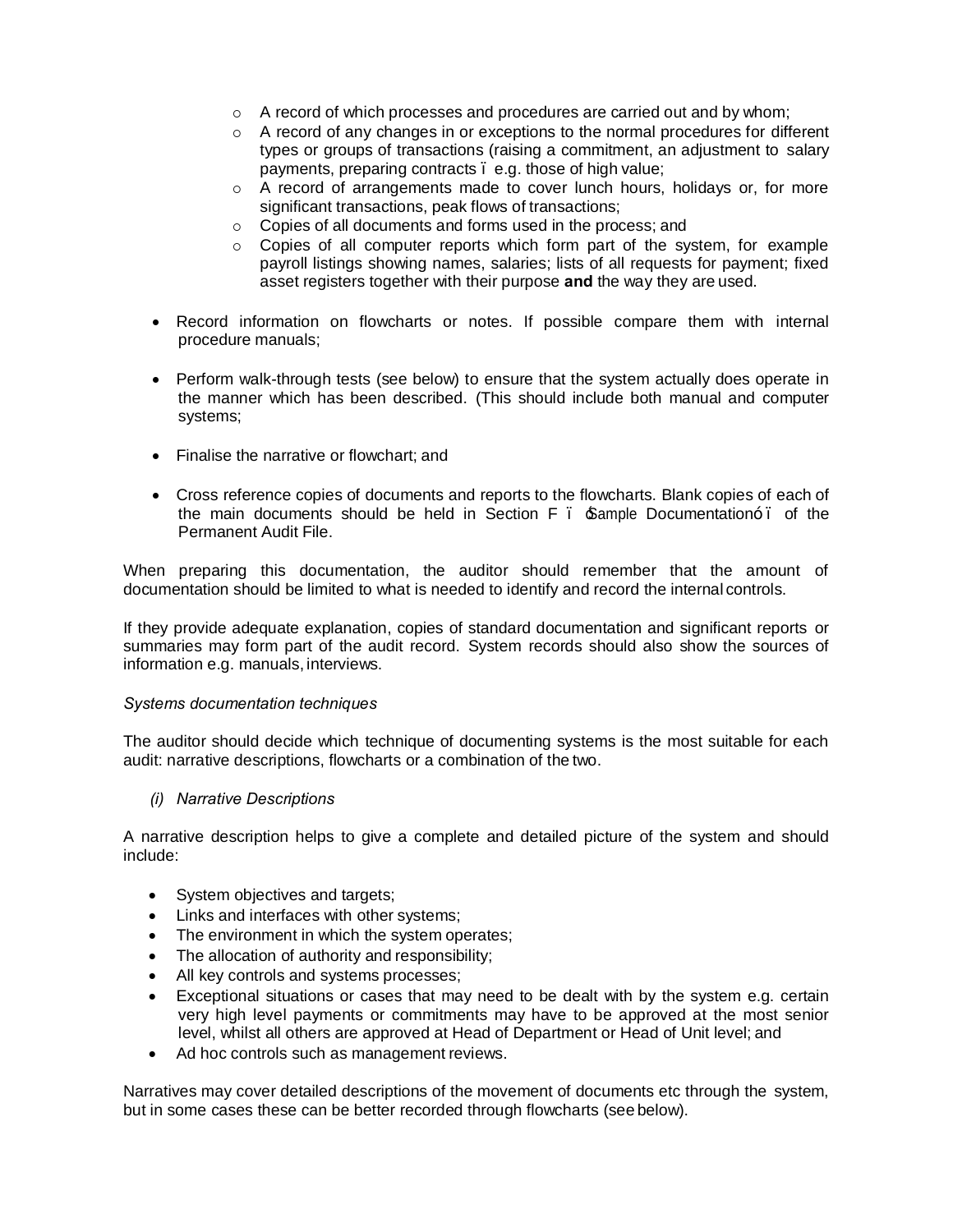To make them easier to understand it is often useful to divide narrative descriptions into:

- · A simple overview of the system; and
- · Separate detailed descriptions of the main constituent parts of the system.

Full use should be made of headings when preparing narrative descriptions to make it easy to identify the steps in the system and the key areas of activity. Narrative descriptions should also be set out and organised in a logical way in order to give a clear picture and make referencing and updating easier.

Wherever possible the source of the information and the names and titles of people interviewed should be recorded.

The narrative description should be recorded on the System Record document that is shown below.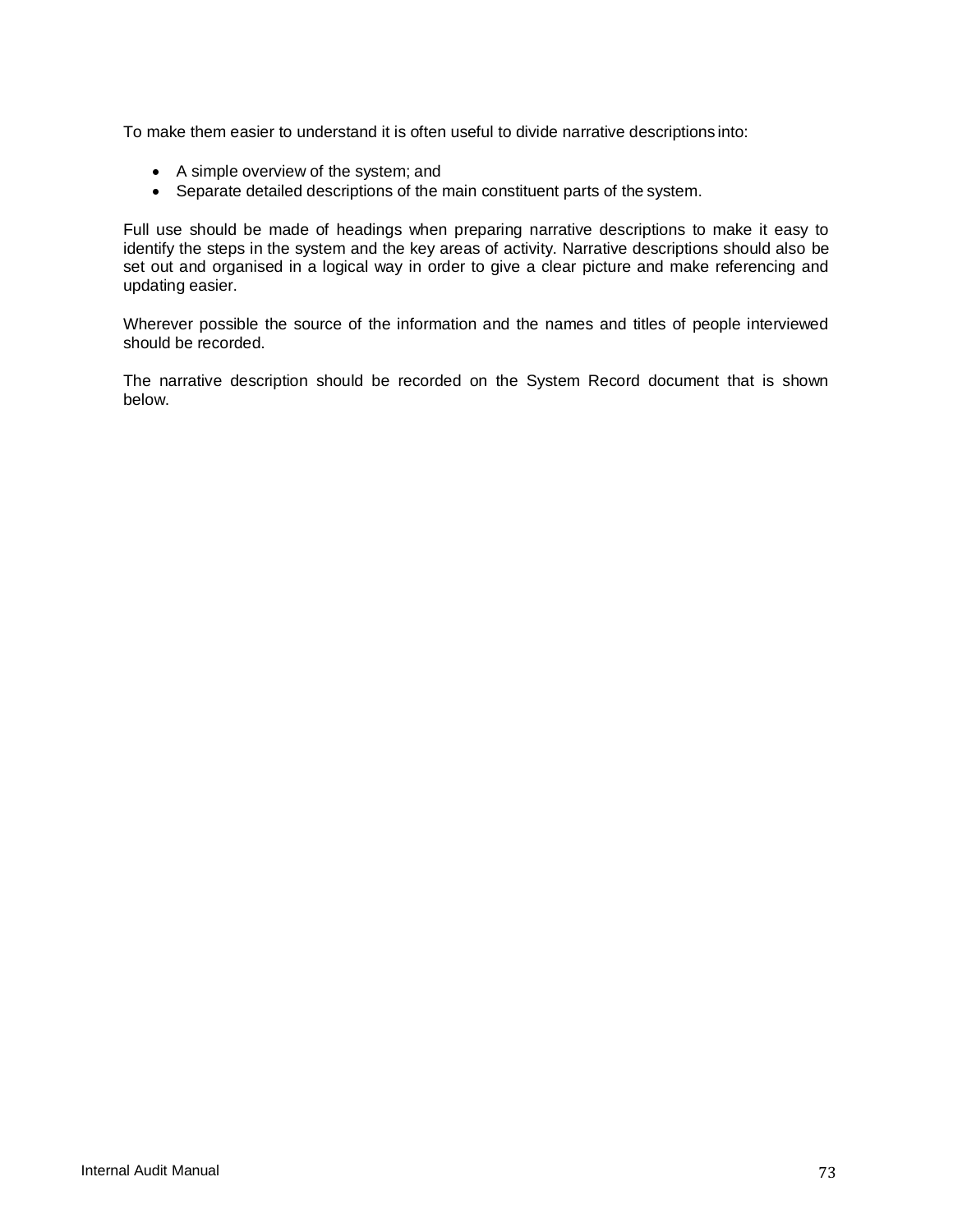*Narrative Description template*

| <b>System Record Document</b>                         |                                                                                                                                                                                                                                                             |  |  |  |  |  |
|-------------------------------------------------------|-------------------------------------------------------------------------------------------------------------------------------------------------------------------------------------------------------------------------------------------------------------|--|--|--|--|--|
| Title of audit: 5/2015 = Staff recruitment            |                                                                                                                                                                                                                                                             |  |  |  |  |  |
| Prepared by & date:<br><b>Reviewed by &amp; date:</b> |                                                                                                                                                                                                                                                             |  |  |  |  |  |
| <b>Activity No.</b>                                   | <b>Description of activity</b>                                                                                                                                                                                                                              |  |  |  |  |  |
| 1                                                     | Head of unit/wing prepares request to recruit a new or a replacement<br>member of staff. Forwards request to Secretary                                                                                                                                      |  |  |  |  |  |
| 2                                                     | Request approved/rejected by Secretary<br>If rejected, approval returned to Head of Wing<br>Approved requests sent to HR Unit/Wing.                                                                                                                         |  |  |  |  |  |
| 3                                                     | Review of request by HR Wing. Check it is consistent with agreed<br>systematisation.                                                                                                                                                                        |  |  |  |  |  |
| 4                                                     | Approval by Head of HR Wing.                                                                                                                                                                                                                                |  |  |  |  |  |
| 5                                                     | Request sent to Chairperson (CP) for final approval                                                                                                                                                                                                         |  |  |  |  |  |
| 6                                                     | After approval by CP the Selection Panel is set up. CP approves<br>membership of the Selection Panel. Details of the position and the type of<br>person required are sent to the Panel.                                                                     |  |  |  |  |  |
| 7                                                     | Position is advertised in accordance with the regulations                                                                                                                                                                                                   |  |  |  |  |  |
| 8                                                     | Applications are received and processed by HR Wing. Checks are made<br>to ensure that all documents requested are included with each<br>application. Copies of the documents for each candidate are made and<br>sent to each member of the Selection Panel. |  |  |  |  |  |
| 9                                                     | Selection Panel reviews the applications and selects candidates for<br>interview. A report is produced of the initial selection process.                                                                                                                    |  |  |  |  |  |
| 10                                                    | Interview date and times set by Panel and HR Wing arrange interviews<br>for candidates selected for interview. Invitation letters are sent to<br>candidates.                                                                                                |  |  |  |  |  |
| 11                                                    | Etc                                                                                                                                                                                                                                                         |  |  |  |  |  |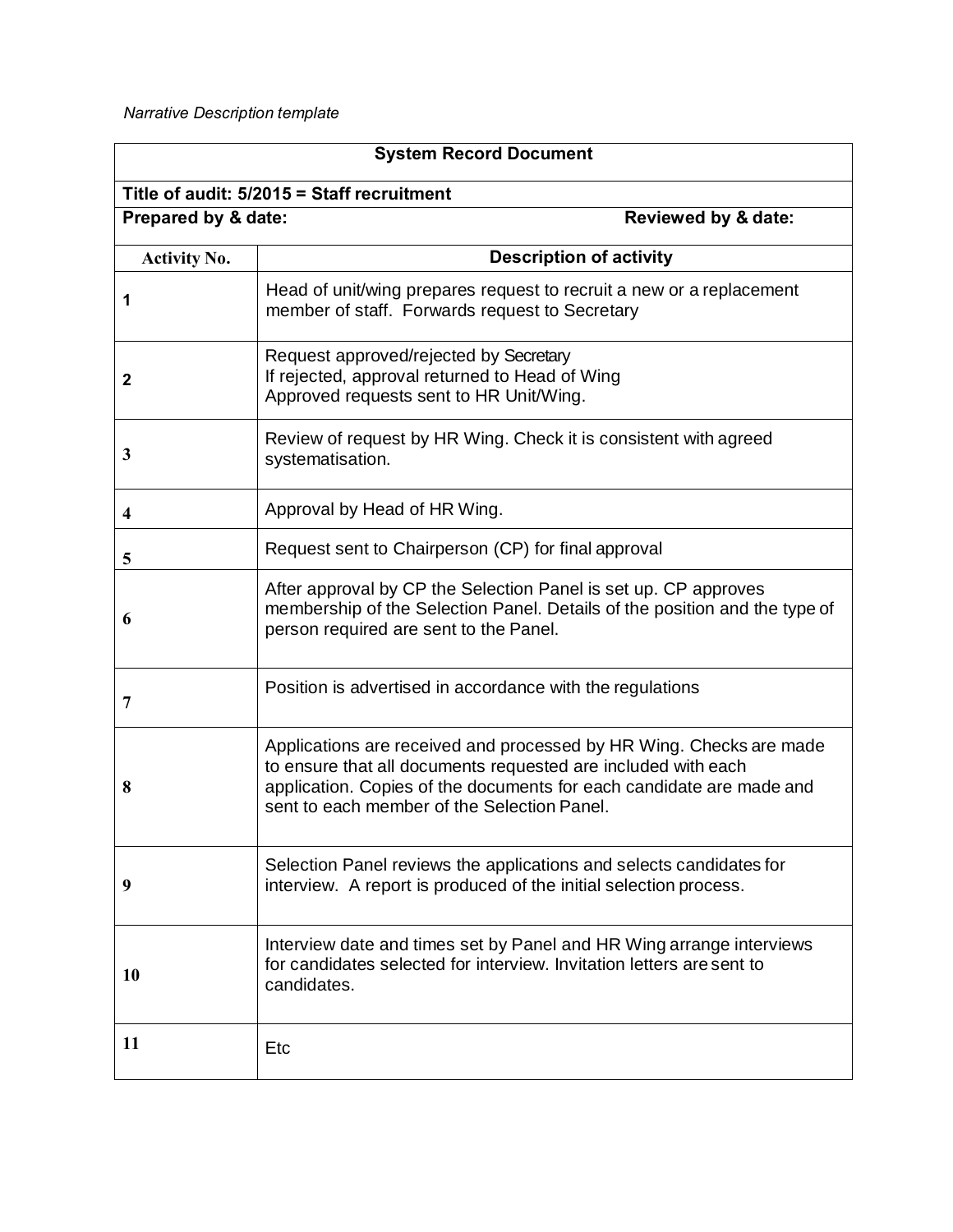## *(ii) Flowcharts*

Flowcharting is a diagrammatic method of recording and describing a system which shows the flow of documents or information and the related internal controls within a system. Flowcharts can help:

- · To obtain a perspective on the whole system
- Gain an appreciation of the auditees objectives
- · Identify division of duties
- The person supervising the audit to identify areas which are not being covered by the review.

Flowcharts consist of symbols, each with a specified meaning, a brief explanatory text and connecting lines. The extent of any explanatory text depends primarily on the complexity of the processes and on who is going to use the flowchart.

Set out below are the standard symbols which should be adopted by Internal Audit. Microsoft Excel provides a basic flowcharting facility that will be adequate for the preparation of most flowcharts. There are also various audit flowcharting software packages that can be purchased.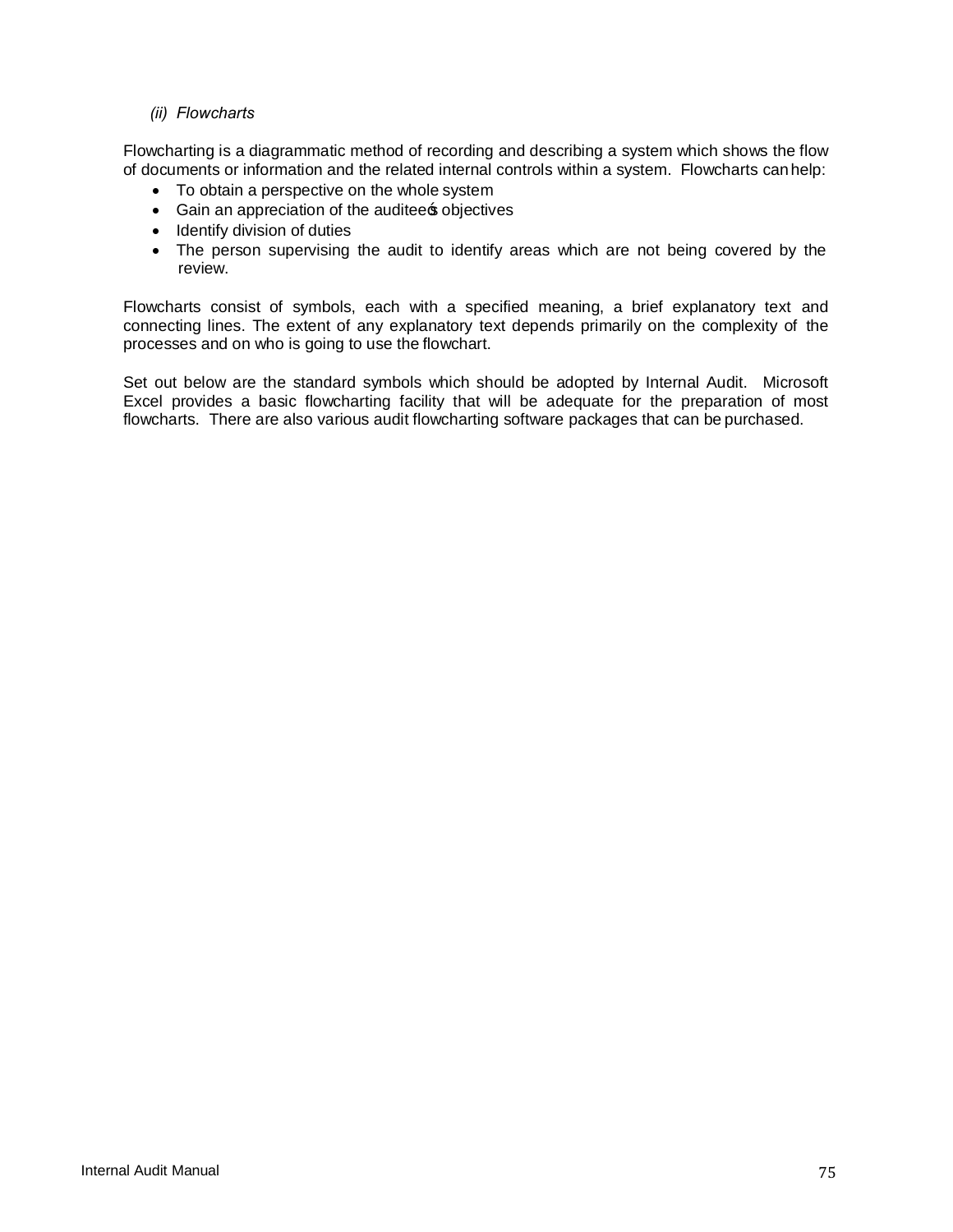## **Common flowchart symbols**

| Symbol - manual/computer | <b>Description</b>                                                                                                                                                                                                                       |
|--------------------------|------------------------------------------------------------------------------------------------------------------------------------------------------------------------------------------------------------------------------------------|
|                          | Start or end point of flowchart                                                                                                                                                                                                          |
|                          | Direction of flow of the activities in the process.<br>Connects symbols on the flowchart.                                                                                                                                                |
|                          | Process or operation. This can include a control<br>e.g. signing a document, checking the contents of a<br>document.                                                                                                                     |
|                          | Multiple documents . where there is more than one<br>copy of a document prepared. The number of each<br>copy in top right hand corner . 1, 2, 3 etc.                                                                                     |
|                          | Decision yes or no; approve or reject; or<br>alternative courses of action (if a±do this if b±do<br>that)                                                                                                                                |
|                          | Connector . i.e. to another point in the flowchart on<br>same page; to another point in the same flowchart<br>on another page; or to a point in another flowchart.<br>Identifying letter or number to be inserted in centre<br>of symbol |
|                          | Manual operation . e.g. counting cash; preparing a<br>hand-written receipt for money; checking existence<br>of assets etc                                                                                                                |
|                          | Extract data/information from a document or other<br>source                                                                                                                                                                              |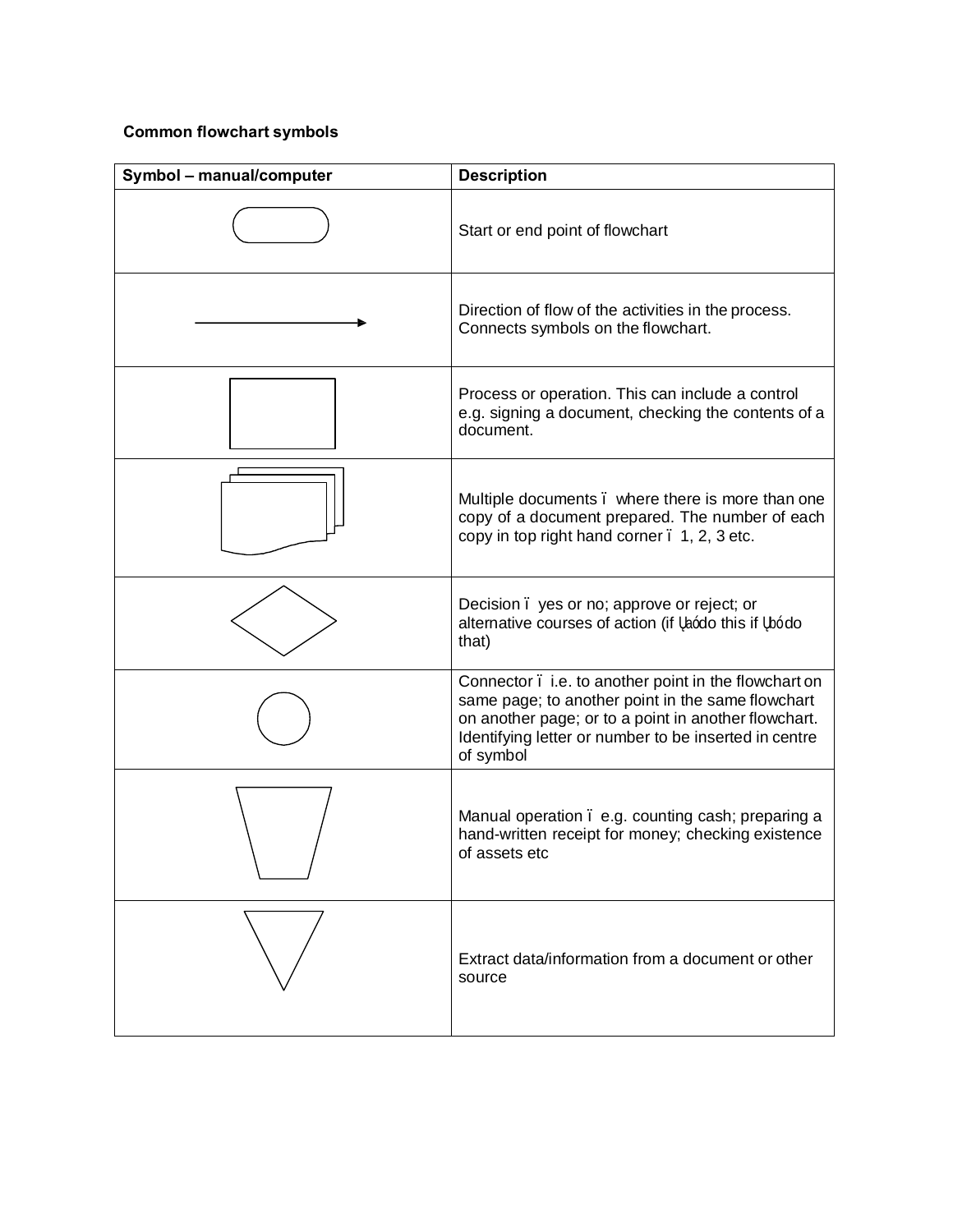| Symbol - manual/computer | <b>Description</b>                                                              |
|--------------------------|---------------------------------------------------------------------------------|
|                          | Merge one or more documents                                                     |
|                          | Collate a document or a number of documents                                     |
|                          | Sort documents . for further processing, filing etc                             |
|                          | Preparation of a document, report, purchase<br>requisition, invoice for charges |
|                          | Manual input to a computer based system. via<br>keyboard or other process       |
|                          | Computer input or output                                                        |
|                          | Magnetic disc storage/processing                                                |
|                          | Computer tape storage/processing                                                |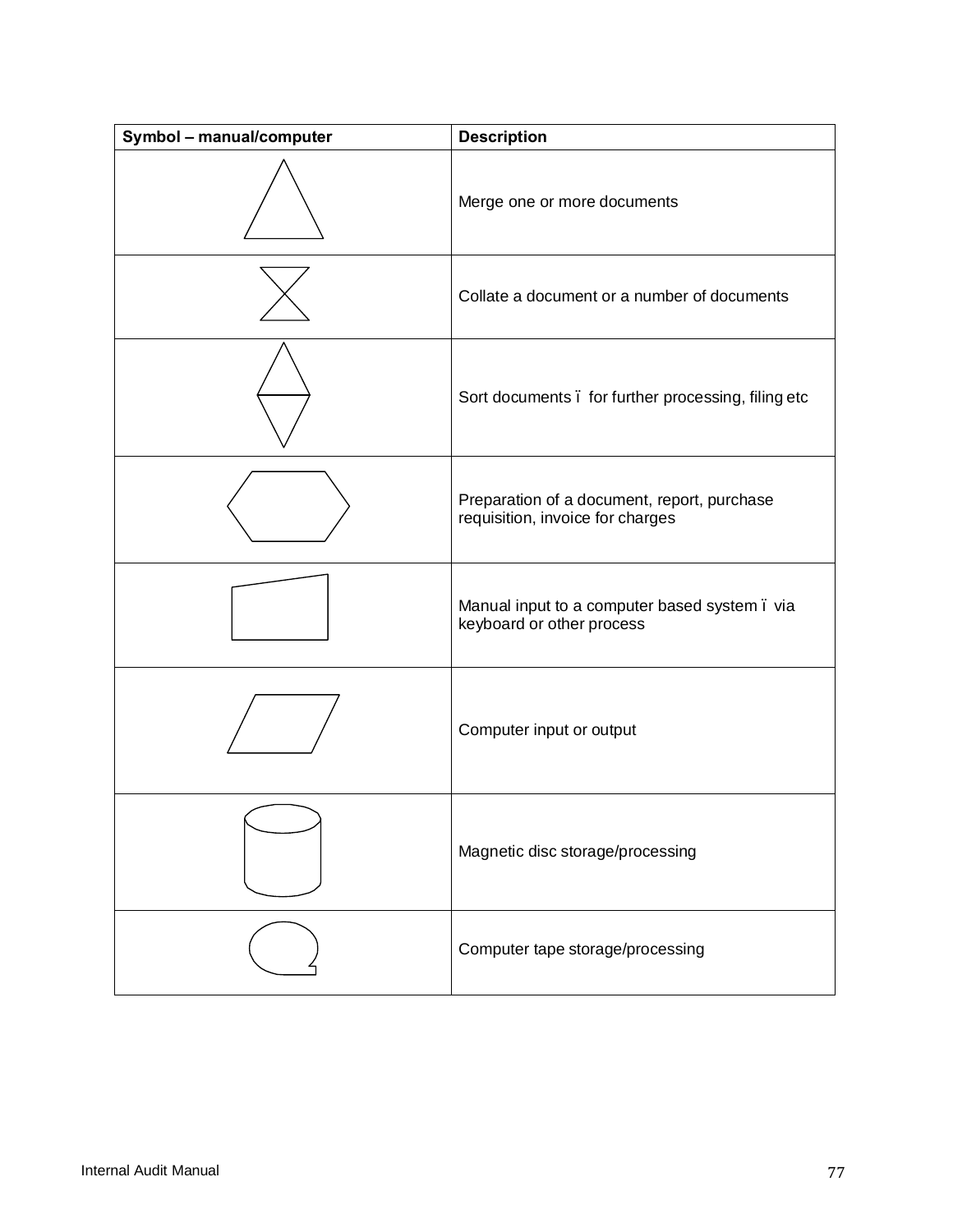It is sometimes useful to prepare an overview flowchart that shows the main steps of the system and the interrelationships between them. More detailed flowcharts can then be prepared for the various parts of the system. For example: in a procurement audit the overview flowchart might show the main steps in the procedure from the point at which goods or services are requested to the point at which the goods and services are received. More detailed flowcharts could then be prepared for each of the main stages such as requisitioning; tendering; evaluation and award of the contract; receipt of the goods or services etc.

Careful thought needs to be given to the number of levels required when flowcharting, and the auditor should limit the number of levels of a flowchart to whatever is necessary to depict clearly and precisely the system being audited, and to make it possible to identify the controls that exist in the system and possible areas of inadequate control.

There are two main types of flowchart:

- 1. **Horizontal flowcharts** (system flowcharts) describing the horizontal distribution of responsibilities (units, positions etc) by using columns; and
- 2. **Vertical flowcharts** depict the flow of transactions from first to last (beginning toend).

#### **When carrying out your audit you need to decide which is the most appropriate type of flowchart to use.**

Example of a horizontal flowchart:

Your flowchart should be divided into a number of columns as shown in the diagram below. The first column is for a brief description of each operation, while the other columns should be headed up with the title of a single individual or the names of a unit/department involved in the process see the sample template below. Microsoft Excel provides the facility to prepare flowcharts, and it recommended that this is used for speed of preparation and ease of correction.

If you wish to prepare flowcharts manually you should use A3 landscape paper and try to restrict the number of columns to a maximum of five or six to make the flowchart less cramped and easier to use.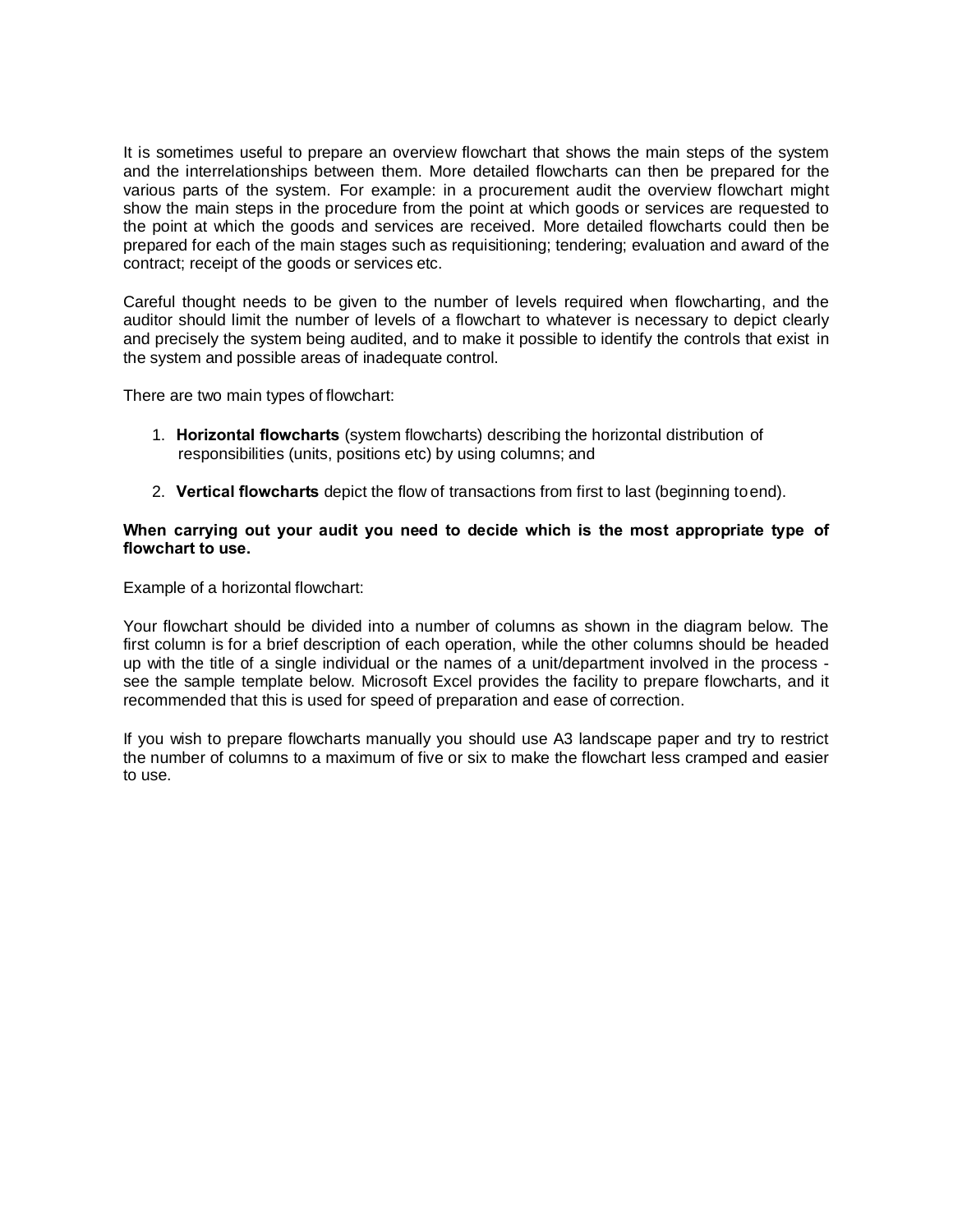Working Paper Ref. No...o o

## **Example Format for Horizontal Flowcharts**

| Purchasing system - audit (x) ___ |                                         |                                         |                        |                                               |  | Prepared by and date: _____________ |  |
|-----------------------------------|-----------------------------------------|-----------------------------------------|------------------------|-----------------------------------------------|--|-------------------------------------|--|
| Op<br><b>No</b>                   | <b>Description of each</b><br>operation | Unit requesting supplies<br>or services | <b>Purchasing unit</b> | <b>Unit receiving</b><br>supplies or services |  | <b>Invoice payment Unit</b>         |  |
|                                   |                                         |                                         |                        |                                               |  |                                     |  |
|                                   |                                         |                                         |                        |                                               |  |                                     |  |
|                                   |                                         |                                         |                        |                                               |  |                                     |  |
|                                   |                                         |                                         |                        |                                               |  |                                     |  |
|                                   |                                         |                                         |                        |                                               |  |                                     |  |
|                                   |                                         |                                         |                        |                                               |  |                                     |  |
|                                   |                                         |                                         |                        |                                               |  |                                     |  |
|                                   |                                         |                                         |                        |                                               |  |                                     |  |
|                                   |                                         |                                         |                        |                                               |  |                                     |  |
|                                   |                                         |                                         |                        |                                               |  |                                     |  |
|                                   |                                         |                                         |                        |                                               |  |                                     |  |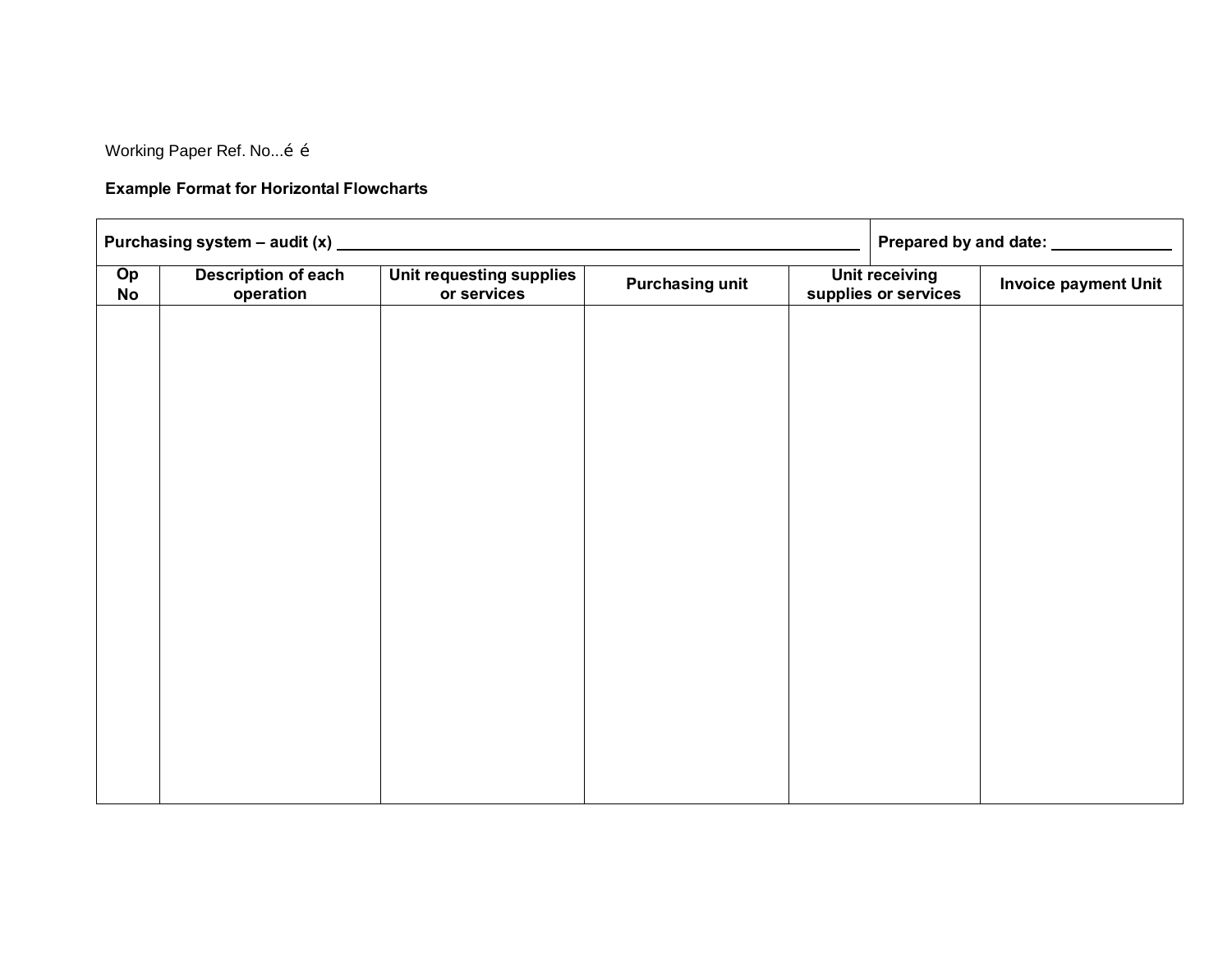## **Example for Vertical Flowcharts**

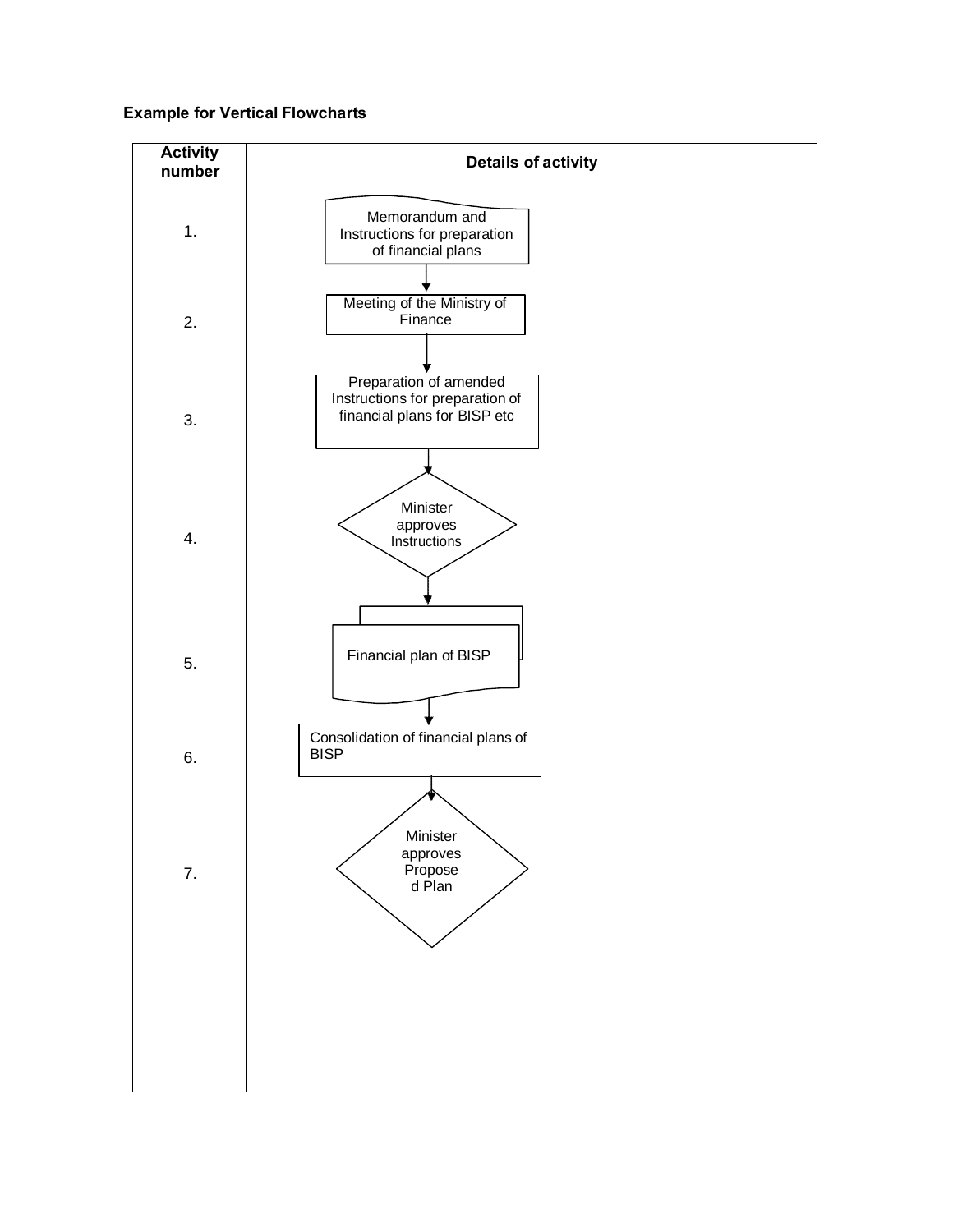When preparing flowcharts remember:

- Flowcharts are primarily designed to show document flows rather than operations. although other operations can be explained by means of narrative notes if necessary;
- · To avoid mixing up the regular process and exceptional processes (two or three transactions per period) on the same flowchart. Prepare separate charts for the regular and the exceptional process or processes;
- · To consider whether it is better to record the system by preparing one or more basic flowcharts which show the main flows in the system(s) - supplemented by narrative description where necessary;
- · To flowchart the **actual** system. In a very few cases it may be necessary to record the official system, and in those cases the charts must be labeled clearly to show whether it is the official or the actual system which is shown;
- The end product doesn $\pm$  need to be a masterpiece. so don $\pm$  waste time trying to make it perfect;
- · That each flowchart should have a title, the date it was prepared and dates of any amendments to it and the name of the person who drafted it;
- · To make sure that the processing of all documents (and of every copy of each document) is shown in full on the flowchart; and
- To think carefully before preparing a flowchart. Ask yourself whether its really necessary or whether narrative description will be just as effective and less time-consuming.

## **Advantages and Disadvantages of Flowcharts**

Advantages of flowcharting are:

- · Information can be easily communicated and assimilated;
- Flowcharts highlight the relationship between different parts of the system;
- The auditor can see the whole flow of documents: potential bottlenecks can be identified easily;
- · Flowcharts offer a consistent method of recording;
- The auditor has to obtain a clear understanding of information flows in order to draw up a flowchart of a complex system; and
- · Cross-referencing (e.g. being able to see any links and overlaps) between systems is made easier.

## Disadvantages of flowcharts:

- · The time they can take to prepare;
- They are limited in scope and may not identify managerial and organisational controls (e.g. the way in which activities are divided between different work units or responsibilities are divided) ;
- The techniques and conventions have to be learned and practiced;
- Their creation may be more time consuming than a narrative description;
- They may become outdated quickly when a system is changing frequently . and they take a lot of resource to keep up to date. A narrative record may be more cost effective;
- · Complex flowcharts may confuse rather than clarify; and
- · Auditors usually need some training and experience before becoming proficient in preparing them.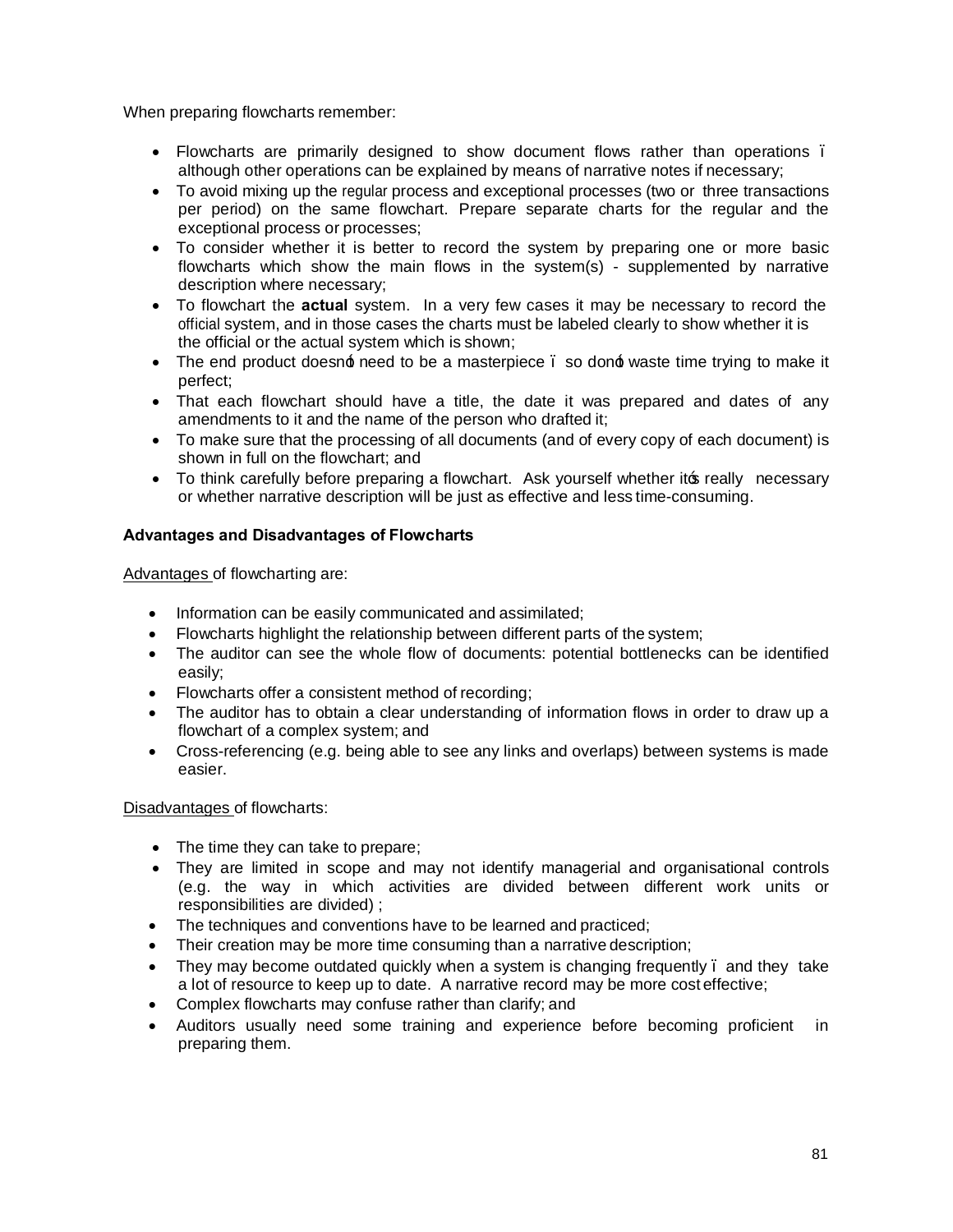It is often useful to use a combination of narratives and flowcharts – using flowcharts to describe more complex parts of the system. If flowcharts are used as well they and the narrative descriptions should be cross-referenced to each other.

#### **Other points to consider**

## *Organisation Charts*

The organisational structure relating to the system under review should be recorded. A copy of an existing organisation chart will suffice, as long as it is accurate and up to date.

An up-to-date chart will show details of the information chain, reporting relationships and responsibilities. It is also useful in identifying staff and deciding where audit testing needs to be done. The date the chart was prepared should be recorded.

The chart may include:

- Main sections/branches with a description of their functions;
- · Job titles, grades and names of staff together with lines of responsibility; and
- · Any other reporting lines e.g. reports provided outside of the organisation, e.g. to the MoF.

## *Minimum Contents of System Documentation*

Whichever method is used for documenting the procedures in each system there are certain items which should be included on every system file. These are:

- · Examples of documents, with descriptions of their purpose and use. These documents and reports should be filed in the order in which they are used in the system, and crossreferenced to the narrative note orflowchart;
- · Examples of reports, whether computerised or manually prepared, describing their purpose and use;
- · Details of the number of transactions passing through the system (volume summaries). These are essential to a full understanding of the context of the system in relation to the overall activities of the entity. It is therefore necessary to summarise data such as:
	- o Number of transactions(e.g. Number of concluded contracts);
	- ° Value of transactions; and
	- o Seasonal fluctuations.
- Forms used to evaluate the system.

It may also be useful for the auditor to know the number of employees or an analysis of the transactions by value or age to assist in the evaluation of risk when a weakness ishighlighted.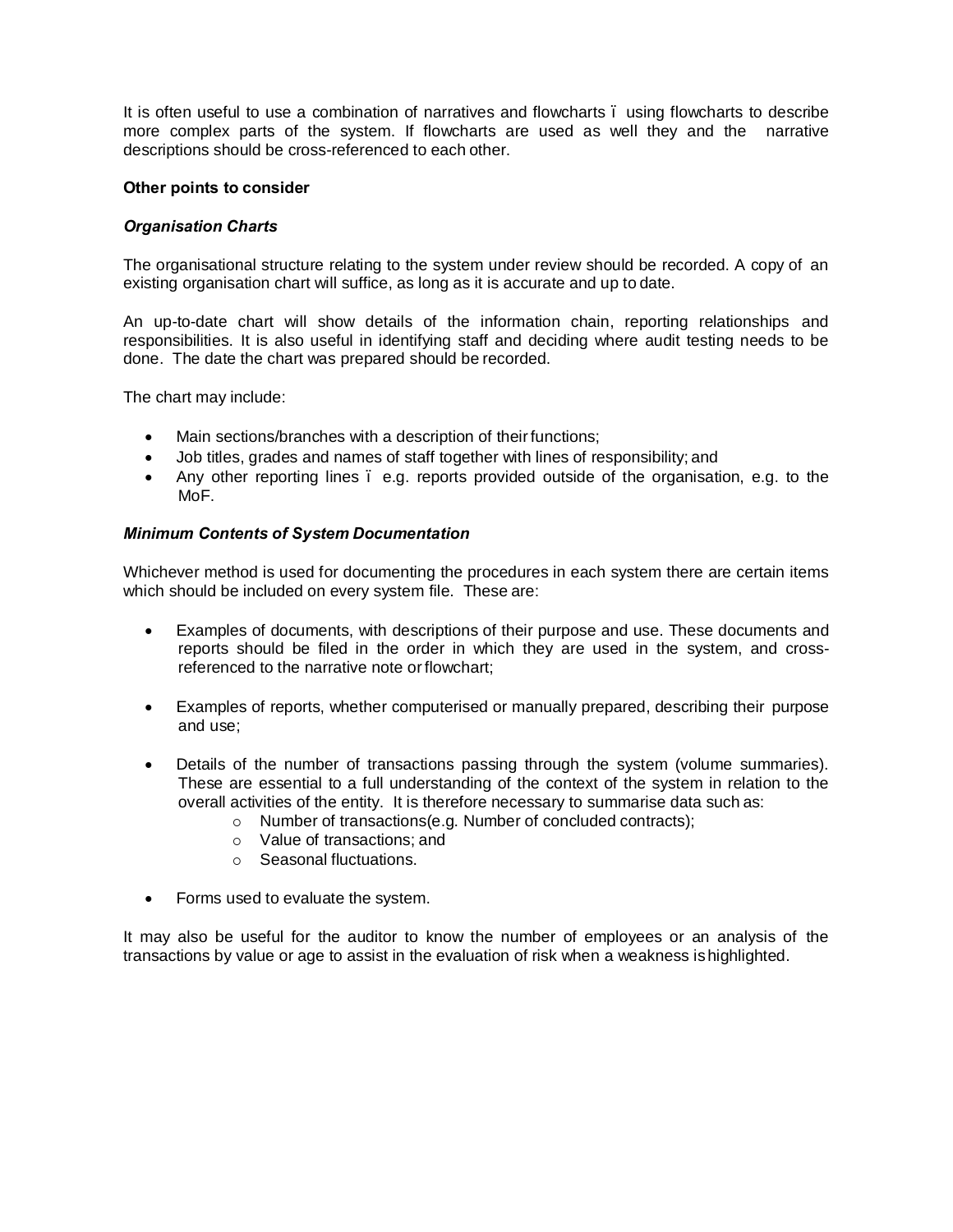## *Step 4 – Check the system is recorded correctly*

It is important to ensure that the system is recorded accurately because it provides the basis for an evaluation of internal controls and for deciding on a programme of audit tests.

## *Walk-through testing*

In conducting walk through tests, the auditor looks primarily for evidence of the existence of controls. This may involve examining a small number of different transactions at each stage of the process or following one transaction through from start to finish. The aim of this type of testing is to make sure that the system works in the way it is described in the systems narrative or flowcharts and to confirm the controls in place at each stage.

Normally transactions are followed from start to finish (final processing). known as cradle to grave. However, sometimes it is more convenient and practical to start from completion of processing. It is important to consider documents which pass through any sub-systems (e.g. overtime payments in a payroll system) and to look carefully at each file of documents and ask yourself why they are kept and where they are kept.

#### *Verify the system with management*

It is often useful to discuss your understanding of the system with management and to obtain their agreement with your record of the system. This will help to avoid unnecessary discussion or debate at a later stage in the audit. In some cases it may be appropriate to ask the manager to signify agreement to your record of the system in writing.

*What to do with differences between the systems record and the walk-through test.* When this happens there are two possible reasons:

- · The system record you have prepared is wrong, or
- · The system record is correct but the system is not working properly.

If there is a difference, or any other information is identified which is inconsistent with the flowchart, you should refer back to the original source(s) of the information before doing any more work. This is important because, if the system record has to be amended the paths for the transaction walkthrough may have to be changed.

When the difference is the result of a breakdown in the system, you will normally need only to record this fact on your working papers. This information should then be taken into account in the evaluation of internal control.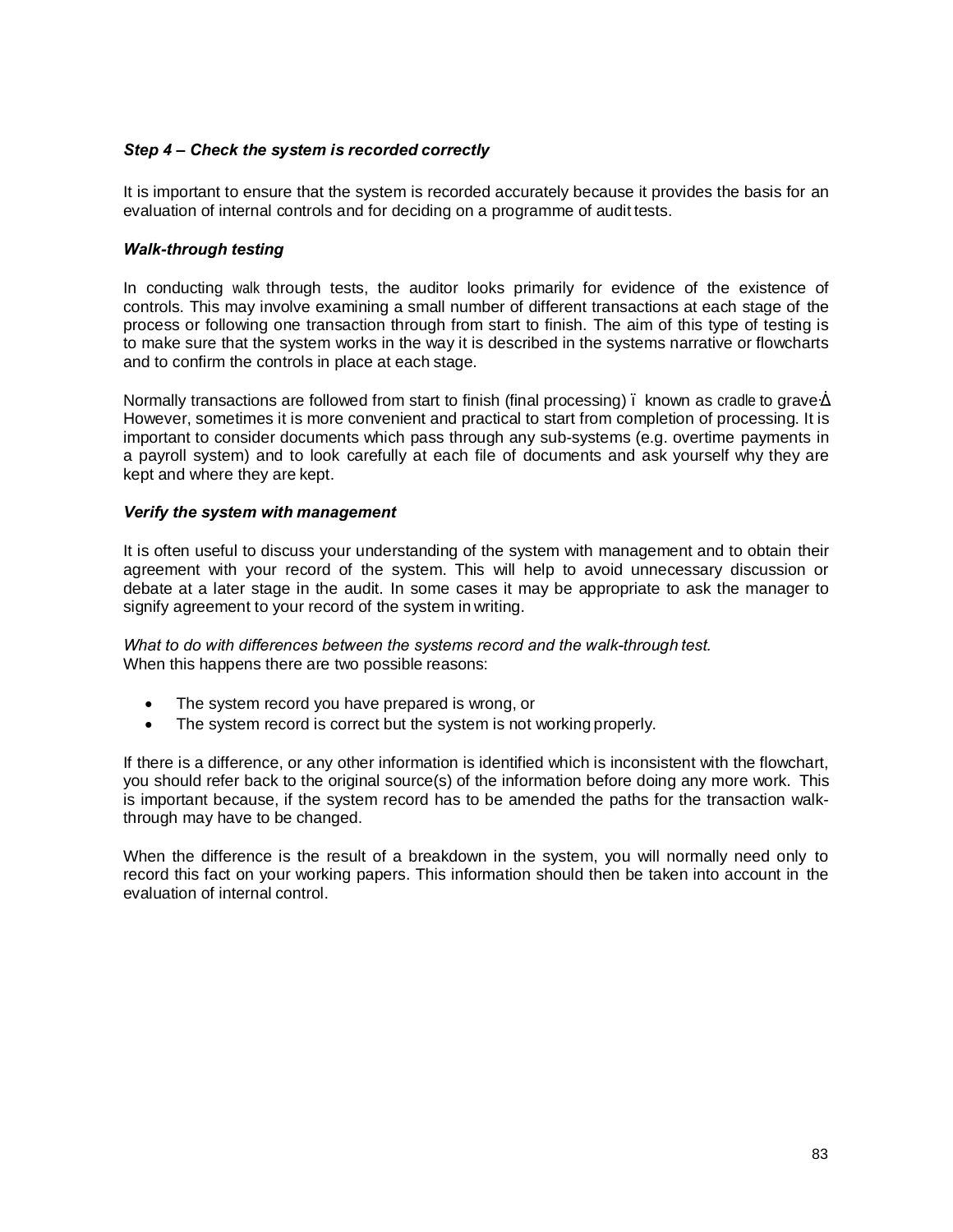## **2.3 EVALUATING THE SYSTEM**

#### **2130 A1 - Control**

The internal audit activity must evaluate the adequacy and effectiveness of controls in responding to risks within the organisation s governance, operations and information systems regarding the: • Reliability and integrity of financial and operational information; • Effectiveness and efficiency of operations and programmes;

- Safeguarding of assets; and
- Compliance with laws, regulations, policies, procedures and contracts.

#### **Step 1 - Identify and Record the Risks and the Actual Controls**

Once you know how the system works you need to review the control objectives you identified at the planning stage of the audit to establish whether they are appropriate and whether additional control objectives are needed.

When you are satisfied with the list of control objectives you then need to prepare a separate Control evaluation record±for each control objective.

After that you should identify:

- The risks relating to each of the control objectives, and
- the actual controls operated in that system. These should be shown clearly in the systems description you have prepared.

#### *Identifying risks*

The internal audit evaluation should take account of the likelihood of undesirable events occurring (risk) and their significance to the organisation (materiality). Internal auditors should use their judgment to determine what level of control is appropriate in the light of their evaluation of the risks and materiality involved.

Risk may be viewed as the chance (or probability) of one or more of the organisation **s** objectives not being met. When you are identifying risks it is important to remember to keep the control objective in mind at all times. The risks you are looking for are those that might impact upon the achievement of the control objective. Try to be sensible and realistic about the risks you include. Identified risks should be recorded in Column 1 of the Control Evaluation Record shown below.

Materiality is an assessment of the significance of a failure to achieve the objective. Materiality may be measured in terms of the financial consequences, the relative importance of the objective concerned, or the sensitivity of the areas concerned. In considering materiality, internal auditors should take into account: the possible direct and indirect financial consequences; the importance of particular management objectives in the context of the organisations overall objectives; the potential for embarrassment or adverse publicity. Internal auditors should also take into account the cost of reacting to a failure, as well as the effects of the potential failure itself. Such costs may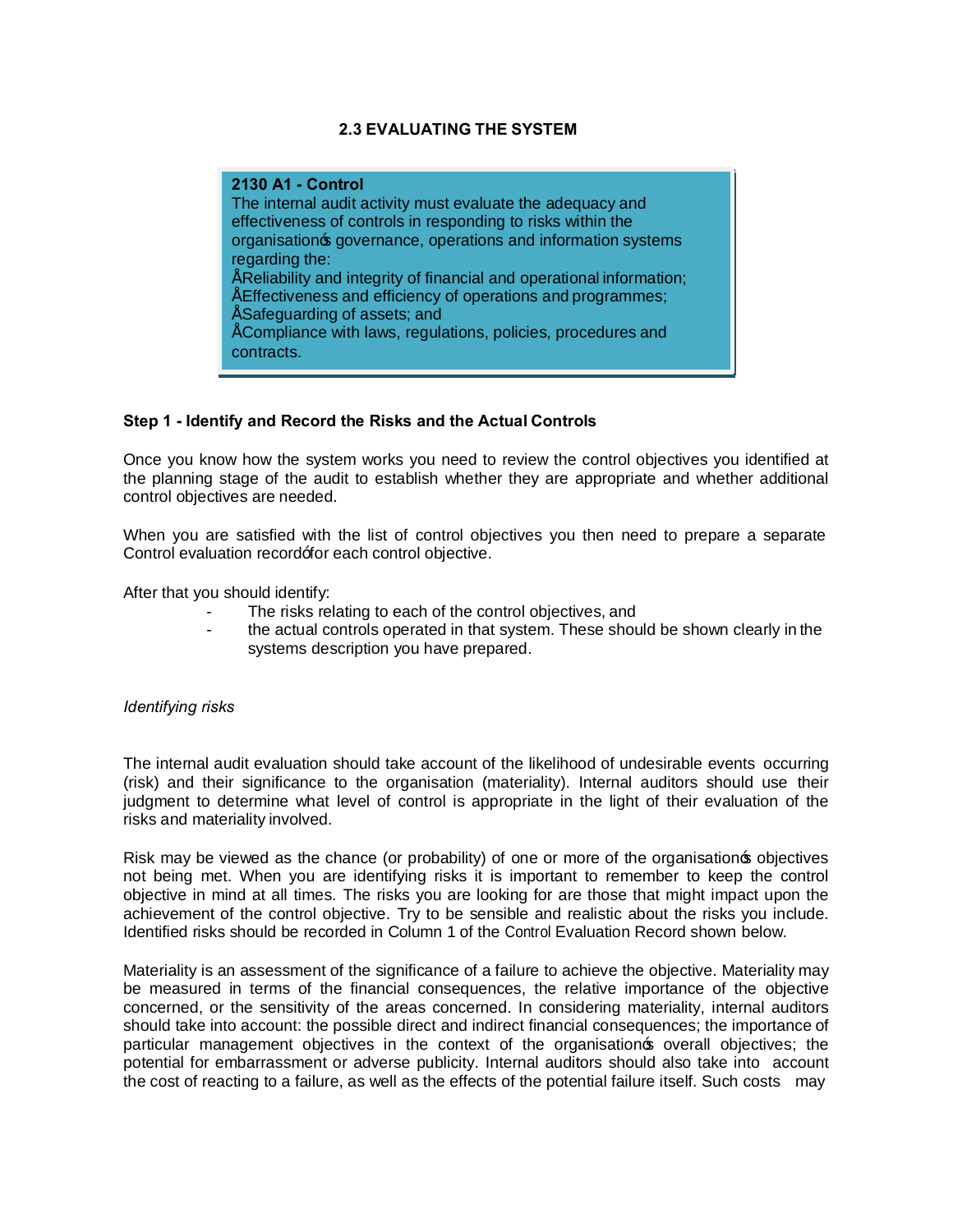include the costs of any investigation, taking corrective action and supplying appropriate explanations to the regulatory authorities, if relevant.

For each risk you identify you should decide whether the level of risk is  $\pm$ Highq  $\pm$ Mediumqor  $\pm$ ow $\pm$ and note that in Column 2 of the Control Evaluation Record.

Where appropriate, and when time allows, the risks identified should be discussed and agreed with management.

Typical categories of risk are:

- **Error** is there a possibility an error could occur during the process in question or that information held in a key data file or store (eg details of supplier; employee records) could contain errors. Eg. Tender documentation provided to suppliers does not include all the information they need.
- · **Fraud –**could the process or information be deliberately manipulated for personal gain which might go undetected? **Ex.** *Employee is in the position to award a contract in return for payment in cash, assets (cars) or services (holidays).*
- **Theft** in the delivery of the systems objectives and the performance of the activity under review are there physical assets which someone could remove for personal benefit? **Ex**. Laptop computers which are not locked away could be taken from the office
- **Regulatory** . could the process or system fail to meet local laws, rules and regulations; the laws of Pakistan and any rules and regulations laid down by the Federal government **Ex**  *Risk that Guidelines for preparing the financial plan for indirect budget beneficiaries issued by F&A Wing are not in accordance with the Guidelines on budget preparation issued by the MoF*
- · **Disclosure**  is there a possibility of unauthorized disclosure of information or of the wayin which the system or process operates which might lead to loss, embarrassment or other disadvantage? **Ex.** *Important information for public procurement are disclosed before the Public procurement Committee opened bids or the name of the bidder who won the award is disclosed before the procedure is completed*
- · **Disruption**  is there a possibility of loss or disruption which would make it difficult or impossible to operate the system or process or could lead to the loss or corruption of data. *Ex. The existing software for additional/support books-recordings is attacked by a computer virus, and the last regular back-up was done two months ago – resulting in a lack of valid data for report preparation*
- **Value for Money (VFM)** is there the possibility of uneconomic, inefficient or ineffective use of resources in the performance of the process or system? **Ex**. *Is it the right moment to invest in adaptation of objects in one area of culture when there is an evidence on other object more in danger in some other area*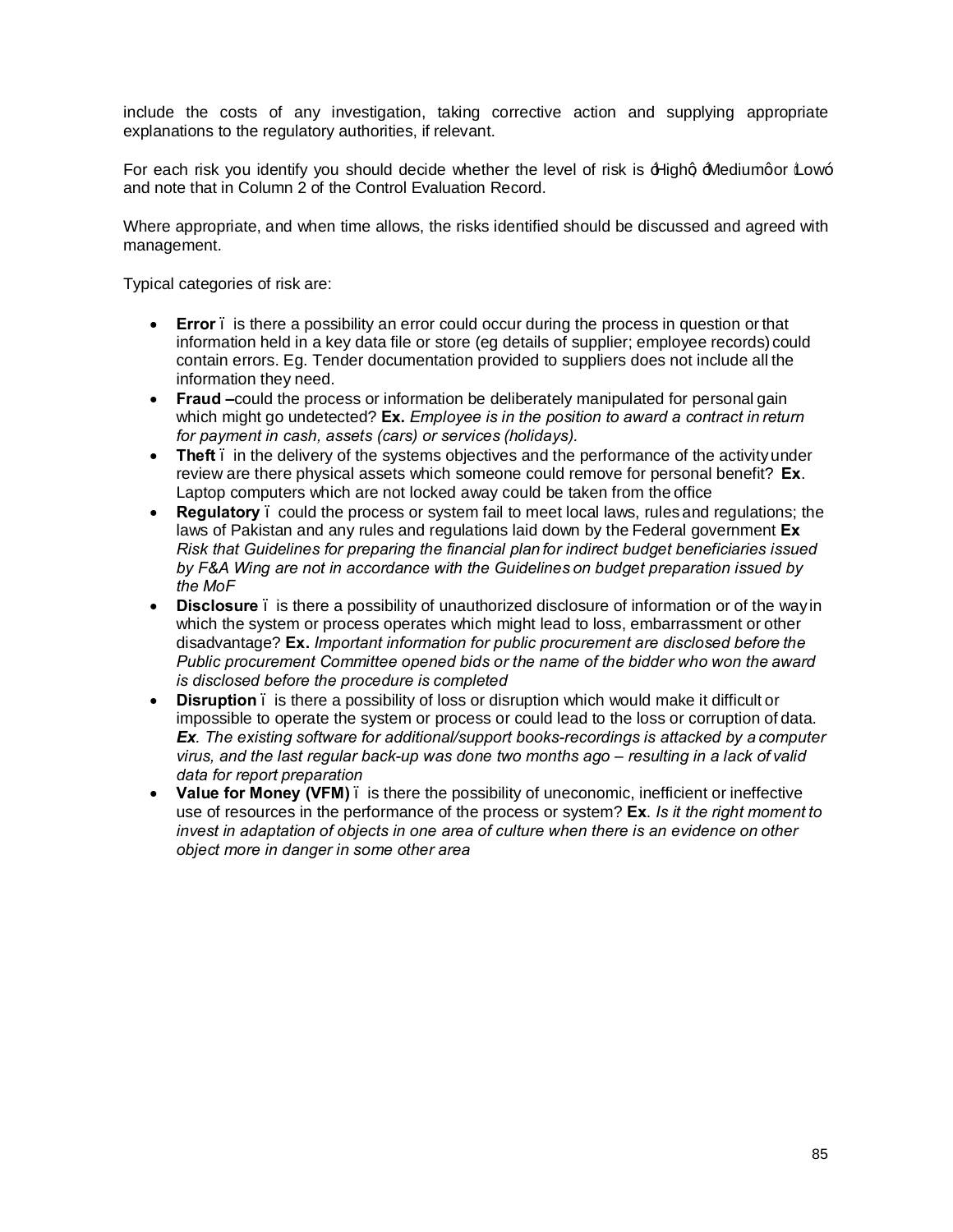Alternatively, the following risk prompts can be used to identify risks. They can help to stimulate ideas of what could go wrong within a system, what impact it could have and how likely it is to occur.

- $É$  Failure to  $\tilde{o}$
- $\acute{\mathrm{E}}$  Missed opportunity for  $\ddot{\mathrm{o}}$
- $E$  Ineffective ...
- $\acute{\mathrm{E}}$  Inability to  $\ddot{\mathrm{o}}$
- $E$  Reliance on  $\tilde{o}$
- $\acute{\mathrm{E}}$  Inadequate  $\ddot{\mathrm{o}}$
- $\acute{\mathrm{E}}$  Delay in  $\ddot{\mathrm{o}}$
- $É$  Incompatible with...
- $E$  Loss of  $\tilde{o}$
- $É$  Non-compliance with  $\ddot{o}$
- $É$  Lack of  $\tilde{o}$
- $É$  Conflict between  $\tilde{o}$
- $É$  Inappropriate  $\tilde{o}$
- $É$  Disruption to  $\delta$
- $É$  Increase in  $\ddot{o}$
- $É$  Concentration of  $\ddot{o}$
- $É$  Inconsistent  $\tilde{o}$
- $É$  Reduction of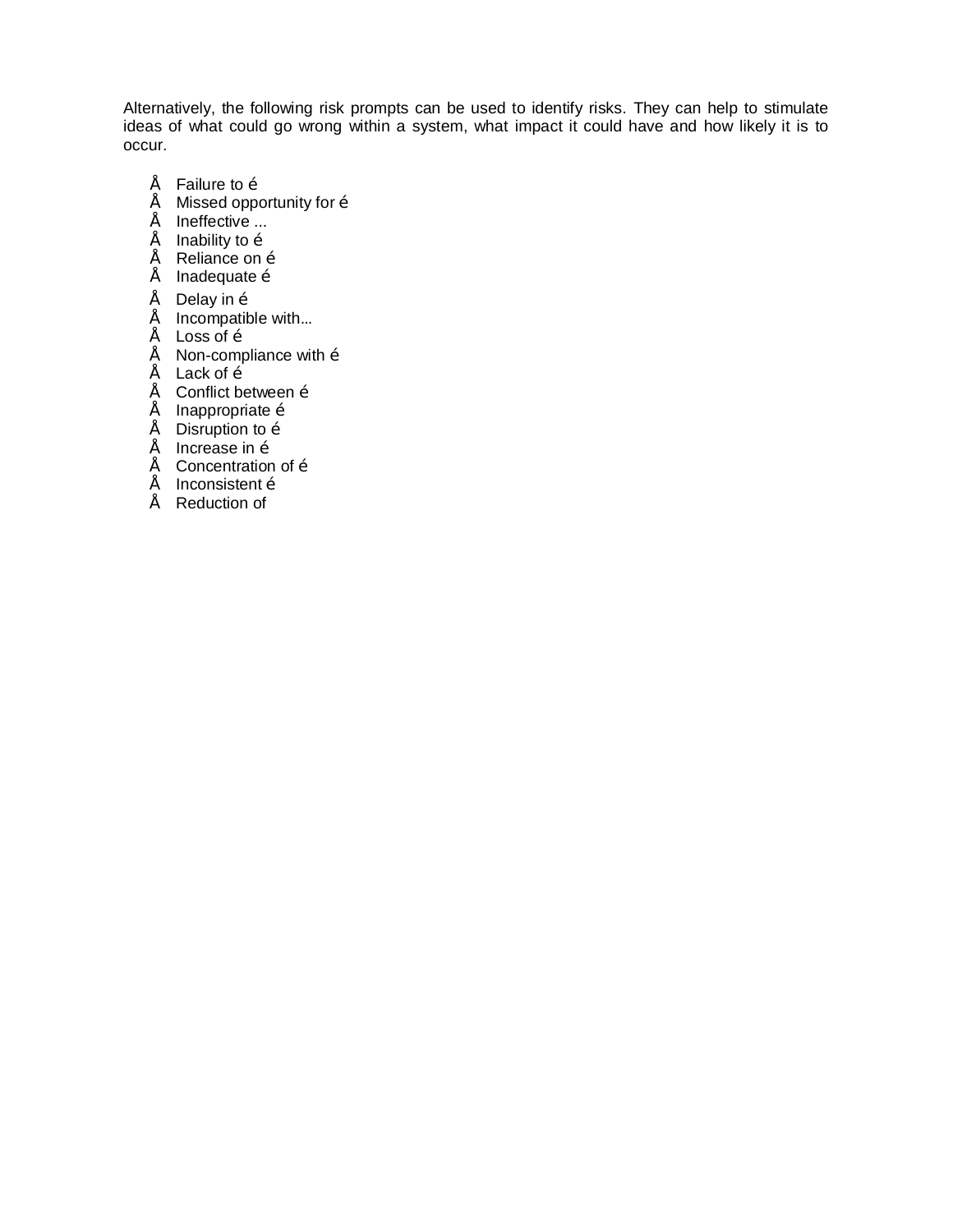## **Control evaluation record**

Prepared by: i i i i i i i i i . Date: i i i i . Working paper number: 10/1

Reviewed by: í í í í í í í í ...

## **Risk/Control Evaluation Record**

**Control Objective:** To ensure that suitable procedures exist for placing new starters on thepayroll

| <b>Risk</b><br>1.                                                                               | 2. Risk level | 3. Control                                                                                                                                       | 4. Control       | 5. Test   | 6. Control Effective?                                                                                                           | 7. Comments |
|-------------------------------------------------------------------------------------------------|---------------|--------------------------------------------------------------------------------------------------------------------------------------------------|------------------|-----------|---------------------------------------------------------------------------------------------------------------------------------|-------------|
| 1.1 The wrong people<br>could be put on the<br>payroll                                          | H/M/L<br>M    | A list of the names of all<br>new starters added to the<br>payroll is produced<br>monthly and reviewed by<br>the Head of Payroll Section         | Adequate?<br>Yes | Reference |                                                                                                                                 |             |
| 1.2 The required checks<br>on new starters may not<br>be made (certificates,<br>references etc) | M             | A checklist for action<br>required when appointing<br>new staff should be<br>completed by Recruitment<br>section and sent to Payroll<br>Section. | Partially        | WP15/1    | No - Tests showed that the<br>checklist is sent to Payroll<br>Section, but that it is<br>frequently filed without<br>any review |             |
| 1.3 The wrong salary<br>could be paid                                                           | M             | The monthly check of the<br>list of names of all new<br>starters by the Head of<br>Wings                                                         | No               | WP15/2    | No 6 tests of the list of<br>names show that they do<br>not contain any salary<br>details.                                      |             |
| <b>Conclusion:</b>                                                                              |               |                                                                                                                                                  |                  |           |                                                                                                                                 |             |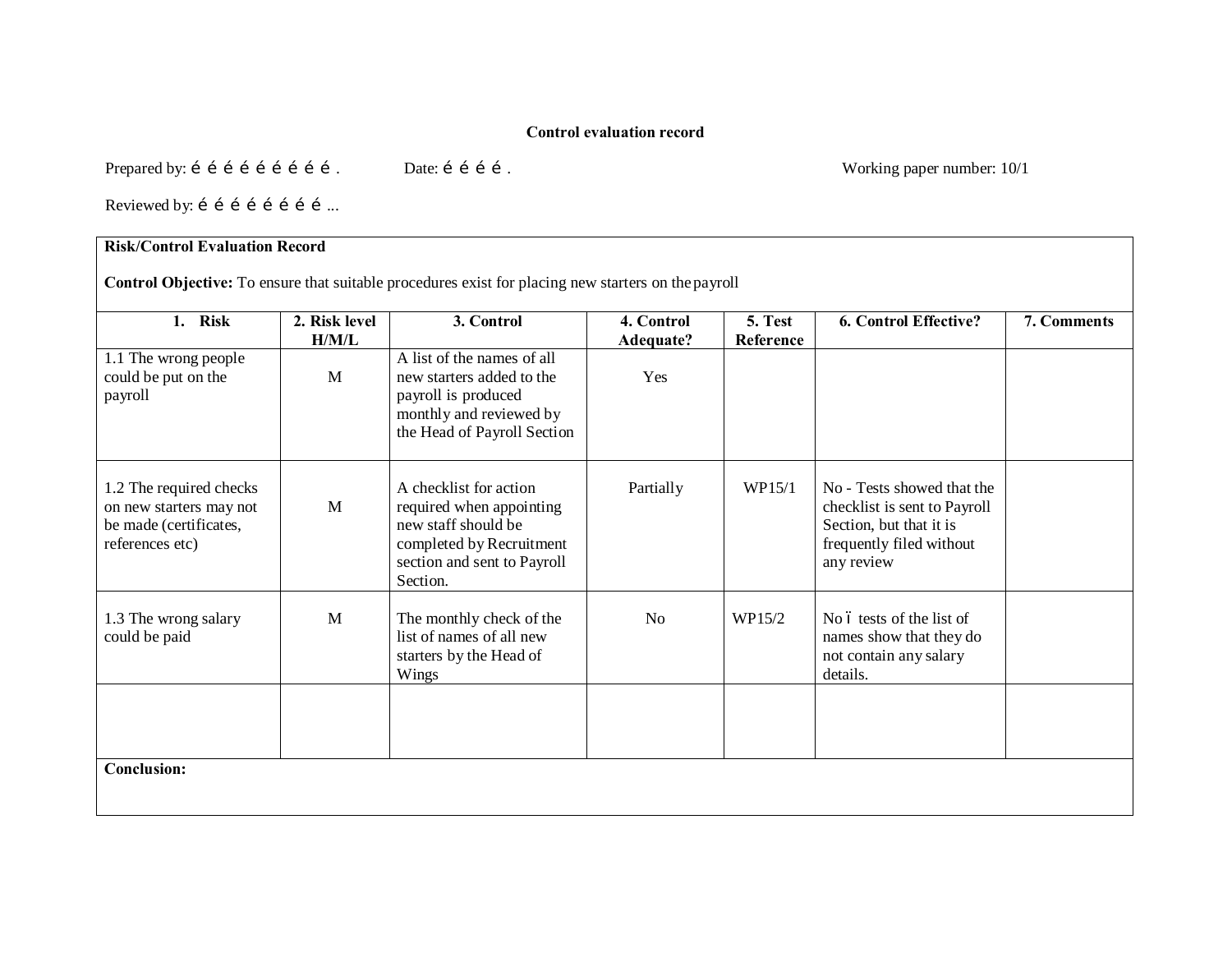## *Step 2 – Identify the actual controls in the system*

Controls are actions and procedures established by the auditee to ensure that the objectives of a system are met. Based on the systems description you have prepared you should then identify the **actual** controls that exist in that system in respect of each of the risks you have identified. These actual controls should be recorded in column 3 of the Control evaluation record. **Remember** that for some risks more than one control may exist.

The actual control should be adequately described, cross referring to supplementary notes if necessary. If a control is absent from a particular area then this fact should be recorded on the Control Evaluation Record, instead of a control description.

One simple way of identifying what the actual controls in a system are, is to use the following categories of control to prompt your ideas**:**

- · **Segregation of duties**: the functions of authorising transactions; recording the transactions; and custody of the associated assets should be undertaken by separate staff;
- · **Organisation**: there should be a clear organisation chart and all staff should have up to date job descriptions that clearly indicate their responsibilities;
- Authorisation and approval: all transactions and decisions should be formally authorised by nominated staff;
- · **Physical**: there should be suitable controls over access to offices, assets, controlled stationery, and computer systems;
- · **Supervision**: all staff and activities should be adequately supervised by someone who understands the process and will detect deviations from accepted practice;
- · **Personnel**: appointment of staff should be adequately controlled; all staff should be suitably trained for their post and appraised regularly;
- **Arithmetical and accounting:** checking / re-performing tasks carried out by others; costing (adding up) orders, invoices, payroll etc; reconciliation between the bank and accounting records; control accounts; and
- **Management**: production of suitable financial and operational management information; use of exception reports; critical review and enquiry by management.

Further guidance on types of control is given in AppendixB

## *Step 3 – Evaluate the actual controls in the system*

Once you have identified the controls that actually exist you can then go on to assess whether these controls are likely to be adequate. However, you need to remember that internal auditing is not simply a series of stages that can be completed one after the other. When you go on to test the controls you have identified, you may discover that there are additional controls or that some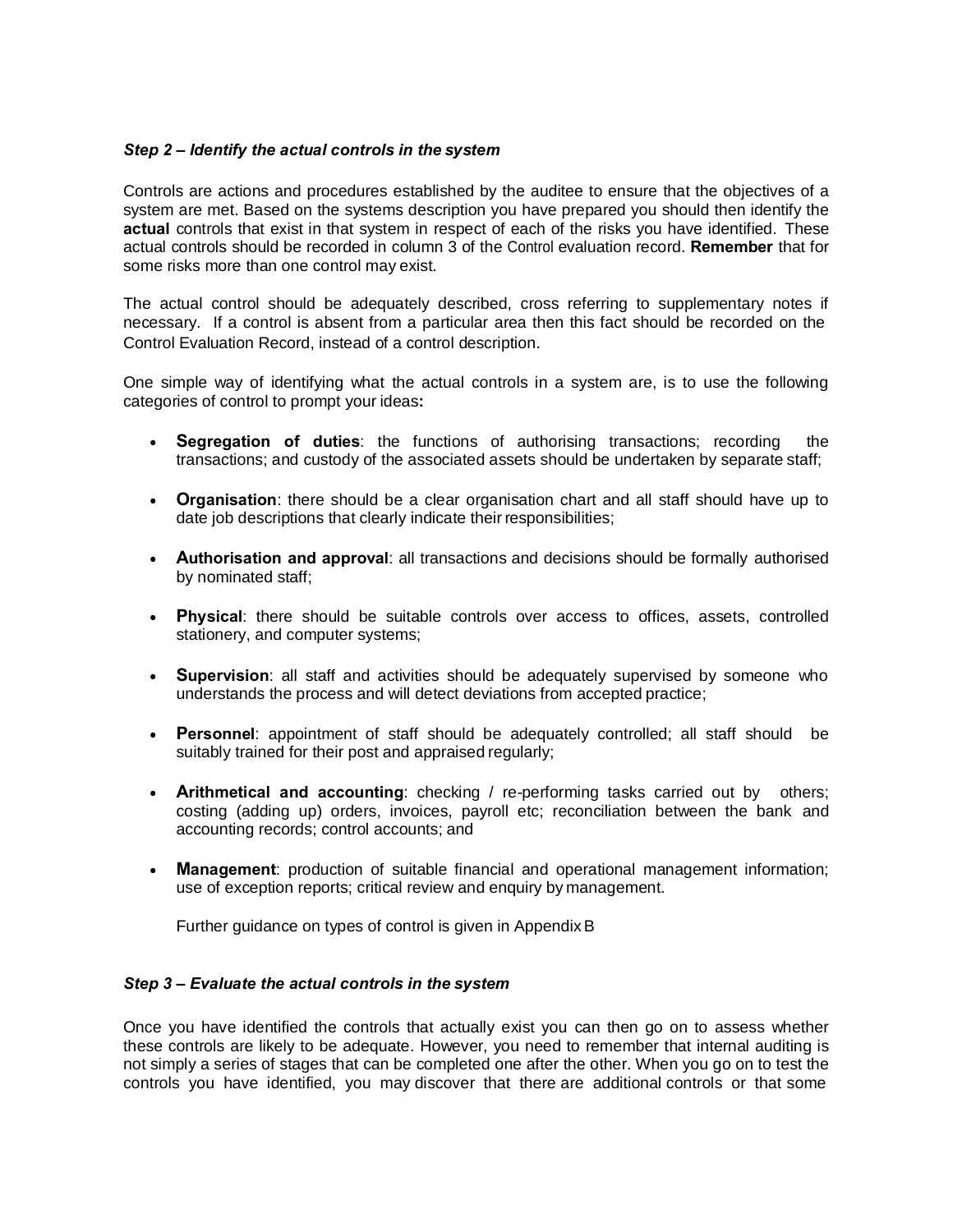controls are not actually operating as expected. If so, you will then have to go back and revise your system description to ensure it reflects the actual controls that are operating in practice.

Internal auditors obviously want to see controls are in place, but they need to be there for a purpose – that is to ensure that the system or process achieves its objectives. Controls are only needed to reduce the risks to the achievement of these objectives to an acceptable level. This means that there may be circumstances when internal auditors suggest that certain controls should be removed, for example, if they are unnecessary or they do not really help to reduce the level of risk.

At this point in the audit you will need to make an assessment of the system and each of controls in that system to establish the ADEQUACY OF CONTROLS.

#### *Assessing the Adequacy of Controls*

This requires the auditor to consider each control objective in turn to establish whether or not each control objective will be achieved by the actual controls which have been identified. This often involves using audit judgement. Just because a particular control is specified in the law or in the system manual does not necessarily mean that it is adequate in the particular system being audited.

At the same time you should also consider which of the actual controls in place are most likely to ensure that the control objective will be achieved. It is normally only those controls that should be tested. The decision whether or not to test each control should be recorded in Column 4 of the Control evaluation schedule and, if applicable, the test reference should then be recorded in Column 5 of the Control evaluation schedule.

If the internal auditor, after initial evaluation, concludes that a control is not effective or is not required (whether because it duplicates another control or it doesn $\pm$  actually ensure achievement of the control objective) there is no point in testing this control – and this fact should be recorded in Column 5 of the Control evaluation schedule.

#### *Compensating controls*

There will be occasions when controls you expect to find are missing. If this happens, you should search for controls that compensate for this potential weakness. For example, in auditing a purchasing system one control objective might be that procedures for ordering, payment and recording of expenditure are properly documented and complied with, but in practice there are no procedure manuals (an expected control to meet the objective). However, the staff that operate the system are all highly experienced and knowledgeable, and are closely supervised. In these circumstances, internal auditors may consider the experience and knowledge of the staff and the level of supervision adequately compensate for the absence of manuals, and thus they may conclude that the control objective is adequately achieved despite the absence of such manuals.

Internal auditors should evaluate each existing control to consider whether it is adequate. In addition, they should evaluate the whole spectrum of controls that may help to ensure that a particular control objective is achieved.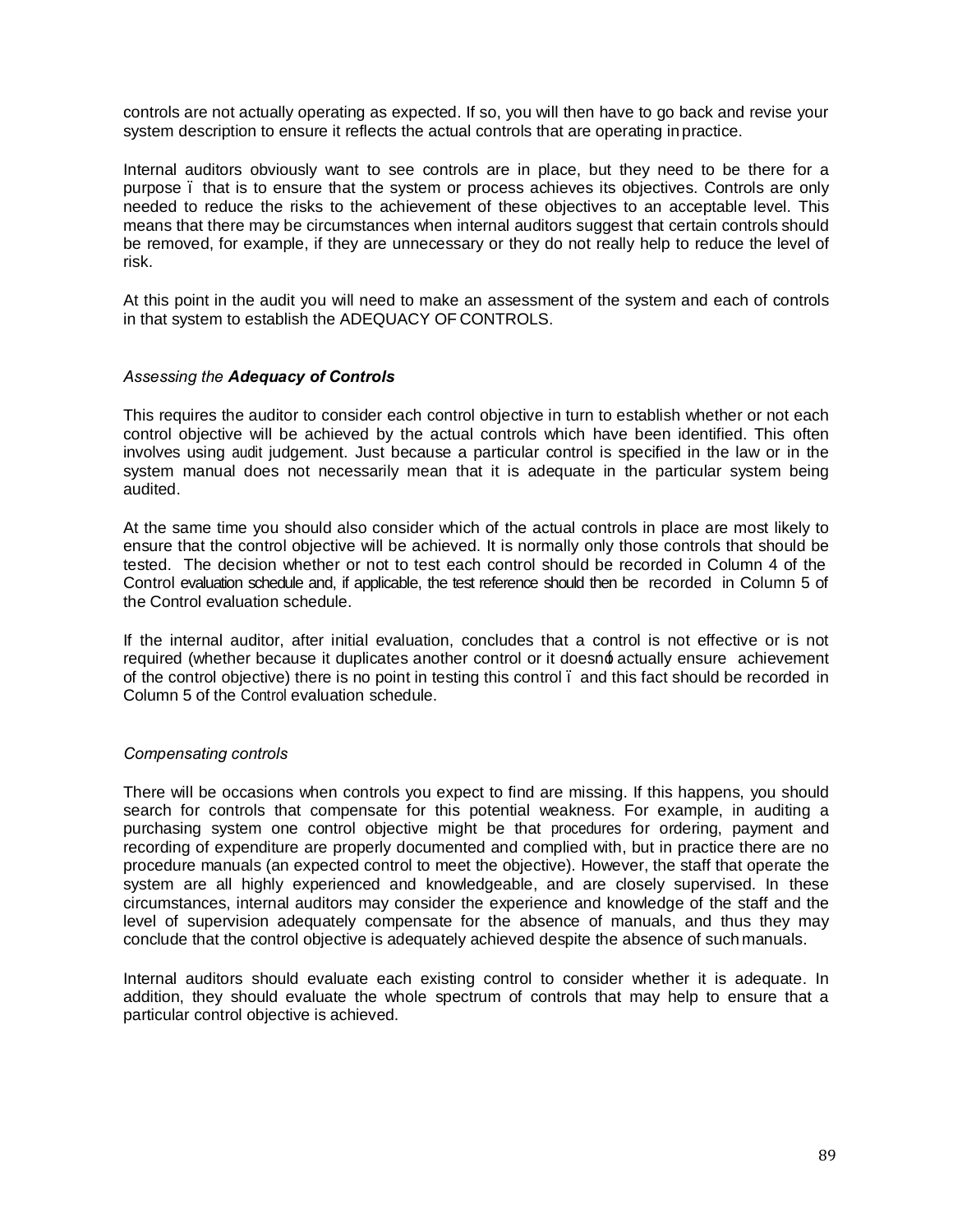## **2.4 TESTING THE CONTROLS IN THE SYSTEM**

## *Effectiveness of Controls*

Testing the operation of the actual controls enables us to establish whether or not the control is being operated both effectively (ie that is doing what it is intended to do) and consistently.

Audit testing can be a very time-consuming part of the audit process, sometimes taking up to half the time available for the audit. This means it is important to ensure:

- audit tests are carefully planned
- there is adequate evidence of the testing which has been done, and
- audit conclusions can be fully supported by the testing done.

Internal auditors use testing to evaluate the operation of the system and to form or corroborate an opinion about the adequacy or otherwise of control. This is done by measuring particular characteristics of selected transactions or processes and comparing the results with those expected.

Tests of control are conducted to provide evidence about the effective operation of the internal control systems. However, please remember that:

- **not all controls need to be tested**, and tests should normally be limited to those controls identified during the assessment of the adequacy of the controls (see above)
- some controls contribute to the achievement of more than one control objective, and may therefore appear on the Control evaluation record more than once. Clearly such controls, if selected, should only be tested on one occasion (i.e. **not** each time they appear on the control evaluation record $\pm$ .

It is also important to understand that it is the way the control works, and not the accuracy of the underlying transactions, that is being tested. In general, there should be evidence that controls are being performed. For example: with controls over document streams (eg purchase orders), the evidence may be the authorising officers initials or, for periodic controls such as bank reconciliations, the evidence may be the reconciliation itself. The test should be designed to check that this evidence is present.

#### *Step 1 – prepare Test Programmes*

Using as a basis the Control Evaluation Records you have completed, a Test Programme (TP) should be prepared for each control objective. Guidance on the nature and extent of any testing is given below. Keep in mind that, normally, testing will only need to be done for each of the risks for which there is no control in place or where the control that is in place is considered to be inadequate.

It is important to remember that controls are not necessarily a good thing in their own right, and that they should only be tested as long as they are considered to have a significant impact on the success of the system. Thus the testing undertaken should reflect the overall nature of the system, your understanding of it and whether there are compensating controls in place.

The testing you do should establish whether a particular control:

- really does provide reasonable assurance that the control objective is achieved, and/or
- that it will reduce the potential risks of not achieving the control objective to acceptable levels.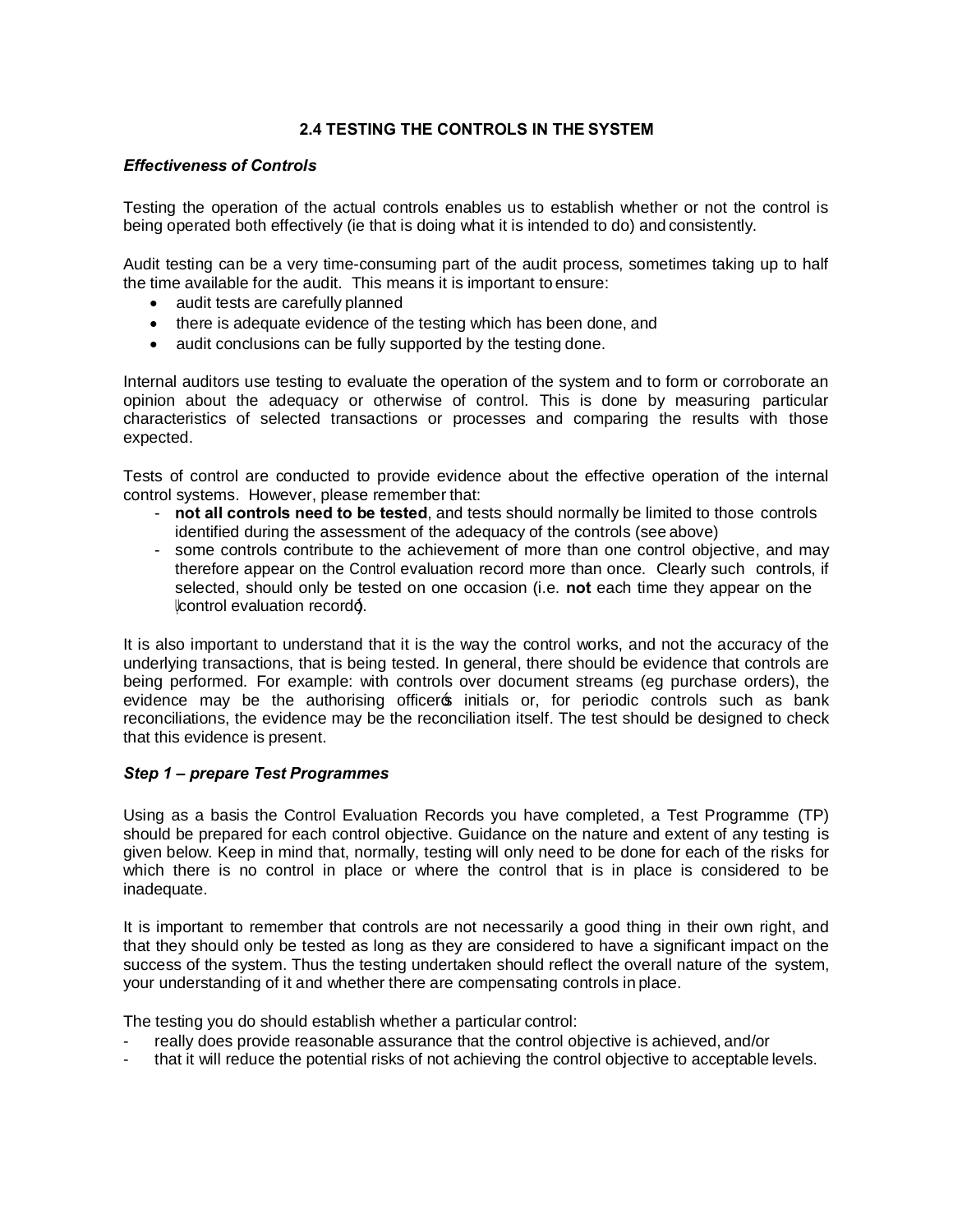# A form for recording test programmes is set out below.

# **INTERNAL AUDIT DEPARTMENT**

# **TEST PROGRAMME**

# **Control Objective 1: To ensure that tender documentation is properly prepared and is handled in a way that ensures bids submitted are appropriate and correct.**

| Test (Note 1)                                                                                                                                                        | W/P<br>Ref. | <b>Test Results (Note 2)</b>                                                                                                                                        | <b>Signature</b><br>/Date | <b>Substantive</b><br><b>Tests</b><br>(Note 3) |
|----------------------------------------------------------------------------------------------------------------------------------------------------------------------|-------------|---------------------------------------------------------------------------------------------------------------------------------------------------------------------|---------------------------|------------------------------------------------|
| 1.1. Confirm by review of files and<br>enquiry that no member of staff is<br>involved in both the preparation and<br>approval of tender documents.                   |             | Discussions with staff and<br>review of 3 tender files<br>indicated that there is<br>adequate segregation of<br>duties.                                             |                           |                                                |
| 1.2. Examine two current tender<br>documents to ensure that they<br>contain all the appropriate<br>documents and elements as per<br>public procurement requirements. |             | Checklist of documents<br>submitted by tenderer<br>missing in respect of one<br>tender. Checks extended<br>to three more files revealed<br>no similar discrepancies |                           |                                                |
|                                                                                                                                                                      |             |                                                                                                                                                                     |                           |                                                |
|                                                                                                                                                                      |             |                                                                                                                                                                     |                           |                                                |
|                                                                                                                                                                      |             |                                                                                                                                                                     |                           |                                                |
|                                                                                                                                                                      |             |                                                                                                                                                                     |                           |                                                |
|                                                                                                                                                                      |             |                                                                                                                                                                     |                           |                                                |
|                                                                                                                                                                      |             |                                                                                                                                                                     |                           |                                                |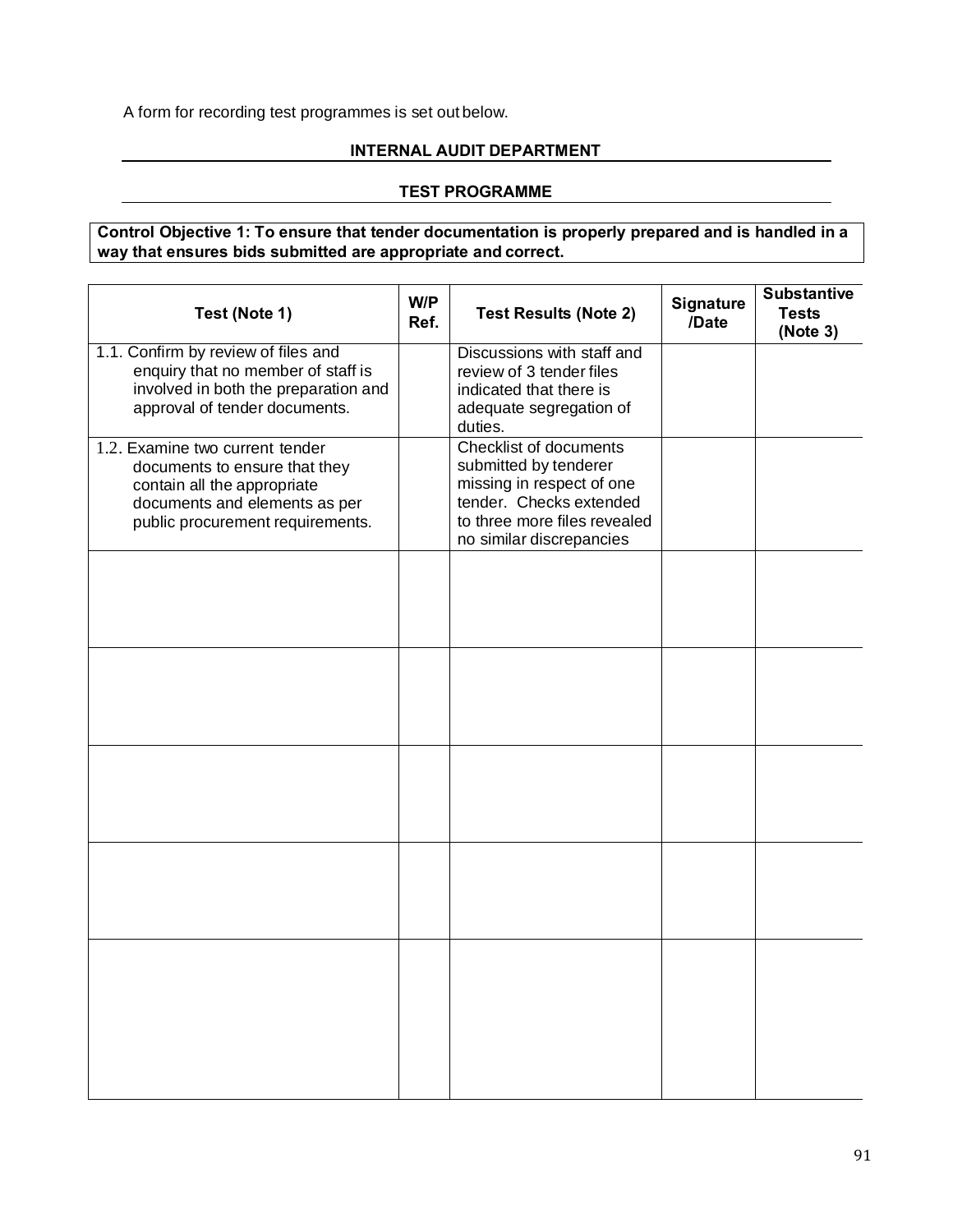| Test (Note 1) | W/P<br>Ref. | <b>Test Results (Note 2)</b> | <b>Signature</b><br>/Date | <b>Substantive</b><br><b>Tests</b><br>(Note 3) |
|---------------|-------------|------------------------------|---------------------------|------------------------------------------------|
|               |             |                              |                           |                                                |
|               |             |                              |                           |                                                |

**Note 1:** The Test column should contain a brief outline of the test to be carried out, including the number of documents etc to be tested and the precise objective of each test.

**Note 2:** The Test Results column should provide a brief summary of the result of the test. More detail will be contained in the relevant working papers.

**Note 3:** The Substantive Test column will only be used in exceptional cases . eg where it appears from the initial tests that there is a significant lack of control or a major breakdown of control. In such cases it maybe appropriate to carry out a higher level of testing.

### **Things to consider when deciding on the tests to include in your Test Programme**

There are three main things to consider when you are developing test programmes: the type of test; the sample size and the testing technique to be used.

#### **A - Type of test**

The first thing is to decide on the type of test to be carried out. There are three main types of testing – compliance, re-performance and substantive testing.

*Compliance testing* The aim of compliance testing (i.e. test of controls) is to confirm that existing controls are operating as intended and are reliable and effective. An example is checking that each invoice has been initialled to indicate that it was authorised by an appropriate manager. The primary aim of compliance tests is not to identify errors, mistakes or potential fraud, but to identify controls that are not always performed as required. The reasons for any errors or omissions and the reliability of controls are more important to internal auditors than any individual mistakes or omissions. **Compliance testing should be the default type of testing to be used during systems auditing**.

*Re-performance testing* is necessary to confirm the quality of the control in operation. While compliance testing provides evidence that controls have operated it is necessary to ensure that the control is operating as designed. For example, while evidence of management review may be present in the form of a signature on a document, it is still necessary to re-perform that control to ensure that it is being operated correctly.

*Substantive testing* is intended to enable a conclusion to be reached on the completeness, accuracy and validity of information and records. It is concerned with outputs rather than the adequacy of controls and therefore has a limited role to play in system based auditing. It is, nevertheless, sometimes used as a means of demonstrating the existence or seriousness of weaknesses – for example where little or no control exists or when the auditor is unable to convince management by any other means. It is also used in financial auditing when it is necessary to confirm figures and balances in the accounting records.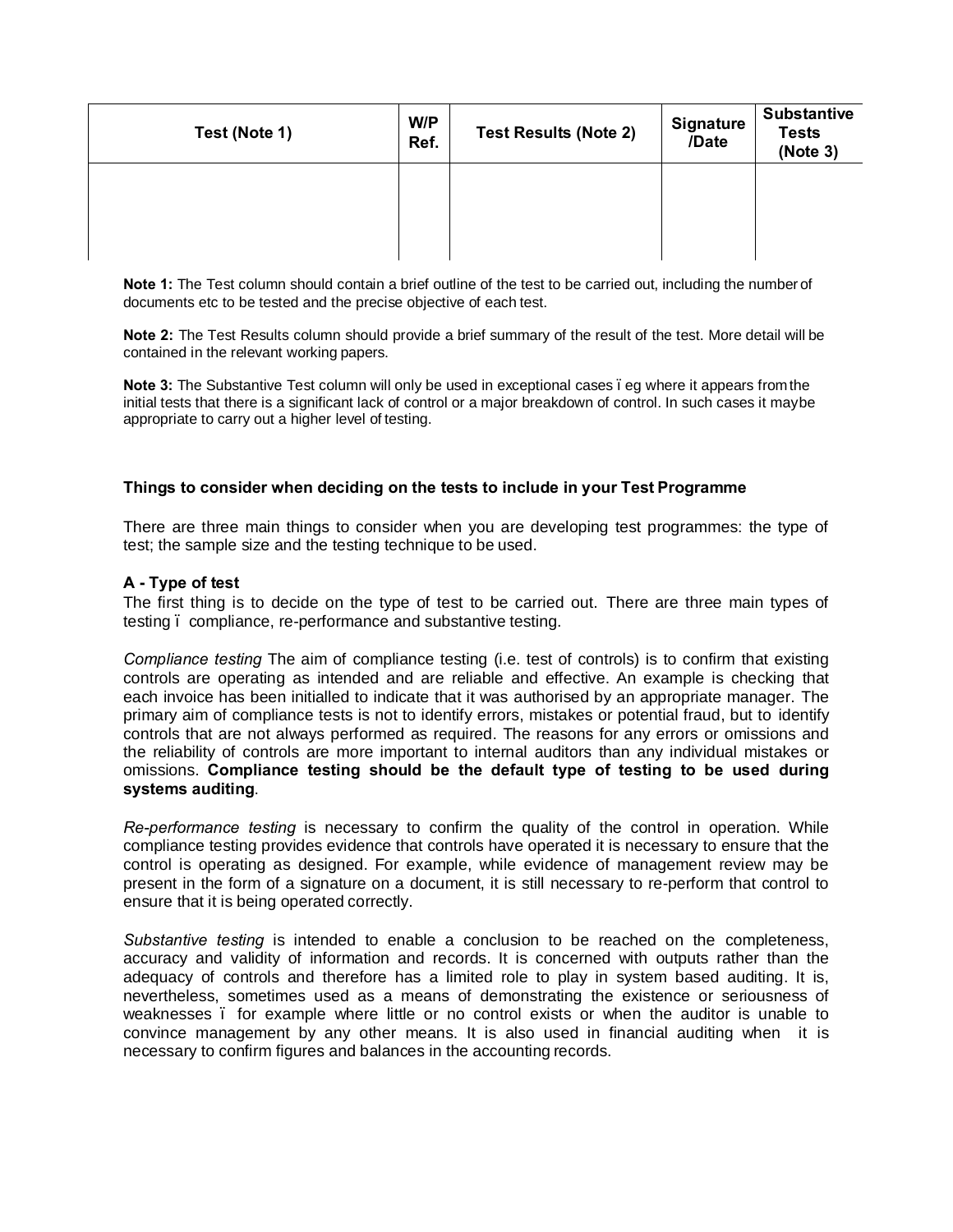# **B – The size of the test sample**

### *Sample sizes*

Most systems-based audits will involve the use of sampling for testing. Next you need to decide on the size of the test sample. Those samples should be selected from a whole set of data (the population). The population needs to be defined in advance as it affects the selection of items and the evaluation of results. A sampling unit is any of the individual items that constitute the whole relevant population.

In order to be representative of the population, the sampling units to be examined should be selected at random. Audit staff are encouraged to select samples on a statistical basis, where this is practicable. It is unlikely, however, that available audit resources will allow this in which case a quasi-random selection method is recommended – the selection of records to be tested should be done without any intended bias towards a particular section of the population or time period.

In general, the sample size depends on the frequency with which the control is operated. For example, some controls are operated daily or over document streams (e.g. authorising invoices) while others are operated weekly or monthly (e.g. performing reconciliations). There is also a smaller sample size for systems, which are not considered material to the financial statements (and are being considered on a cyclical basis as part of the wider corporate governance responsibilities).

It is recommended that the following guidance is adopted for determining the sample sizes to be used. On some audits it may be necessary to select larger samples, but that should only be done with the approval of the Head of Internal Audit.

|                  | <b>Sample Size</b>                              |                                       |  |  |  |
|------------------|-------------------------------------------------|---------------------------------------|--|--|--|
| <b>Frequency</b> | Systems material to the<br>financial statements | Systems subject to cyclical<br>review |  |  |  |
| <b>Daily</b>     | 30                                              | 15                                    |  |  |  |
| <b>Weekly</b>    | 5                                               |                                       |  |  |  |
| <b>Monthly</b>   | ◠                                               |                                       |  |  |  |

Internal auditors should consider the following points when selecting a sample of transactions to test:

- · The sample should be selected from the total population, for example, when testing that all payments have been authorised the sample should be selected from a bank statement or payments register rather than from a file of paid invoices;
- The period covered by the sample should be appropriate. This should normally be the period since the last audit of the system. However, the sample should be weighted towards the current financial year, especially if the last audit was several years ago. If the system has changed significantly, the sample should only include the period since the changes were introduced;
- The method of sample selection should be recorded. The sample should include all significant types of transaction; and

Testing should be focused on high-risk areas.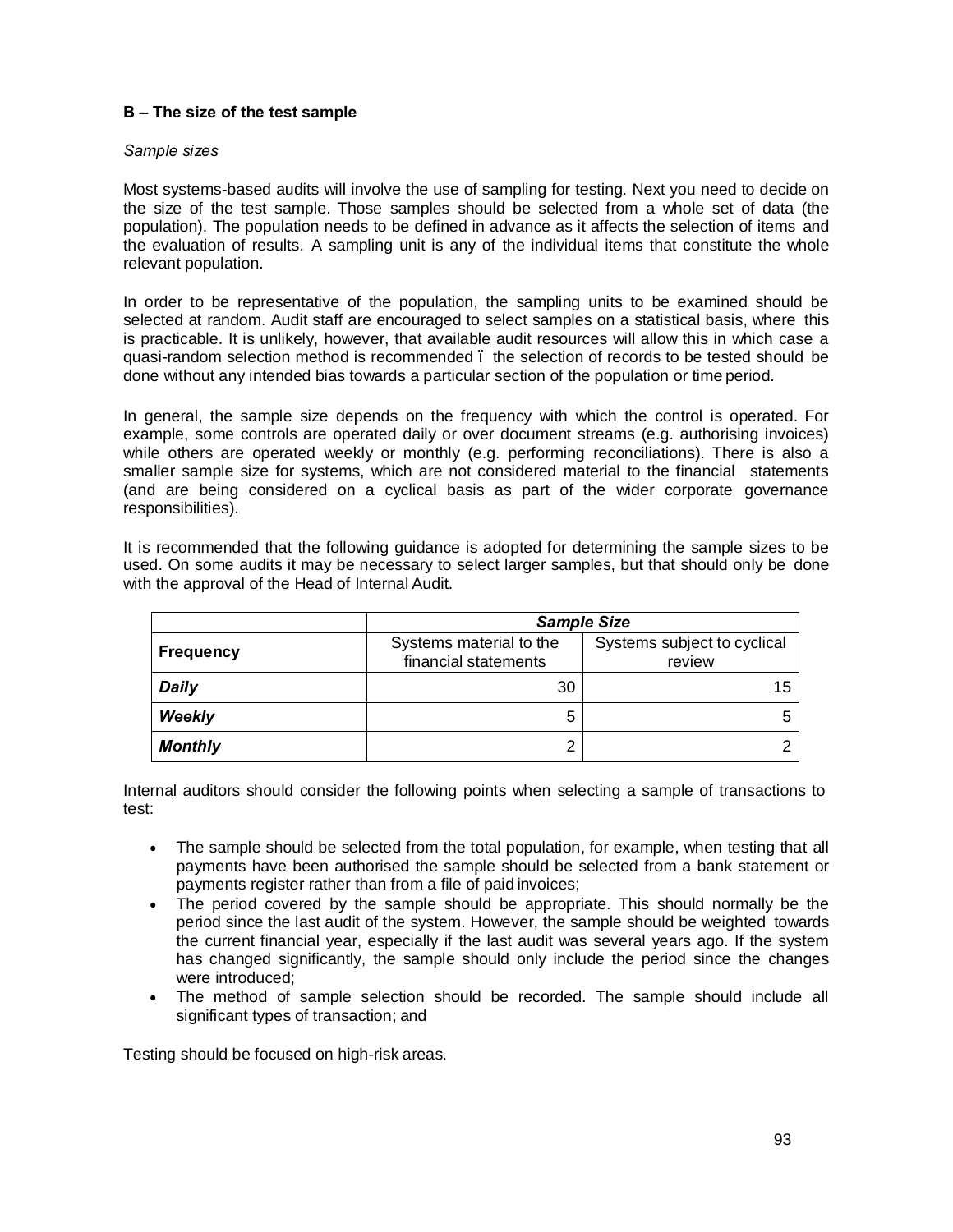As a general rule substantive testing is only used in exceptional cases by internal audit.

Substantive tests are carried out in order to gather evidence on the completeness, accuracy and validity of information contained in the accounting records. The need to conduct substantive tests on underlying transactions depends, in part, on the assessed level of control risk. Control risk is the risk that a material fraud or error, or other significant matter will not be prevented or detected because of weaknesses in the accounting and internal control system. Audit staff, of the appropriate seniority, should assess the level of control risk based on the results of the preliminary assessment and the test of control carried out. This assessment is a matter of professional judgement, but the following may serve as a general guide:

| Test of                       |             | <b>Control Results</b> | Indicative Level of Control Risk |
|-------------------------------|-------------|------------------------|----------------------------------|
| Sample size                   | 30          | 15                     |                                  |
|                               | 0           | $0 - 1$                | LOW                              |
| Number of Failures            | $*1-2$      | 2                      | <b>MEDIUM</b>                    |
|                               | >2          | >2                     | <b>HIGH</b>                      |
| <b>Preliminary Assessment</b> | <b>HIGH</b> |                        |                                  |
| Control absent                |             |                        |                                  |

*\* It should be noted that where one error out of a sample of 30 is found, audit staff have the option of assessing control risk as medium or conducting a further 30 tests. Provided no further errors are found in the additional sample, control risk may be assessed as low*.

Substantive testing is concerned with the accuracy and completeness of outputs rather than the adequacy of controls. An example is checking that the amounts paid are the same as the value on the invoice. **Substantive testing, therefore, should have only a limited role to play in systems auditing.** Nevertheless, internal auditors sometimes use it as a means of demonstrating the existence or seriousness of weaknesses, when they are unable to convince management by any other means. Internal auditors should bear in mind that substantive testing is usually not economical and may weaken their arguments if it fails to produce evidence of actual errors. In most cases, satisfactory results from the testing of a particular control may preclude the need for any substantive tests to be undertaken in that area. Substantive tests should be carried out, however, in areas where the audit risk is of a sufficient level to warrant it. This may be due to:

- No control being in place to address a particular control objective and
- · Tests of control showing that a control is either not operating or that the incidence of failure is sufficient to give cause for concern.

# *Conducting substantive tests*

Conducting tests of control is relatively straightforward, as the evidence of the control operating is generally a signature or initial or perhaps simply the existence of a document. For substantive tests, forming an opinion on the reliability and appropriateness of the available evidence is more involved. Audit staff should, in examining assets, documents or accounting records, avoid accepting them or any supporting explanations at face value, and should bring to bear a reasonable amount of professional skepticism.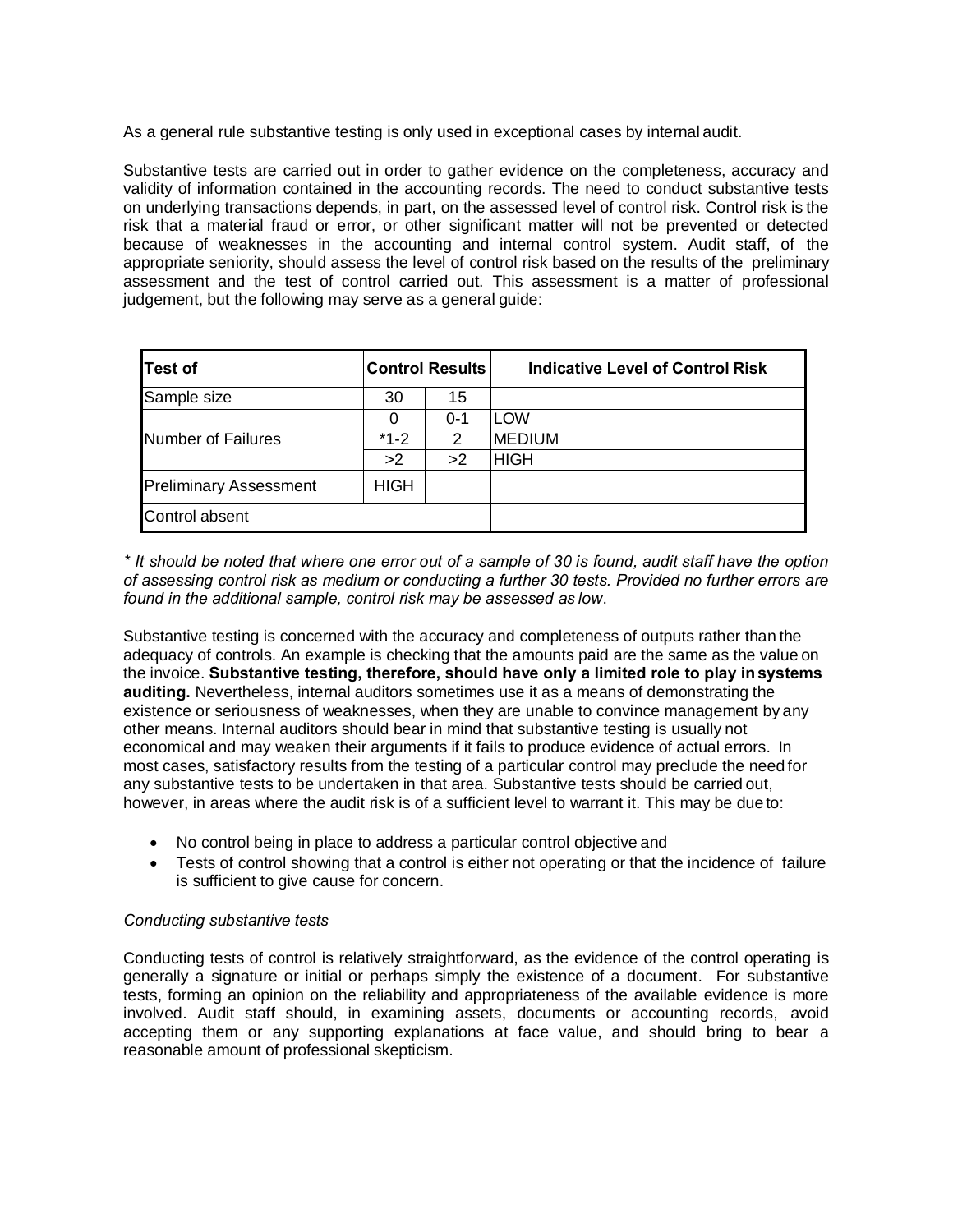Audit staff test only a sample of the transactions of an audited body and there is inevitably a risk of either giving an inappropriate audit opinion on the financial statements or not reporting a significant matter concerning the wider public sector audit responsibility.

# **C – The testing technique(s) to be used**

There are a number of different ways that internal controls can be tested. Internal auditors should seek to use the most cost-effective source of evidence on the reliability of each control to be tested. The nature of the control will influence the way auditors test it, and there are five main methods of testing:

- · Observation is particularly important where there is no permanent record of activities discrete observation can reveal whether there is improper access to a restricted area;
- Interviewing is useful when evidence is absent or unclear. Care should be taken because the behavior of the auditor could affect the attitude of the person being interviewed and an insensitive approach could lead to an un-cooperative and defensive reaction;
- Verification involves independently confirming the truth, accuracy, or validity of transactions. However, the internal auditors prime role is to evaluate and test the controls, not to confirm the validity of the data itself. When using verification tests, auditors should ensure that they are related to the operation of controls. Methods used are:
	- $\circ$  Comparison with some ascertainable fact or standard, e.g. that instruction manual are up-to-date or staff have attended appropriate training courses at prescribed intervals;
	- $\circ$  Confirmation checking statements of performance, e.g. checks with customers that supply delivery response times are as stated by the supplier; and
	- o Vouching checking a transaction against supporting documentation, e.g. a payment to a supplier against the corresponding order and goods received note.
- Reperformance is particularly relevant where calculations or measurements have been supposedly checked as a control and the auditor wishes to check that the control actually operated;

Analytical review consists of reviewing the reasonableness of significant ratios, trends or other data. For example, a comparison of the ratio of payroll costs to the number of employees over several months. Thus it is primarily a substantive test but it may provide evidence of the quality of the general control environment.

# *Step 2 – Carry out the tests set out in the TP*

When carrying out the tests it is important that those tests are adequately recorded. A separate working paper should be prepared for each test and should show:

- the purpose of the test
- details of the test carried out . sample size and details of the sample (dates; documents reviewed; serial numbers etc)
- what was actually checked
- results (findings) of the test
- conclusions.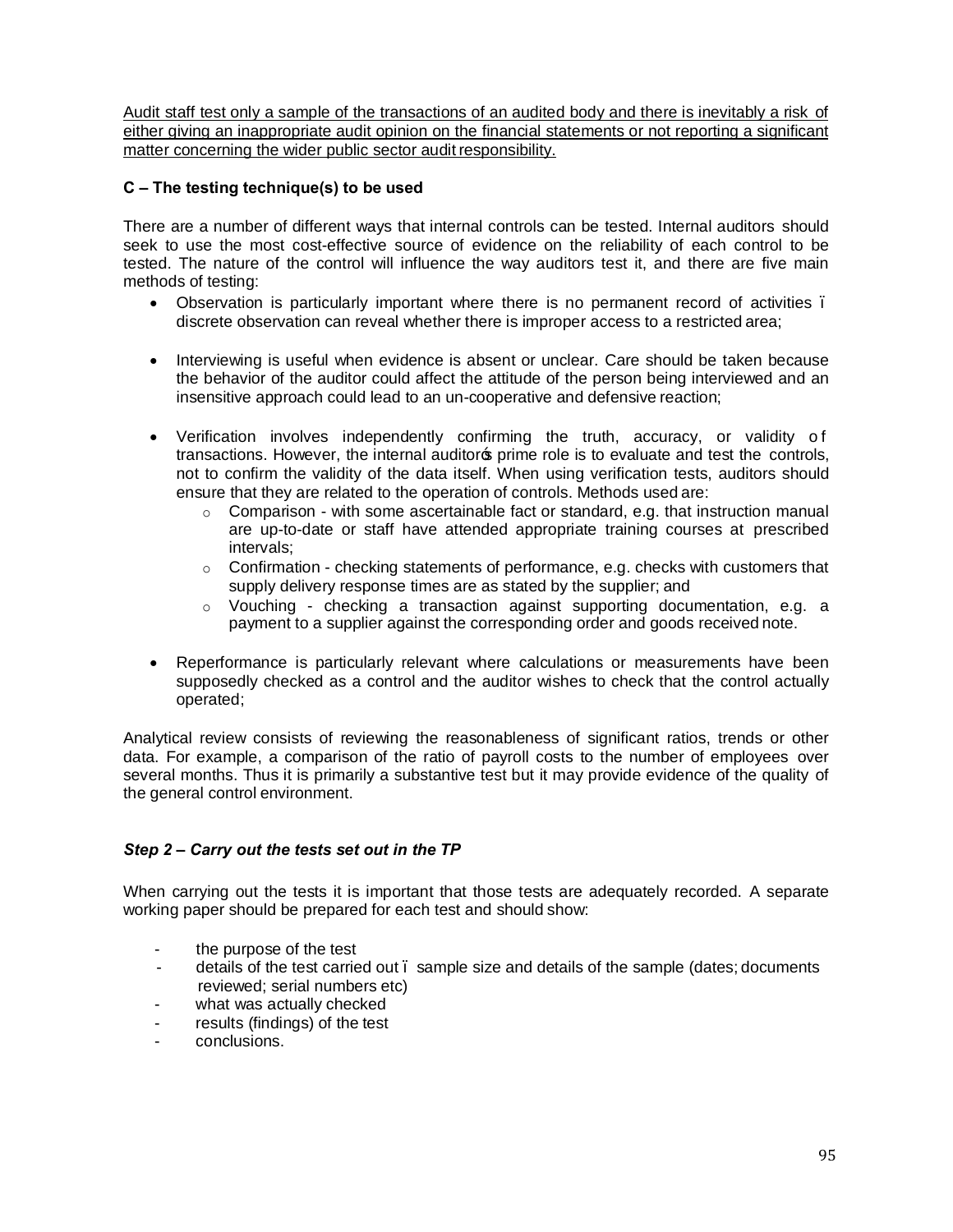The results of the test should be recorded on the TP and also on the Control Evaluation Record in Column 6 (Effectiveness of Control). Where appropriate, additional comments should be inserted in Column 7 of the Control Evaluation Record.

It is important to keep in mind that a failure when testing is any item where either the expected evidence is not present or the control has otherwise been found not to operate. Audit staff should be concerned with what the failures infer about the effectiveness of the relevant controls and the related potential scope for fraud and error. Any failures should be investigated by audit staff asit may be possible to localise the cause e.g. if they only occurred when a particular employee was on holiday. In general, the value of any error arising from the failure is not in itself importantbecause, at this stage, it is the control (not the transaction) that is being tested.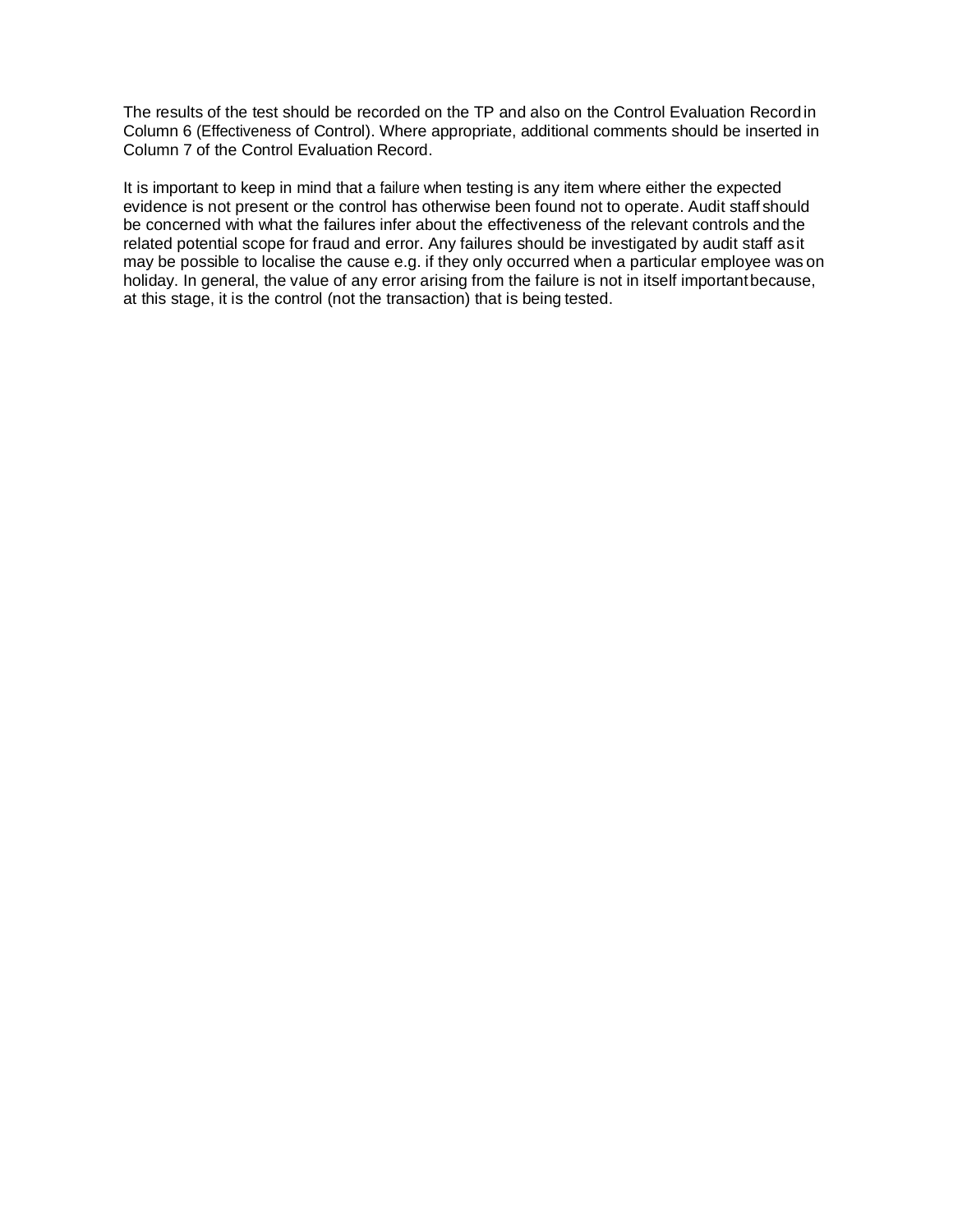# **2.5 ARRIVING AT AUDIT CONCLUSIONS**

**2320 Analysis and Evaluation** Internal auditors must base conclusions and engagement results on appropriate analyses and evaluations.

This is the stage of a system based audit where the auditor considers the results of all the work you have done before preparing the draft report. However, its not limited to this stage and its important that you think about your findings, conclusions, and possible recommendations throughout the evaluation and testing stages of the audit.

### *Audit findings form*

The Audit Findings Form (see below) provides a useful structure for handling the information you have obtained and to think things through in a logical way when writing the audit report. It is designed to help you to establish the causes of the issues or weaknesses which have been identified from the evaluation of the system of control, and to develop suitable recommendations.

It should be completed as you are doing your testing when the nature and significance of control weaknesses are established. Wherever possible try to group related weaknesses together on the Audit Findings Form. This will make it easier to plan your audit report.

#### *Completing the Audit Findings Form*

#### *Issue/Weakness*

This should reflect the issue or weakness identified by audit tests. It is not necessary to provide a lot of detail - a description of only one or two short sentences will normally be enough. For example: procurement invoices are not arithmetically checked before being approved for payment.

#### *Causes*

It is important to identify the real underlying cause, and not the symptom, of each weakness. If you don't do this it is unlikely that your recommendation will result in improved control. When completing this section of the form you should ask yourself:

· *'Why is this happening or not happening?'*

### *Effects*

Here you should record the actual or potential impact of the weakness you have identified. This could include: increased cost; delay; inability to make good decisions because information is not available; failure to meet targets or objectives; loss of control over documents etc. Your audit tests will provide you with the information you need to determine the effects. If possible, try to quantify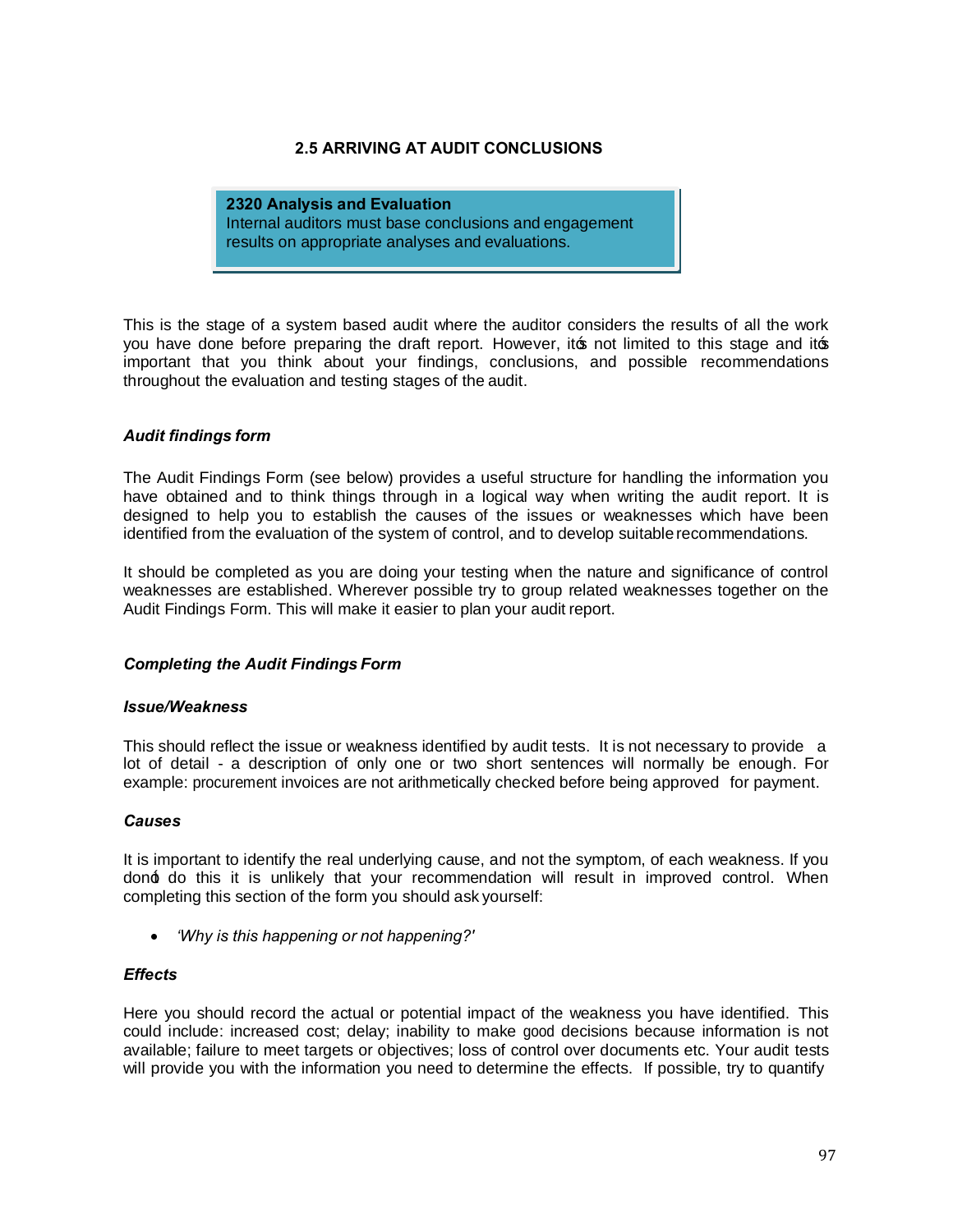what the effect might be. This will allow you to make a stronger case and help to convince management of the need to implement your recommendation. It is also worth considering

- What is the effect on performance, control, efficiency etc.?
- · Why do management need to know this?'

#### *Audit file reference*

This is a simple cross reference to the working papers which provide the detail and supporting evidence for the weakness.

# *Conclusion*

A brief conclusion should be given in respect of each weakness. It should normally be only one or two sentences which sum up the situation.

For example: the failure to check invoices arithmetically makes it impossible to be certain that the correct amount is being paid to the supplier. This could result in the organisation paying more than it should for goods and services.

Setting out the conclusion in this way can also be helpful when you are writing the auditreport.

#### *Recommendations*

You should note down the **main elements** of your recommendations. Keep in mind the causes of the weakness and make sure that your recommendation will deal adequately with each of them. The recommendations internal auditors make may include the following:

- Introducing further controls;
- · Refining or amending existing controls to make them more effective;
- Ensuring that existing controls are applied regularly and consistently;
- Reducing unnecessary controls; and
- · Introducing best practices.

Further guidance on arriving at conclusions is given in the Audit Report Writing section of Section 2.6 below.

Using this form will help you in your exit meeting with management (further guidance on handling exit meetings is given in Appendix A) and provide you with a good basis for discussing your conclusions and recommendations. It will also aid discussion of any alternative solutions to issues and weaknesses which may be suggested by the auditee.

It is also good practice to discuss your findings informally with management before starting to draft the audit report, and the form can help you to do this.

The following is an example of how to use the Audit Findings Form

Payroll system

- · Weakness there is no procedure to ensure that all new employees are correctly entered onto the payroll;
- · Causes: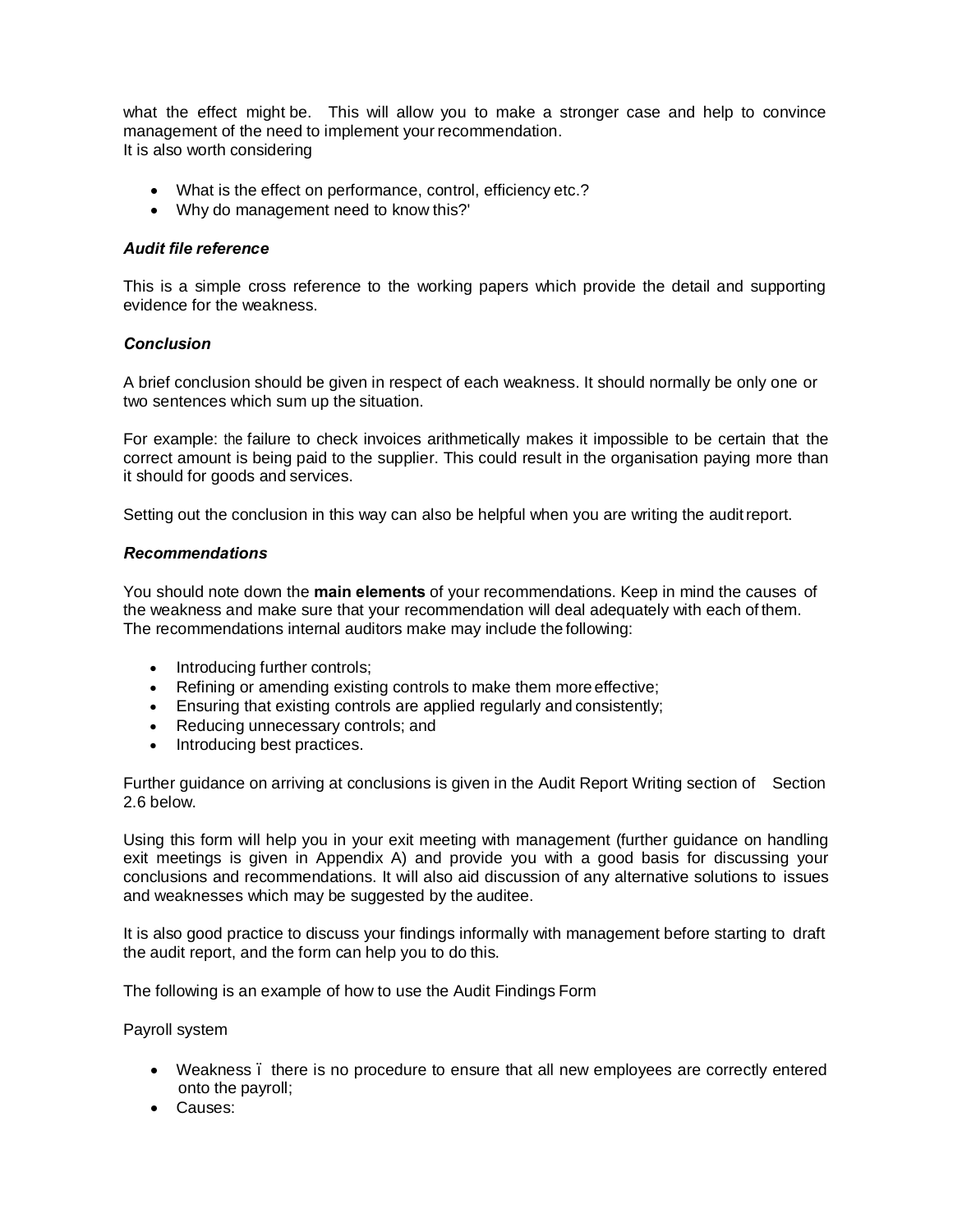- o Lack of feedback to Personnel by Payroll Section, and
- o No independent check of all new starters within Payroll section.
- · Effects:
	- o A new employee could be put onto the payroll at the wrong time and at the wrong point on the salary scale;
	- o The organisation will pay the incorrect salary;
	- o Poor initial impression given to the new employee; and
	- $\circ$  A ghost $\pm$ employee could be put on the payroll.
- · Conclusion this is a significant weakness that provides scope for error or deliberate manipulation of the payroll.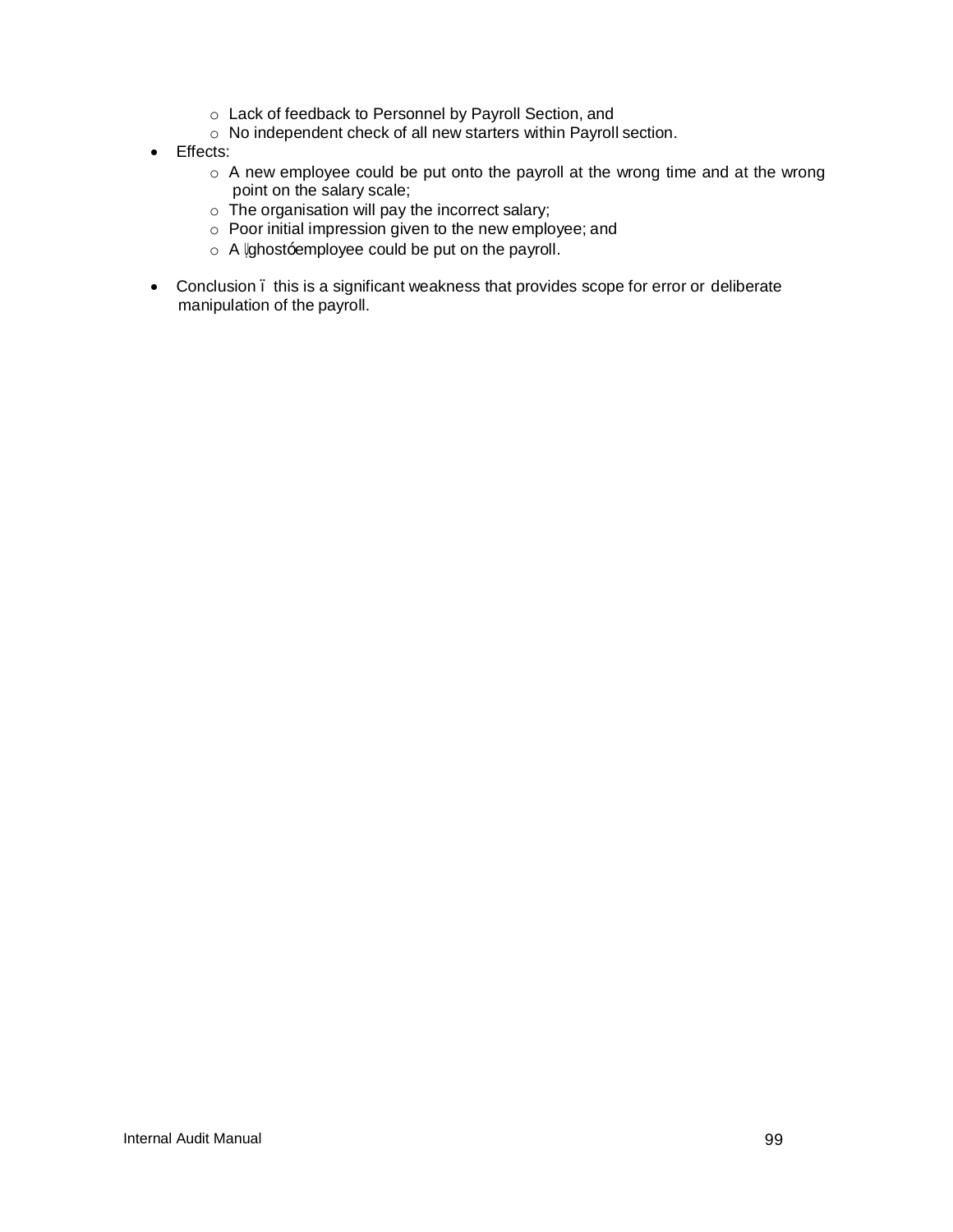# **INTERNAL AUDIT DEPARTMENT**

# **AUDIT FINDINGS FORM AUDIT FINDINGS FORM MULLER METAL CONSTRUSS AND ACCOUNT ACCOUNT ACCOUNT ACCOUNT ACCOUNT ACCOUNT ACCOUNT ACCOUNT ACCOUNT ACCOUNT ACCOUNT ACCOUNT ACCOUNT ACCOUNT ACCOUNT ACCOUNT ACCOUNT ACCOUNT ACCO**

| <b>Audit: 1/2011</b>                       |                                                                                                                                                                                                                              |                                                                                                                                                                                                                                                                                    |                | Financial Year: 2011          |                                                                                                                                                                                  |                                                                                                                                                                            |
|--------------------------------------------|------------------------------------------------------------------------------------------------------------------------------------------------------------------------------------------------------------------------------|------------------------------------------------------------------------------------------------------------------------------------------------------------------------------------------------------------------------------------------------------------------------------------|----------------|-------------------------------|----------------------------------------------------------------------------------------------------------------------------------------------------------------------------------|----------------------------------------------------------------------------------------------------------------------------------------------------------------------------|
| <b>Prepared by:</b><br><b>Reviewed by:</b> |                                                                                                                                                                                                                              |                                                                                                                                                                                                                                                                                    | Date:<br>Date: |                               |                                                                                                                                                                                  |                                                                                                                                                                            |
| Weaknesses                                 | <b>Causes of weaknesses</b>                                                                                                                                                                                                  | <b>Consequences of</b><br>weaknesses                                                                                                                                                                                                                                               |                | <b>Audit File</b><br>Ref. No. | <b>Conclusions</b>                                                                                                                                                               | <b>Recommendations</b>                                                                                                                                                     |
| 1. Some personal files are<br>incomplete   | failure to check that all<br>necessary documents are<br>on the file prepared for<br>each new employee<br>Difficult for staff to<br>update and check files<br>because the files are not<br>located near to where they<br>work | validity of the<br>$\blacksquare$<br>appointment may be<br>questioned<br>new employee may be<br>$\blacksquare$<br>appointed on wrong<br>terms and conditions<br>difficulties could arise if<br>$\blacksquare$<br>it becomes necessary to<br>terminate the<br>employees appointment |                |                               | Inadequate employee records<br>could result in the wrong<br>payments being made, and<br>could lead to confusion over<br>the exact status of the<br>employee at some future date. | All new employee files should be<br>reviewed for completeness and<br>accuracy before they are filed. A<br>checklist at the front of the file<br>might assist this process. |
| 2.                                         |                                                                                                                                                                                                                              |                                                                                                                                                                                                                                                                                    |                |                               |                                                                                                                                                                                  |                                                                                                                                                                            |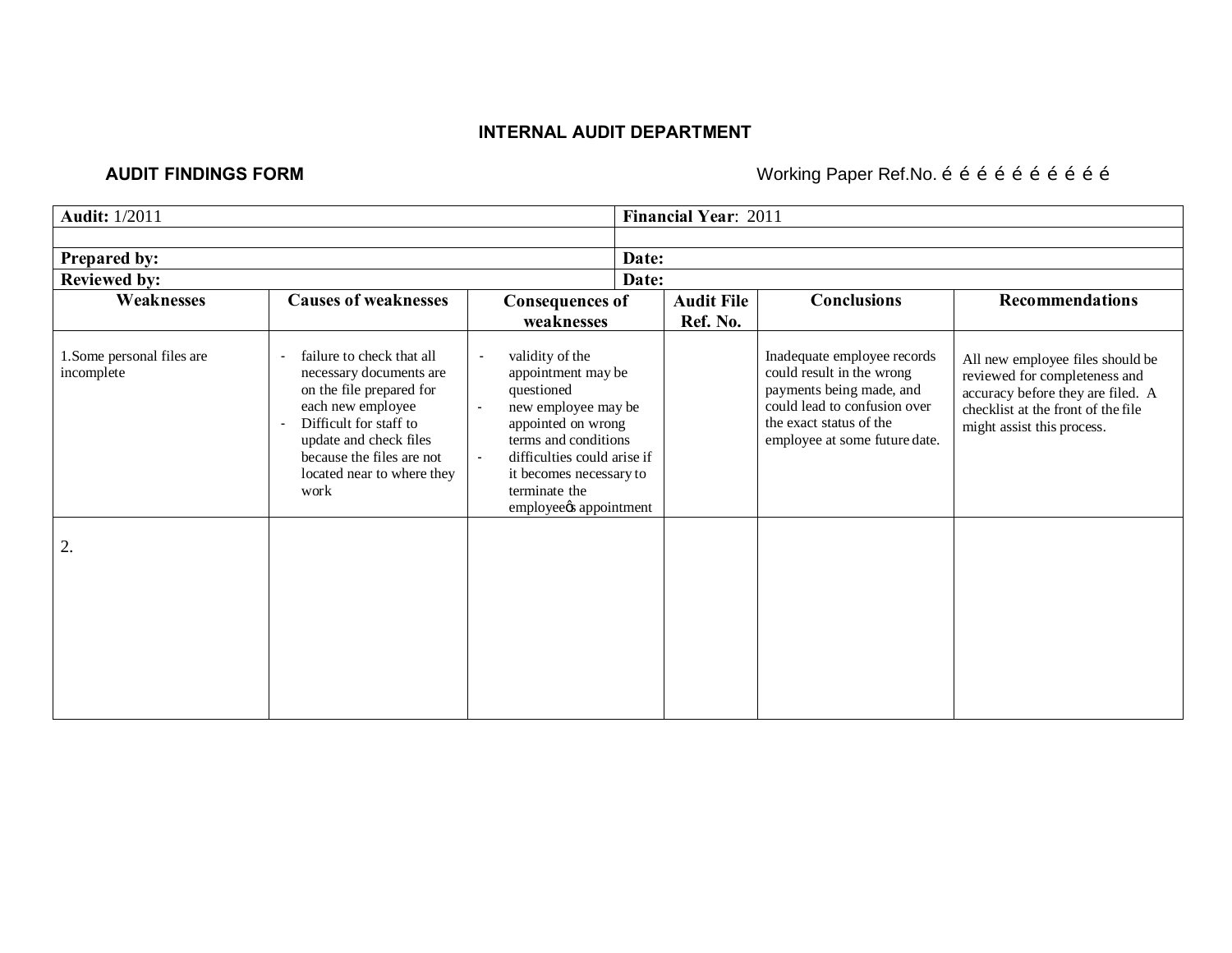# **2.6 AUDIT REPORTING**

#### **2400/2410 Communicating Results**

Internal auditors must communicate the results of engagements.

Communications must include the engagements objectives and scope as well as applicable conclusions, recommendations and action plans.

**2440 Disseminating Results** The head of internal audit must communicate results to the appropriate parties.

# *Introduction*

This section of the Audit Manual is concerned with reports on individual audit assignments. It covers:

- · The purpose and function of an audit report;
- · The types of audit reports and alternatives to them;
- Some guidance on the structure and content of audit reports.

Audit reports should provide an assurance on the system under review; and form the basis of the overall assurance on the internal control system to be provided in reports to the head of the organisation.

It is vital to remember that the audit report is the only tangible product of an audit and, as such, is Internal Audits shop window. It is the culmination of the planning, time and effort which goes in to an audit, and reflects the quality and thoroughness of the audit. The quality of the report willhave an important influence on the view of internal audit held by senior management of theorganisation. An inadequate audit report may negate the best audit work and finest conclusions. It may also damage the reputation and status of Internal Audit.

# *Purpose and functions of an audit report*

The principal objectives of audit reports are:

- · To communicate the problems identified and the causes of those problems;
- · To explain the effects and repercussions of those problems and quantify them where necessary;
- · To measure performance by providing analyses and appraisals and to highlight areas in which greater efficiency and effectiveness may be achieved, and waste eliminated;
- · To convince management of the need for change;
- · To suggest practical and cost effective solutions;
- · To provide a basis for follow up to ensure that appropriate action has been taken.

There are three main functions of an audit report. First, it is an *action document* - unless the report achieves action it will have been a waste of time for everyone involved in the audit. To achieve action the report should provide the client with a brief, objective assessment of control in the area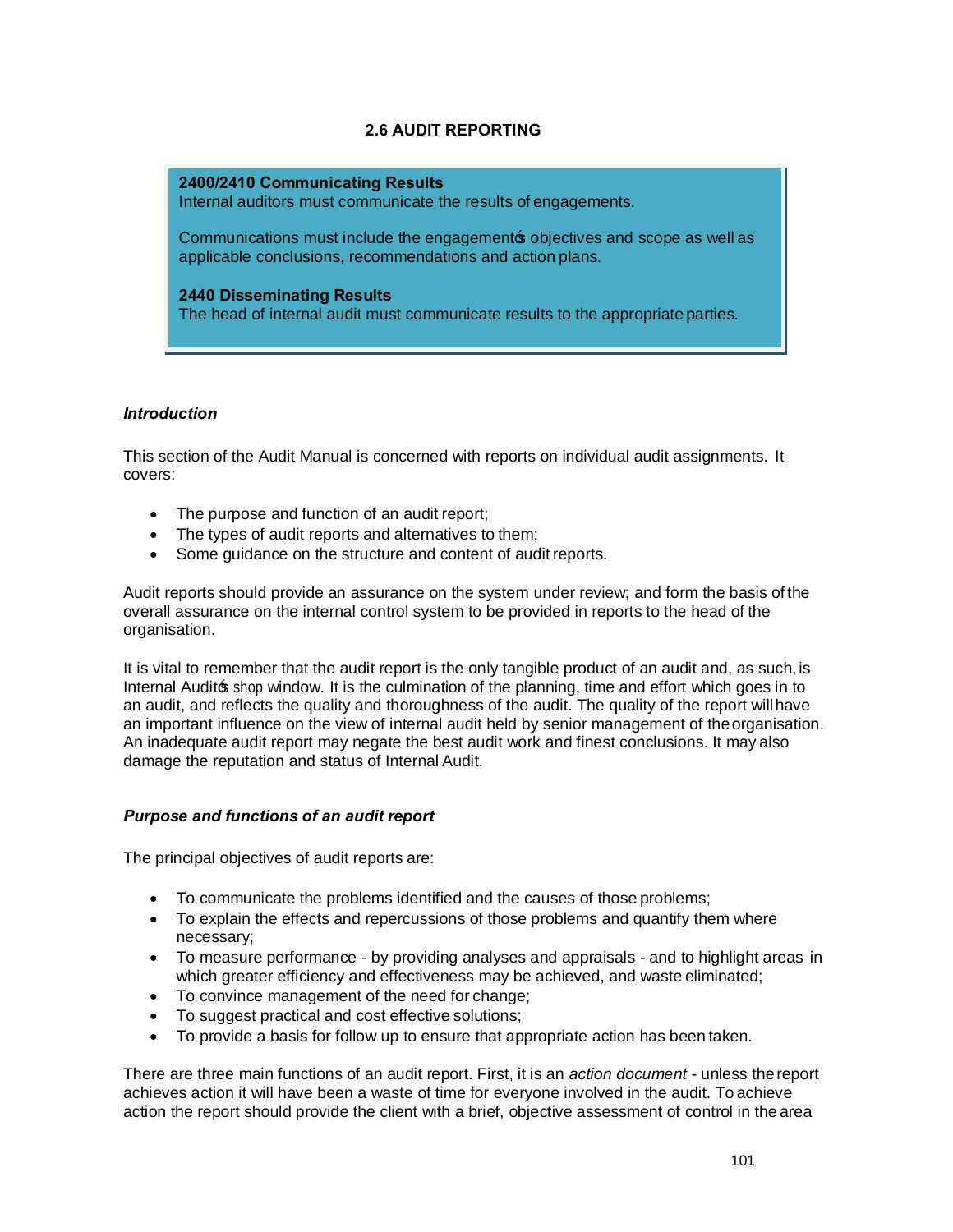under review and highlight any significant weaknesses identified. It should also bring out the impact of those weaknesses on the level of control and demonstrate to management that they need to do something about it:

- · By explaining the risks involved, and
- · By quantifying, where possible, those risks and any potential benefits.

Second, it acts as a *formal, permanent record* of: the audit work undertaken and the conclusions drawn from it, and the level of control which exists in a particular area at a specific point in time. Finally, a good report - by communicating professionalism and competence - *demonstrates Internal Audit's objectivity and independence* and shows that auditors can help to improve efficiency and effectiveness.

# *Types of audit report*

A written report should be issued after each audit to provide a formal record of the results of the audit. There are basically two types of audit report which can be considered - a Standard Report and an Audit Memoranda.

*The Standard Report* is the type most frequently used. It comprises three main sections - the Executive Summary, the Action Plan, and the Detailed Report.

*Audit Memoranda* are normally shorter than Standard Reports and are used:

- · For quick and special reviews carried out at the request of management to report the results of follow-up audits;
- · Where only relatively minor points arise from the audit;
- · As an interim report on longer audits.

An alternative to an audit report is a *Presentation* or oral report. This involves a formal verbal presentation of the audit findings and discussion of the action to be taken by management. The advantages and disadvantages of reports and presentations are set out in the table below.

| <b>Presentation</b><br><b>Method</b> | <b>Advantages</b>                                                                                                                                                                                                                                               | <b>Disadvantages</b>                                                                                                                                                                                                                                                               |
|--------------------------------------|-----------------------------------------------------------------------------------------------------------------------------------------------------------------------------------------------------------------------------------------------------------------|------------------------------------------------------------------------------------------------------------------------------------------------------------------------------------------------------------------------------------------------------------------------------------|
| <b>Presentations</b>                 | Interactive<br>Flexible<br>Can help gain acceptance<br>$\bullet$<br>Aid discussion of complex issues<br>$\bullet$<br>and solutions<br>May increase chance of action<br>$\bullet$<br>Can focus on high priority issues<br>Internal Audit can influence<br>action | • Can± put across all the evidence<br>Can be difficult to<br>communicate complex data<br>leading to misunderstandings<br>Need facilitation skills and<br>two people<br>Need to be well prepared<br>May be dominated by<br>one individual or issue<br>Auditee may still want report |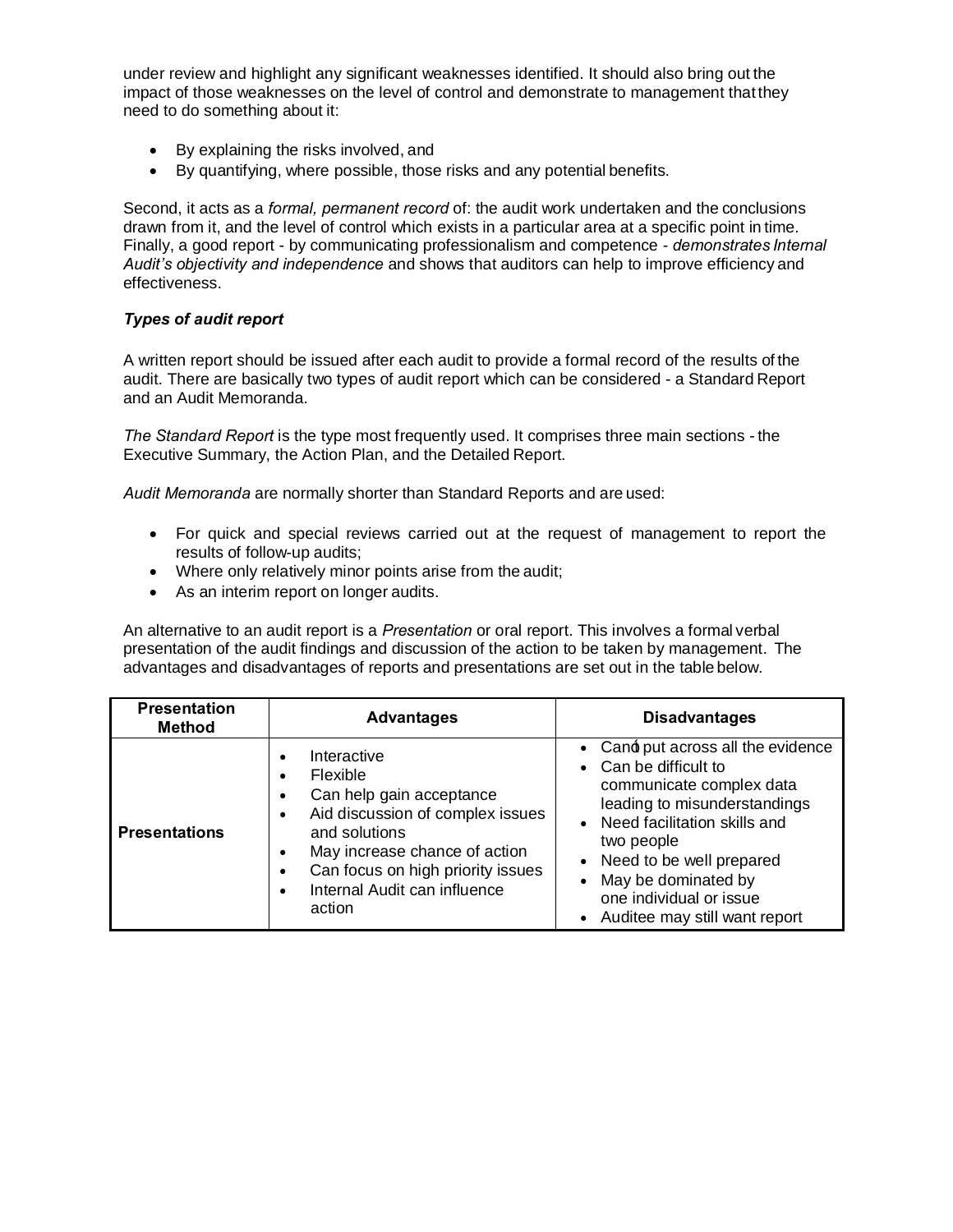| <b>Standard reports</b> | • Good for detailed evidence and<br>complex data<br>• Can provide background and<br>context<br>Evidence is readily available to<br>$\bullet$<br>reader<br>• Some auditees prefer them -<br>more authoritative | • Can be time-consuming to<br>produce<br>• Long reports may not be read in<br>full<br>• Sometimes too much to<br>assimilate<br>• Can be untimely due to delays in<br>preparation |
|-------------------------|---------------------------------------------------------------------------------------------------------------------------------------------------------------------------------------------------------------|----------------------------------------------------------------------------------------------------------------------------------------------------------------------------------|

# *The structure of audit reports*

The precise structure of audit reports should be decided by the Head of Internal Audit. The important thing is for every audit report in each organisation to have the same house style. This makes it easier for line management to use and understand them and helps to build up an image for the internal audit unit.

Audit reports – typically should contain:

- · Report Cover;
- · Contents page;
- · Executive Summary;
- · Action Plan;
- · Detailed Report;
- · Appendices/annexes.

Guidance on the detailed content of each of the sections in standard audit reports is given in the following sections.

# **The Report Cover**

This should set out the report title, date of issue and report number. Some audit units adopt logos which are printed on the cover. It may also be worth considering the use of different colour covers for different types of audit review (systems, VFM etc).

# **Contents Page**

This should include the report title, details of each of the main sections of the report and a list of all appendices.

# **The Executive Summary**

The Executive Summary should stand alone and convey the main points to the reader without the need for them to refer to the Detailed Report. It should enable senior management to establish quickly and easily:

- The scope and main objectives of the audit;
- · Why it was done;
- · The nature and scale of the system or activity reviewed;
- · The main conclusions of the audit, and
- · The principal recommendations.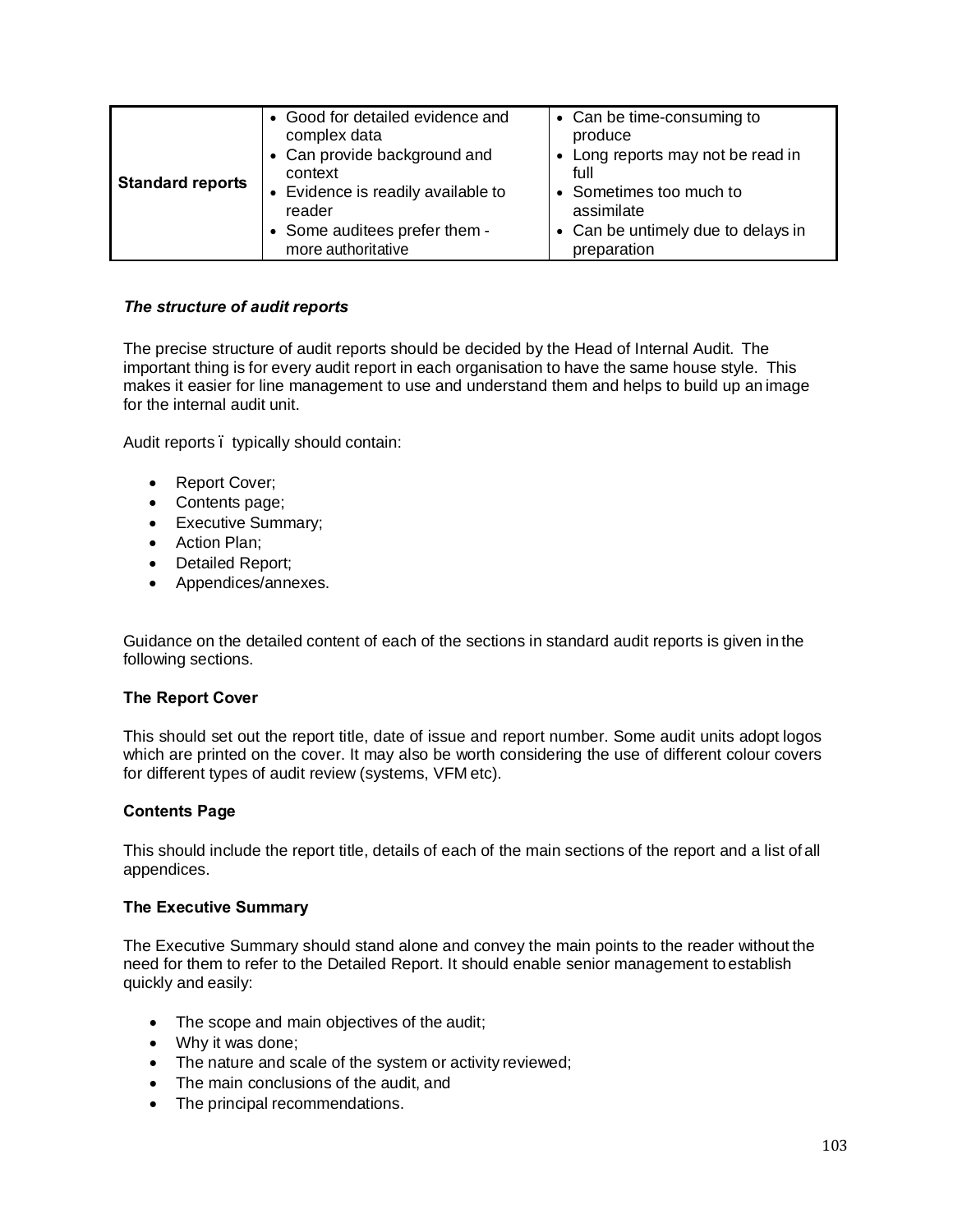This is the most important part of the report**.** It is the main opportunity to encourage the readerto look at the Detailed Report and either take action, or ensure that appropriate action is taken. It should not normally be more than three typed pages in length and should include the following sections.

### **Introduction and background** . covering:

- Appropriate details of the area under review, including an indication of the significance or value of the topic/system and any significant or unusual aspects of which the reader should be aware;
- · The scope and principal objectives of the audit;
- · Any important areas excluded from the review, and why
- · When and why it has been audited.

**Main Conclusions** - which should paraphrase the most important conclusions reached in the Detailed Report. These are often set out on a section by section basis, but sometimes it can be more effective to identify any common themes which run through the report. Any overall opinion must reflect accurately the findings and comments in the Detailed Report. Keep to the major issues arising and try to avoid raising any minor conclusions in this section.

**Principal recommendations** - this should list only the key (high priority) recommendations that feature in the Action Plan and each of them should relate to one or more of the main conclusions.

The key thing to remember is that the Executive Summary should stimulate interest which will lead to action.

**The Action Plan** – should be placed immediately after the Executive Summary and list all the recommendations contained in the Detailed Report (see section 4)

# **The Detailed Report**

#### **Format**

The main body of the report should be divided into suitable sections, each clearly headed, e.g. Placing purchase orders . The order of the sections will be determined during the reportplanning process. It may reflect the relative significance of the audit findings, a chronological sequence or simply follow the order in which events occur in the system.

Normally recommendations should be placed at the end of each section. However, if a section is particularly long, and/or deals with a variety of issues, recommendations can be inserted at appropriate points in the section. Recommendations should be placed in a separate paragraph(s) preceded by the subheading **Recommendations** in boldtype.

#### **Content**

Each section should contain details of the relevant findings. It is important to highlight the underlying causes of weaknesses and their impact on performance or the level of control. Failure to do so is one of the biggest single weaknesses of audit reports. Ask yourself:

- · Why is this happening or not happening? ;
- · What is the effect on performance, control, efficiency etc.? ;
- · Why do management need to know this? .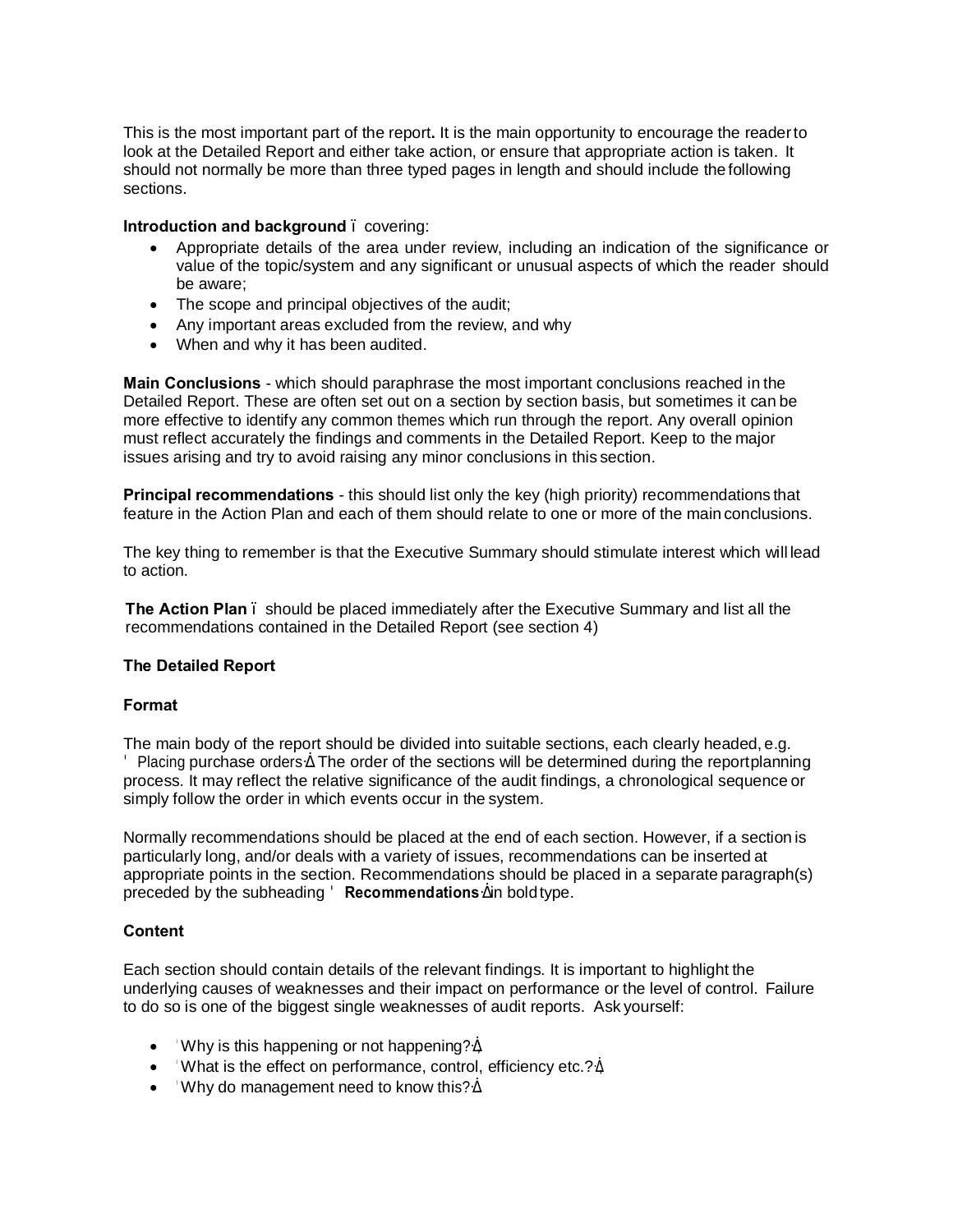Recommendations should be included which deal with those underlying weaknesses.

Descriptive material should be restricted to what is needed to establish the nature and extent of any weaknesses identified. It is not necessary to provide full and detailed descriptions of every part of the system under review.

It is often useful to include graphs, tables, and charts to quantify and illustrate facts and data. Beware of overusing graphs etc, as this can obscure the message and sometimes irritate the reader.

The report must be factual. Subjective comments are not acceptable. Where it is necessary to make value judgements or assumptions, their basis should be clearly stated.

Avoid the use of long paragraphs wherever possible.

Don± be afraid to say when something is being done well, or to refer to good points you have found. Be careful you don $\pm$  overdo this.

#### **Recommendations**

In developing your recommendations there are some simple things that you should try to remember. They should:

- Be based on reliable information:
- Beal with the underlying cause of the problem, and not just the symptoms;
- · Describe precisely what needs to be done;
- Suggest who should be responsible for taking action;
- Be clear, concise and simple;
- · Be unambiguous;
- · Be achievable;
- · Refer to a discrete action point i.e. each recommendation deals with a single point.

Where an auditee has already taken action, or agreed to do so, this should be stated in the report.

#### **Paragraph** numbering – some simple rules

Reports should adopt a simple one-part numbering system (1; 2; 3 etc) beginning with the Executive Summary and continuing to the end of the report. Every paragraph should be numbered.

Recommendations may be numbered (R1, R2, R3 etc) so that they can be readily identified.

Headings and sub-headings should not be numbered.

#### **Finalising the report**

Before finalising your report there are a number of key checks you need to make. At the veryleast you should ask yourself the following questions:

- 1) *The Executive Summary*
	- a. Does it motivate the reader to want to read the detailed report?
	- b. Do the main conclusions reflect accurately the major issues and conclusions contained in the detailed report?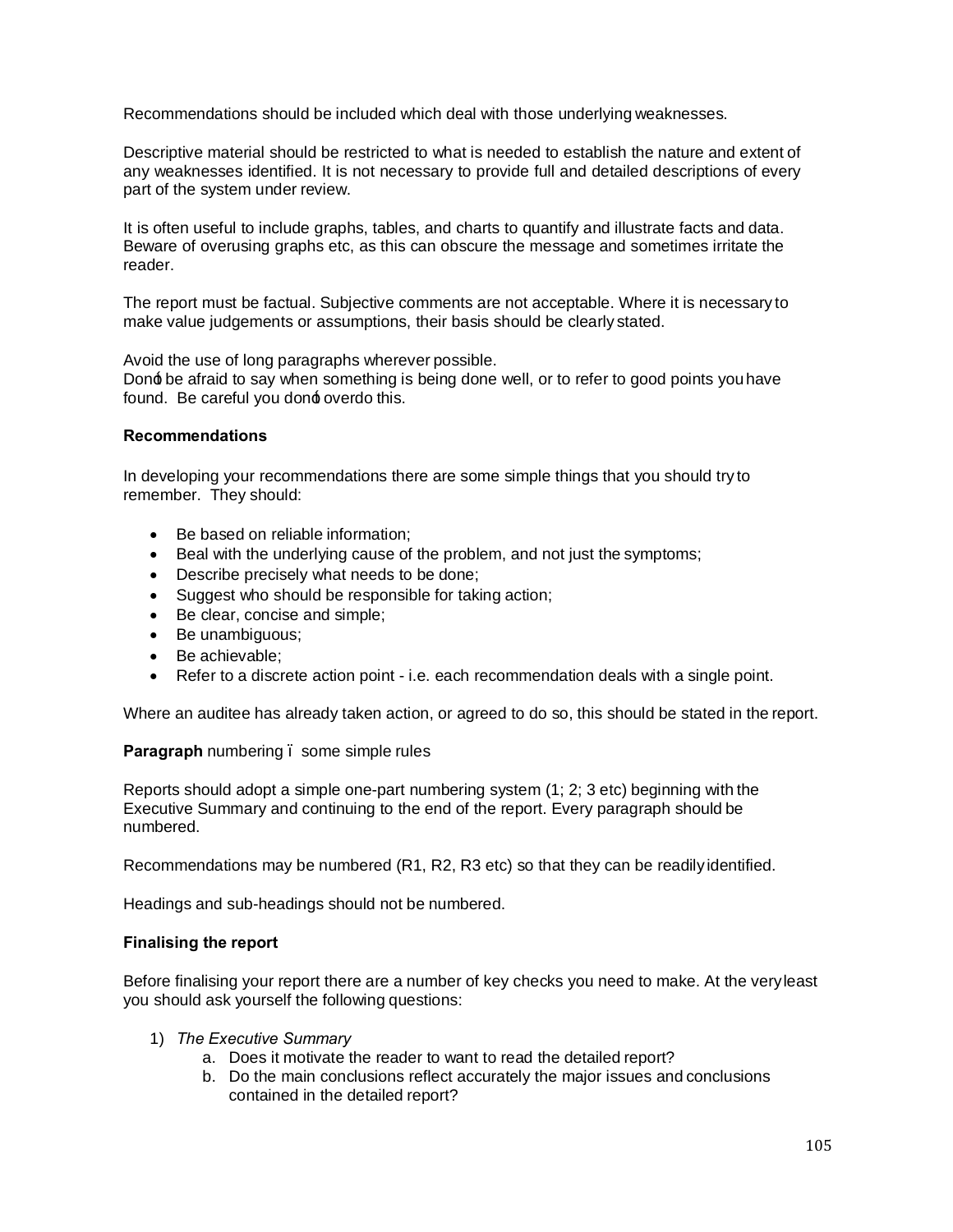- c. Does each key recommendation relate to one or more of the main conclusions?
- 2) *The Detailed Report*
	- a. Are the conclusions appropriate and meaningful?
	- b. Are weaknesses and benefits quantified where appropriate?
	- c. Is the need for corrective action sold? Have you explained the effects of the issues you have identified? Use the so what? test.
	- d. Do your recommendations deal effectively with the underlying causes of the problem?
- 3) *General*
	- a. Is the tone of the report appropriate?
	- b. Where appropriate and possible have you tried to be positive?
	- c. Is the report easy to read and understand?
	- d. Have you deleted all unnecessary words and phrases?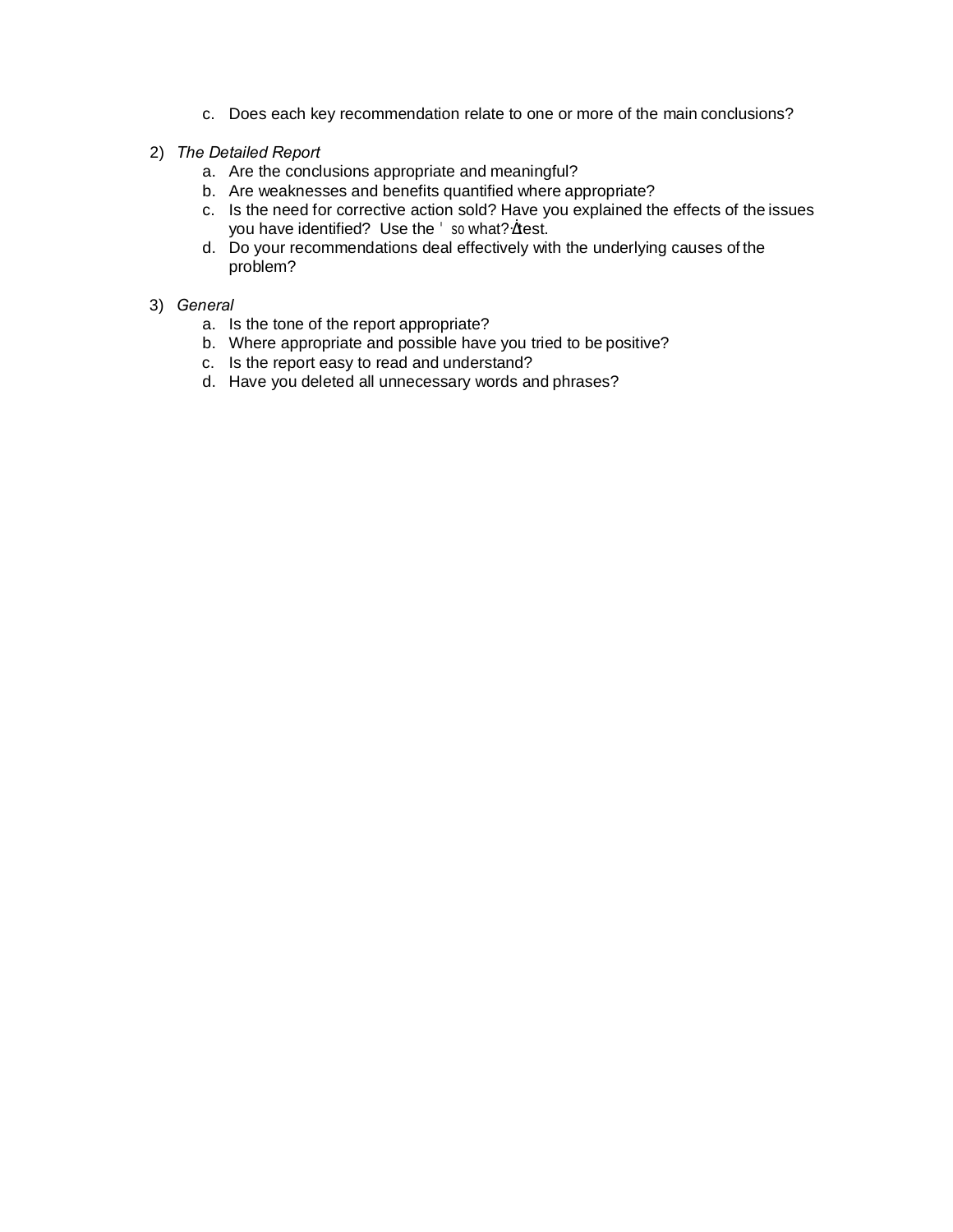You could also use the following checklists to help ensure you produce high quality draft and final reports.

# *Audit report quality assurance checklist*

# **Report content**

|    |                                                                                                                                         | <b>Draft</b> | <b>Final</b> | N/A |
|----|-----------------------------------------------------------------------------------------------------------------------------------------|--------------|--------------|-----|
| 1. | The audit report includes:                                                                                                              |              |              |     |
|    | • transmittal letter                                                                                                                    |              |              |     |
|    | • title page                                                                                                                            |              |              |     |
|    | • table of contents                                                                                                                     |              |              |     |
| 2. | The audit report contains an executive summary (2/3 pages<br>maximum)                                                                   |              |              |     |
| 3. | The detailed report includes:                                                                                                           |              |              |     |
|    | The purpose of the audit, including the origin/source, as<br>appropriate                                                                |              |              |     |
|    | The scope of the audit, including time period covered, functions<br>or processes reviewed, and audit techniques used, as<br>appropriate |              |              |     |
|    | Background information describing- the activity:                                                                                        |              |              |     |
|    | • the audit result                                                                                                                      |              |              |     |
|    | • the audit finding                                                                                                                     |              |              |     |
|    | • the audit conclusion                                                                                                                  |              |              |     |
|    | • the audit recommendations                                                                                                             |              |              |     |
|    | • the action plan                                                                                                                       |              |              |     |
|    | • all the correct appendices                                                                                                            |              |              |     |
| 4. | A draft report is clearly labelled draft+                                                                                               |              |              |     |

# **Report quality, tone, and appearance**

|                |                                                                                             | <b>Draft</b> | <b>Final</b> | N/A |
|----------------|---------------------------------------------------------------------------------------------|--------------|--------------|-----|
| 1.             | The report is clear and concise, free of unnecessary detail                                 |              |              |     |
| 2.             | The conclusions expressed in executive summary and the body<br>of the report are consistent |              |              |     |
| 3.             | Report is broken into sections and each is clearly labelled                                 |              |              |     |
| $\mathbf{4}$ . | Descriptions of operating procedures, if required, are kept short<br>and concise            |              |              |     |
| 5.             | The structure of the report is logical and easy to follow                                   |              |              |     |
| 6.             | Jargon, technical language, clichés, and colloquialisms are<br>avoided                      |              |              |     |
| 7.             | Acronyms and abbreviations are defined before being used                                    |              |              |     |
| 8.             | Active voice predominates                                                                   |              |              |     |
| 9.             | The report is direct and to the point                                                       |              |              |     |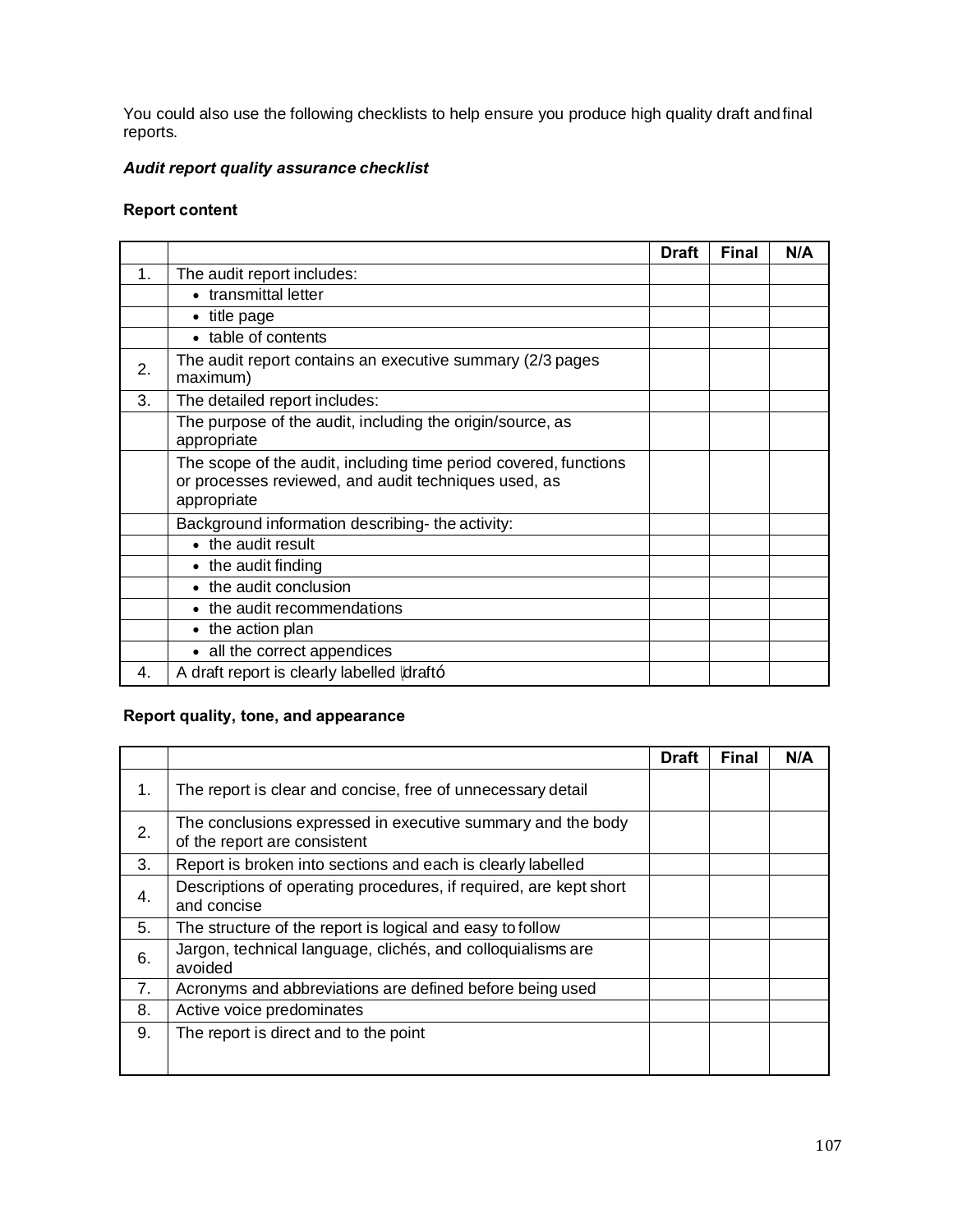# **Report quality, tone, and appearance (continued)**

|     |                                                                                                           | <b>Draft</b> | <b>Final</b> | N/A |
|-----|-----------------------------------------------------------------------------------------------------------|--------------|--------------|-----|
| 10. | Headings are informative and descriptive                                                                  |              |              |     |
| 11. | Opening sentences are strong and attention-getting                                                        |              |              |     |
| 12. | Main points are presented first                                                                           |              |              |     |
| 13. | The report has a balanced tone                                                                            |              |              |     |
| 14. | Findings are worded constructively                                                                        |              |              |     |
| 15. | Recommendations are directed toward achieving desired results<br>without prescribing step by step actions |              |              |     |
| 16. | Report has a professional appearance                                                                      |              |              |     |
| 17. | Spelling , grammar and punctuation are correct                                                            |              |              |     |

# *Draft report and the audit exit meeting*

Once the audit report has been drafted it is good practice to issue it to management in draftform and use it to form the basis of discussions with management at the Audit Exit Meeting.

The purpose of an exit meeting with the auditee is to develop a mutual understanding of the content of the draft report. If possible the draft report should be sent in advance to those people who will be attending the meeting. This will give them a chance to read it and make the meeting much more useful.

The meeting should also help to avoid any misunderstandings or misinterpretations of fact by providing the opportunity for the auditee to clarify specific items and to express views on the issues raised in the report and the conclusions and recommendations. This should make it much easier to finalise the report and for management to complete the Action Plan.

Following the meeting the audit report should be amended and/or clarified where appropriate and necessary and a final version of the report should be issued together with the Action Plan for completion and return by management (see section 4 below for more guidance on ActionPlans).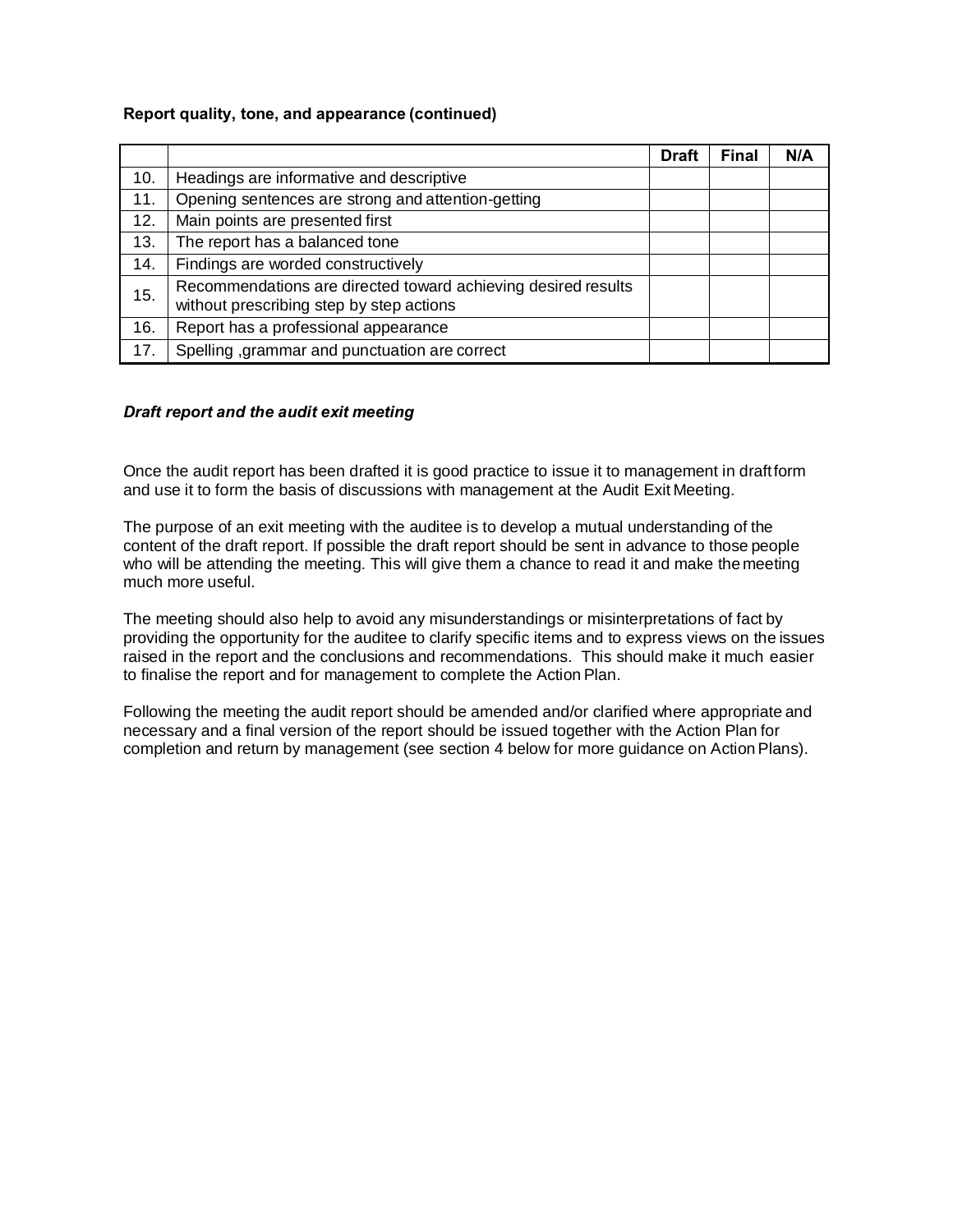# **2.7 ACTION PLANS**

Action plans are vital to recording and monitoring the action taken by management on Internal Audits recommendations. They make follow-up audits easier and more effective. An Action Plan should be prepared for every standard audit report. It details what management have agreed to.

A template for an Action Plan is shown below. It lists every recommendation contained in theaudit report and shows for each of them:

- · The comments of management;
- · Who is responsible for action, and
- The date by which action will be taken.

### **INTERNAL AUDIT DEPARTMENT**

### *ACTION PLAN - REPORT No:*

| Rec<br>No<br>(1) | <b>Recommendation</b><br>(2) | <b>Priority</b><br>(3) | <b>Comments of</b><br><b>Management</b><br>(4) | <b>Action</b><br><b>Agreed</b><br>Y/N<br>(5) | <b>Person</b><br>Responsible<br>(6) | <b>Implementation</b><br><b>Date</b><br>(7) |
|------------------|------------------------------|------------------------|------------------------------------------------|----------------------------------------------|-------------------------------------|---------------------------------------------|
|                  |                              |                        |                                                |                                              |                                     |                                             |
|                  |                              |                        |                                                |                                              |                                     |                                             |
|                  |                              |                        |                                                |                                              |                                     |                                             |

#### *Completing the action plan*

**Internal Audit is responsible for completing the sections headed 'Rec No' , 'Recommendation' and 'Priority' before the report is issued to the auditee.**

**Column (1)** *Recommendation number (RecNo*) - This is the number given to each recommendation in the Detailed Report (R1, R2, R3 etc). The Action Plan should include every recommendation made in the audit report and the recommendations should be listed in the orderin which they appear in the Detailed Report.

**Column (2)** *Recommendation* - Each recommendation is included here, worded exactly as it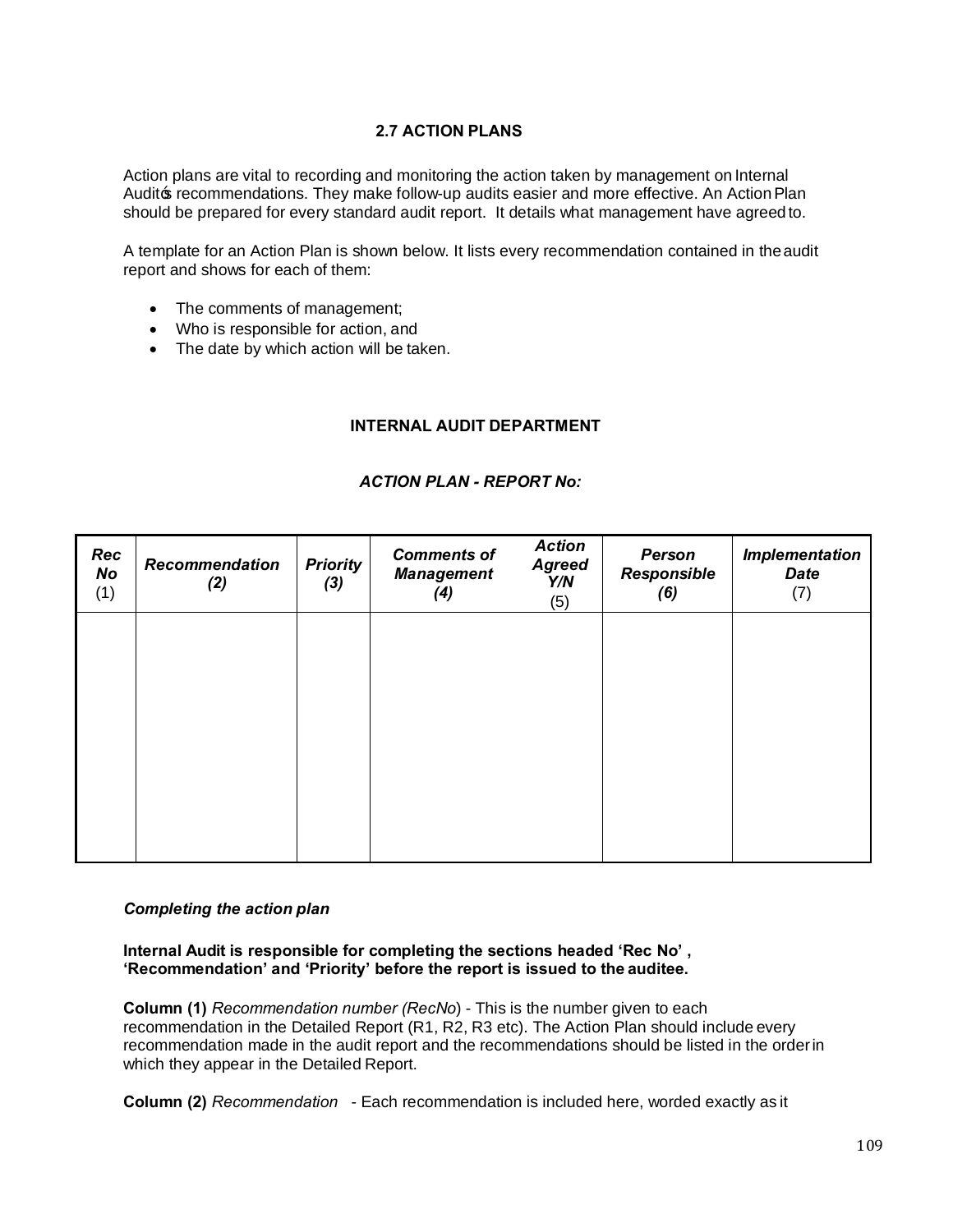appears in the Detailed Report.

**Column (3)** *Priority* - This indicates the level of importance of the recommendation:

- · *High:* A serious breakdown in control requiring immediate action by management;
- · *Medium:* Weaknesses in control which need management action in the nearfuture;
- **Low:** There is no significant risk arising from the weakness, but remedial action is recommended.

## **The remaining sections are normally completed by the auditee, as follows:**

**Column (4)** *Comments of management* **-** This is to enable management to record their views on the recommendation. These could be simply to accept the recommendation; to accept it with minor amendments; or to propose an alternative solution to the problem. Unless the recommendation is accepted without change, the reasons for any changes or for rejecting it should be recorded here.

**Column (5)** *Action Agreed –* management should just indicate whether or not they agree to the suggested action with a simple yes or no

**Column (6)** *Person responsible* - This should record the name and title of the person who is to take responsibility for implementing the recommendation. Depending upon the nature of the recommendation, this could be either the person who will actually be making the changes, orthe manager who is responsible for the unit, department, or sector to which the recommendation relates.

**Column (7)** *Implementation date* - The date by which management intend to make the recommended changes.

#### *Dealing with the completed action plan*

The Action Plan should be sent out with the final audit report and the Head of Internal Audit should ensure that it is completed and returned . together with any other management comments within ten working days. The completed Action Plan should be reviewed to ensure that:

- Recommendations have been accepted;
- · Any alternative proposals by management are acceptable;
- · An appropriate person has been made responsible for implementing each recommendation;
- · Suitable dates for implementation are proposed.

When the report is issued to the Head of the Organisation, the completed Action Plan should be inserted after the Executive Summary and a copy of it placed on the Permanent Audit File.

Based on the timings set out in the action plan the Head of Internal Audit should schedule a followup audit – if necessary before the next planned audit.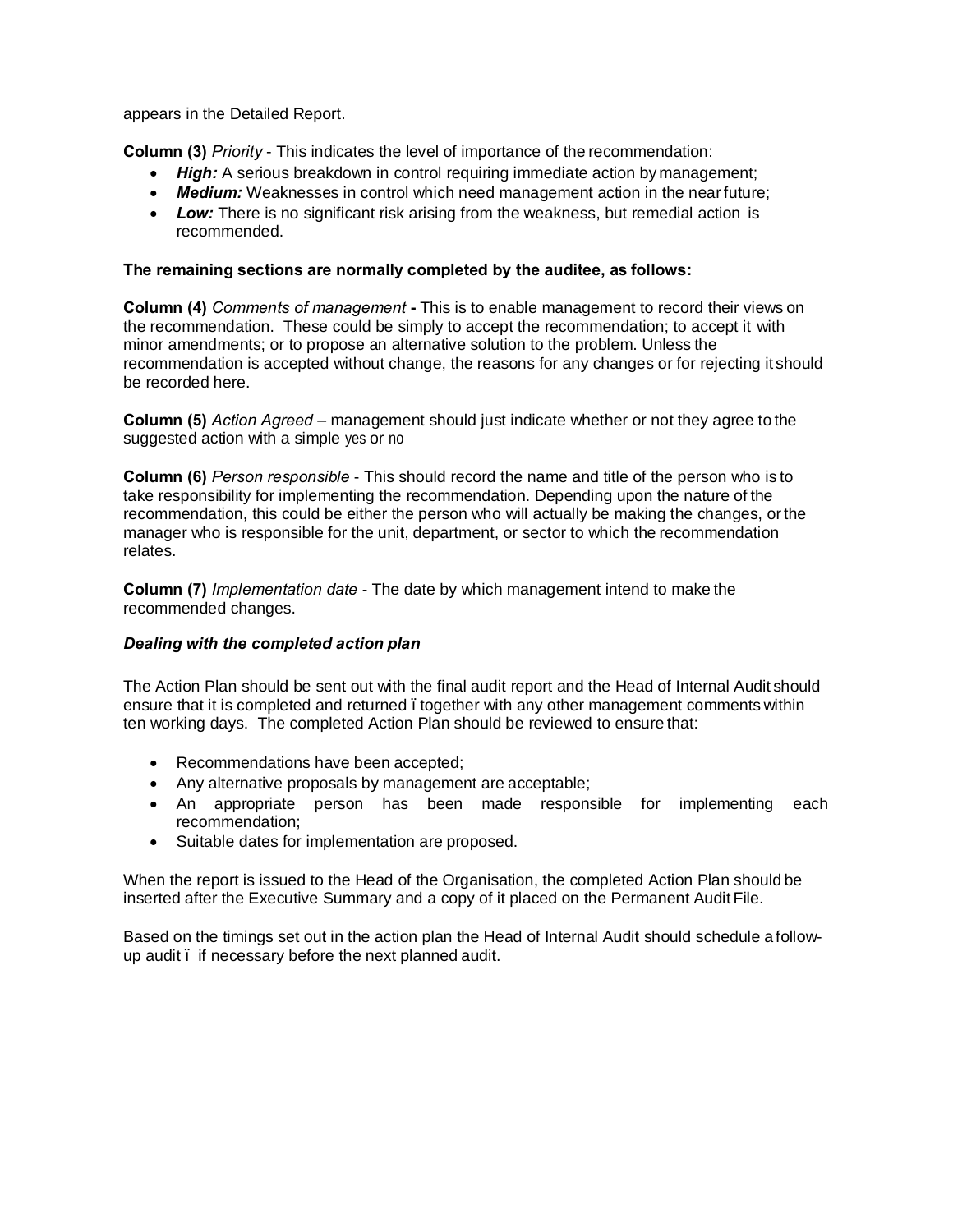# **3. FOLLOW-UP AUDITS**

#### **2500 A1 – Monitoring Progress**

The head of internal audit must establish a follow-up process to monitor and ensure that management actions have been effectively implemented or that senior management has accepted the risk of not taking action.

Too often this is the part of the audit process that is either done badly or not at all. In fact it isone of the most important stages of any audit. If internal audit fails to make sure that its recommendations are implemented, then all of the investment in doing the audit may be wasted.

The timing of the follow-up should be determined in relation to the significance and impact of the recommendations and the criticality of the system which has been audited. It should also take account of the implementation dates given in the Action Plan completed by management. It is important that time for follow-up audits is provided in the short term (annual) plan and that any specific follow-up audits are scheduled upon completion of each audit.

There are three main ways of following-up an audit, these are:

#### **By letter asking the auditee to confirm action has been taken**

In many cases, and certainly for those audits containing minor audit findings, this will be the most appropriate approach. Checks should then be made at the next scheduled audit to ensure appropriate action was actually taken and that the controls were implemented properly.

#### **Scheduling a specific follow-up audit**

This may involve either:

- An interim review of the systems and controls which have been introduced. This could include discussions with management to determine how they are operating and a limited programme of testing to ensure they are working as intended, or
- · A full systems audit to establish that the correct action has been taken and controls are working effectively. Where no action has been taken by management the audit should establish and quantify the impact of the failure to establish adequate control.

In deciding whether to do an interim review or a full systems audit some things to considerare:

- The risk, importance and materiality of the system;
- · Known changes in organisational objectives or priorities since the audit was done;
- The stability of the system (systems which are subject to frequent change are less likely to be suitable for interim reviews and may have to be subject to a full audit morefrequently);
- The extent of the changes recommended in the audit report;
- · Any indication that significant changes or new systems developments may have taken place.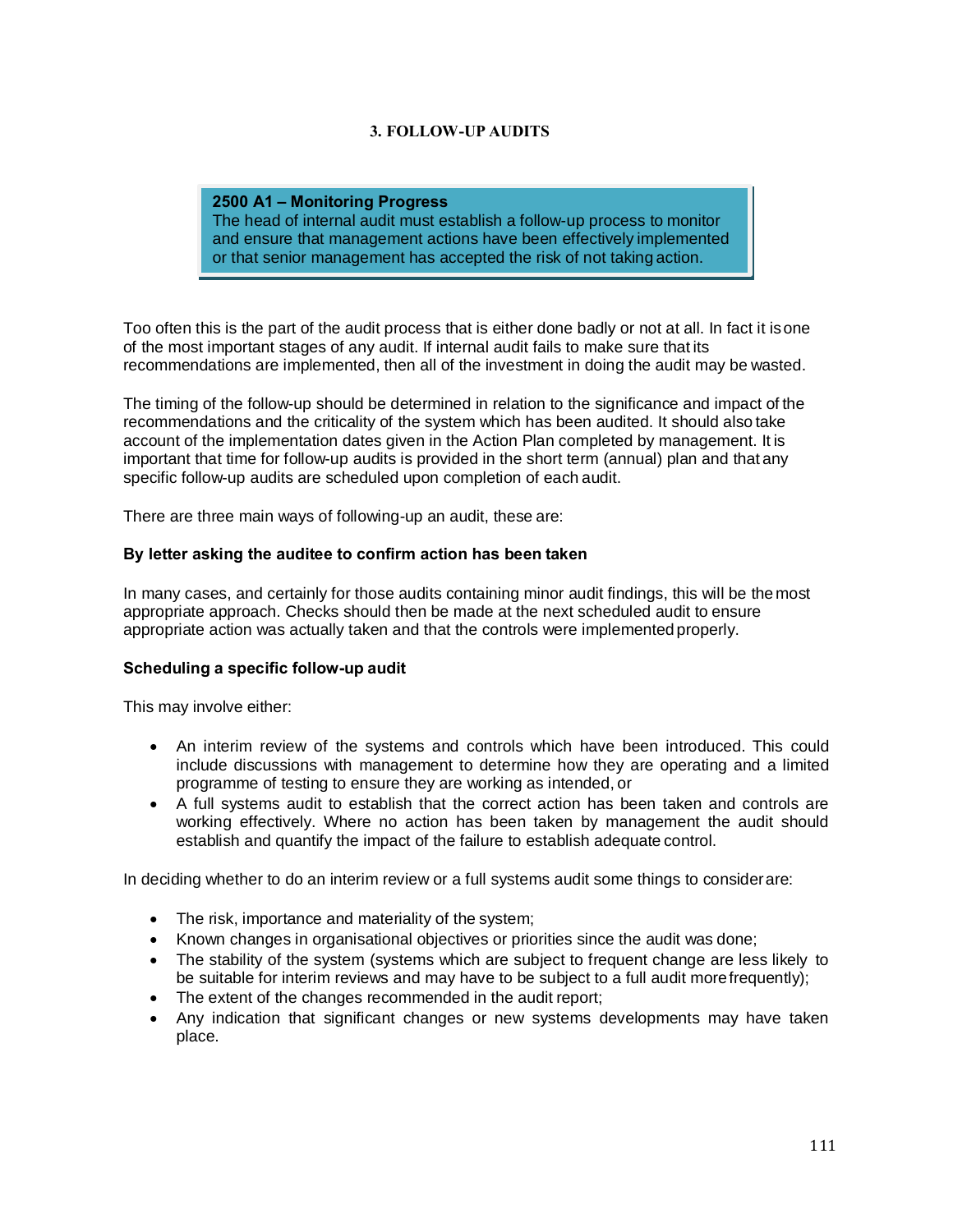#### **Follow-up as part of the next audit**

It should be standard practice on any scheduled audit to carry out a follow up to establish the extent of implementation of the recommendations made at the last audit. This should be done at the start of the audit so that audit testing can be adjusted appropriately. The audit report should highlight clearly any further action which needs to be taken in relation to the last audit.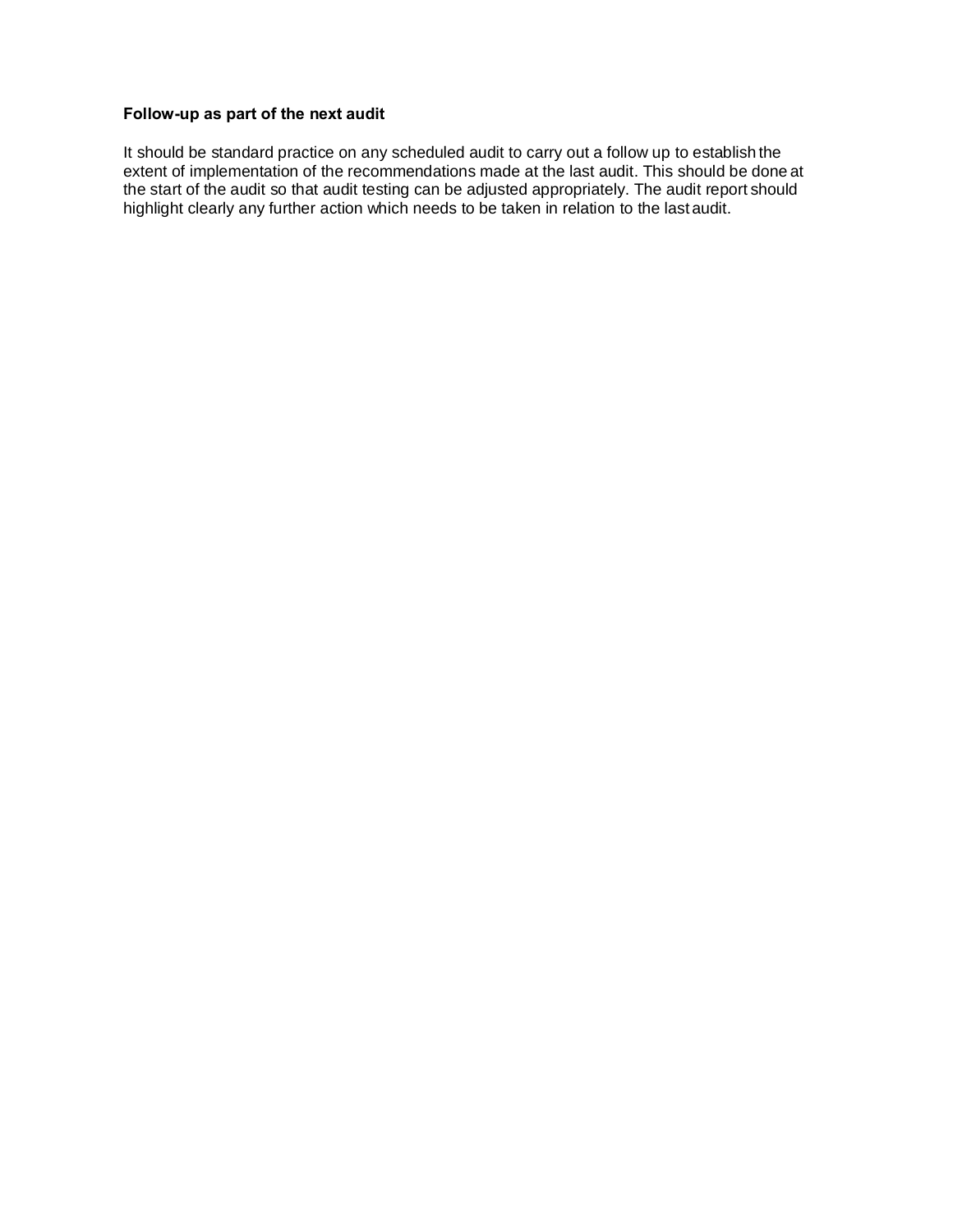# **AUDIT FILES**

#### **2330 Documenting Information** Internal auditors must document relevant information to support the conclusions and engagement results.

The working papers and any other documentation related to each audit assignment should be held on dedicated audit files. Those files should be structured in a clear and logical way in order to make it easy for anyone to find what they need and to understand what has been done, and why. The files can be held in electronic or paper form.

Appropriate use of indexes and of cross-referencing between documents and sections of the files is vital if documentation is to be accessible and assist the auditor to carry out the audit efficiently. This will also help anyone using or reviewing the files to follow the steps taken during the audit and to understand how conclusions were reached.

Maintaining well organized and structured audit files:

- · Enables the audit to be conducted in a logical manner;
- · Helps ensure comprehensive coverage;
- · Aids understanding;
- Makes it easier to identify weaknesses and draw the correct conclusions;
- Enables progress and findings to be readily reviewed;
- Makes report drafting easier:
- Facilitates the location of papers; and
- Provides a formal record of the work undertaken.

Two types of file should be maintained for each audit - the Permanent File and the Current File.

*The Permanent Audit File* - contains all the ongoing information about the system, unit or department under review. It provides essential background knowledge to the person undertaking the audit and should be reviewed at the start of each new audit of that system etc. It should also be updated at the end of the audit.

*The Current Audit File* - which documents all the information collected during the current audit. It contains a detailed history of the current audit from the start when you determine the scope and objectives through to the completed Implementation Plan. It is advisable to create this file at the start of the audit and, as far as possible, to build it up during the course of the audit.

A suggested structure for each of these files is given below.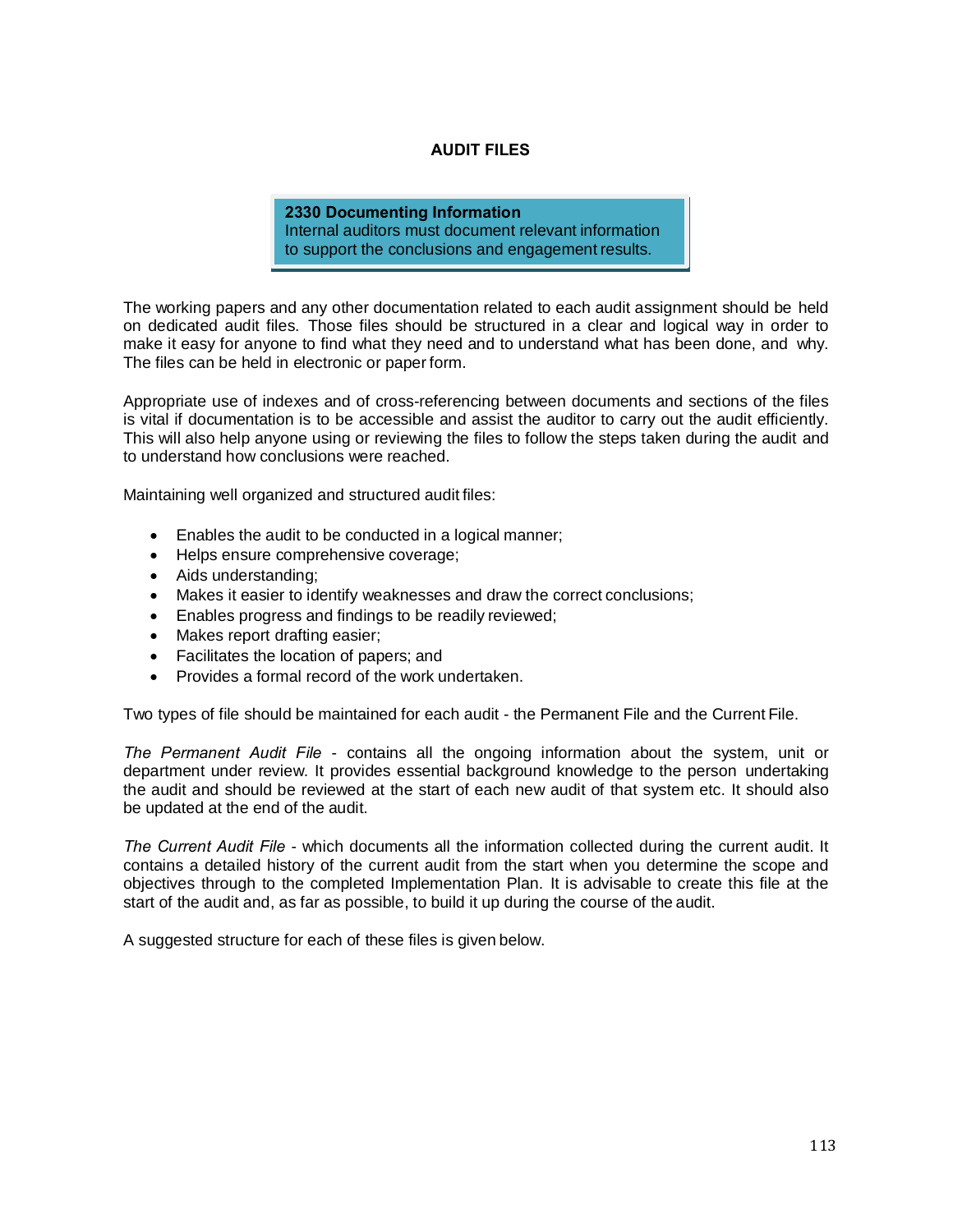# *Permanent Audit File*

| <b>SECTION</b> | <b>TITLE</b>                                      | <b>CONTENT</b>                                                                                                                                                                                                                                                                                                                                                                                                                                                            |
|----------------|---------------------------------------------------|---------------------------------------------------------------------------------------------------------------------------------------------------------------------------------------------------------------------------------------------------------------------------------------------------------------------------------------------------------------------------------------------------------------------------------------------------------------------------|
| A              | General background information                    | To include:<br>Terms of reference for the audit<br>Operational and/or financial objectives<br>$\bullet$<br>for the system/area under review<br>Organisation charts for the unit/area<br>$\bullet$<br>under review<br>Budgets and expenditures for the area<br>being audited<br>Volume of transactions . or other<br>appropriate measure of the scale of the<br>system<br>Other background information and<br>relevant documents (copies or<br>references, as appropriate) |
| B              | Reports to management                             | Copies of all internal audit reports (draft and<br>final versions)<br><b>Action Plans</b><br>(All correspondence and other<br>documentation should be kept in the<br>relevant current audit files)                                                                                                                                                                                                                                                                        |
| $\mathbf c$    | Copies of other relevant reports                  | Reports of SAI (extract relating to the<br>system under review)<br>Consultancy Reports for the area under<br>review                                                                                                                                                                                                                                                                                                                                                       |
| D              | Draft of policies and procedures in<br>operation  | Rulebooks, Detailed procedures and<br>Guidance issued in relation to the area<br>under review                                                                                                                                                                                                                                                                                                                                                                             |
| Е              | Relevant job descriptions and<br>authority limits | Rulebook on organizational structure<br>٠<br>with organizational chart and list of<br>employees. related to area under<br>review<br>Job descriptions and other relevant<br>documents                                                                                                                                                                                                                                                                                      |
| F              | Sample documentation                              | Blank copies of any relevant forms used in<br>the system under review                                                                                                                                                                                                                                                                                                                                                                                                     |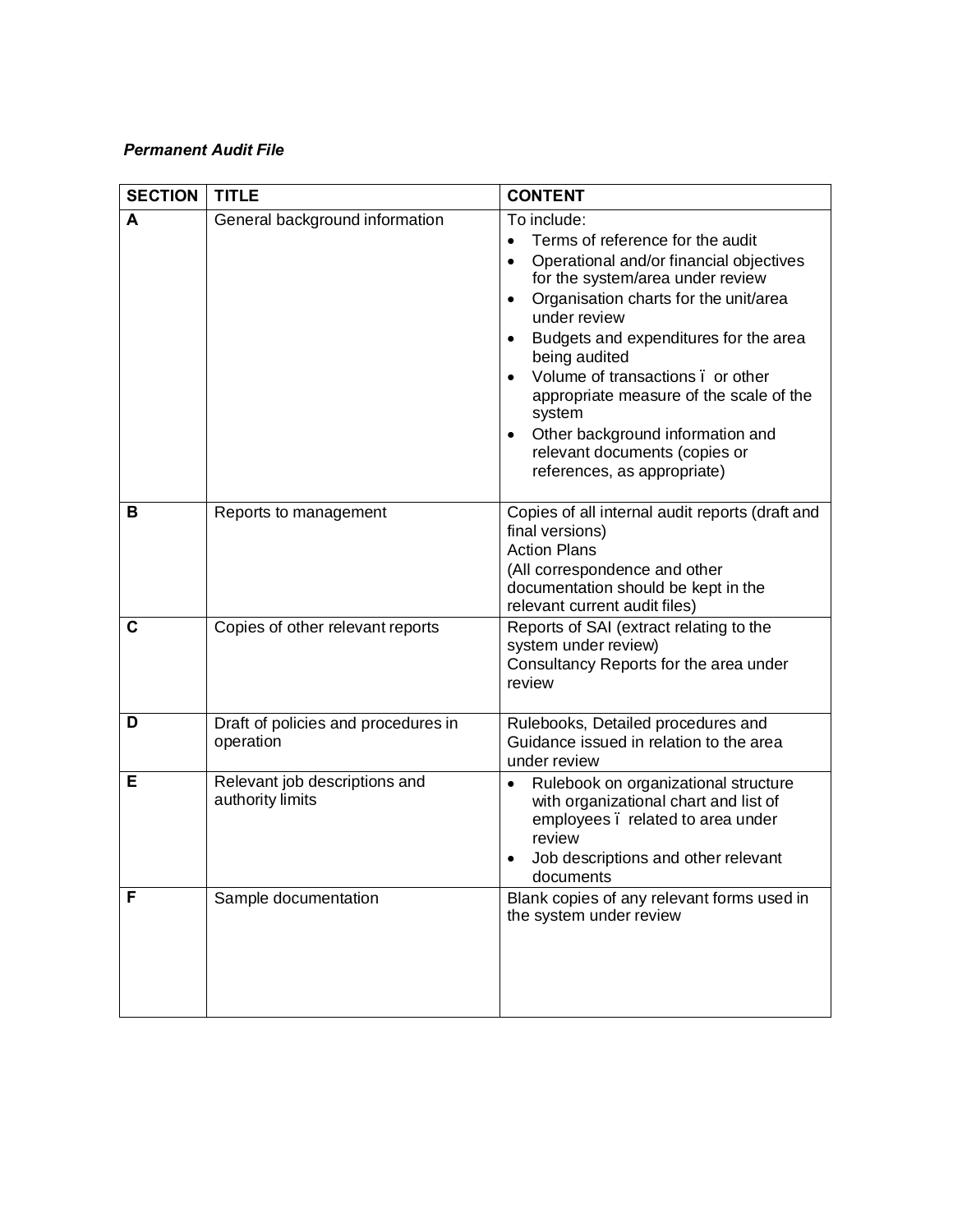# *Current Audit File*

| <b>SECTION TITLE</b>    |                                                                                | <b>CONTENT</b>                                                                                                                                                 |
|-------------------------|--------------------------------------------------------------------------------|----------------------------------------------------------------------------------------------------------------------------------------------------------------|
| 1                       | Audit supervision and review<br>papers                                         | The completed Audit Review Record and any<br>detailed notes and comments by Head of Internal<br>Audit                                                          |
| $\mathbf 2$             | Audit planning documents                                                       | <b>Audit Plan</b><br>Terms of reference<br>Notes on initial discussions etc with the<br>Ministry/organization<br>Projected and actual time budgets             |
| 3                       | Previous audit report                                                          | Copy of the previous Internal audit report,<br>including relevant correspondence and action<br>plan                                                            |
| 4                       | Points forward                                                                 | List of points highlighted for future work by<br>internal audit                                                                                                |
| 5                       | Current audit report                                                           | Draft Internal Audit Report with Action plan<br>Final Internal Audit Report<br>All relevant correspondence Minutes<br>of exit and final meetings               |
| 6                       | Follow -up to last audit                                                       | Details of tests done to check implementation of<br>recommendations made<br>Summary of current state of implementation                                         |
| $\overline{\mathbf{7}}$ | Systems and Procedures in<br>operation                                         | To include flowcharts, narrative descriptions and<br>sample documentation, as appropriate                                                                      |
| 8                       | <b>Control Objectives</b>                                                      | To list control objectives per each identified<br>system                                                                                                       |
| 9                       | Audit Findings Form                                                            | Evaluation of weaknesses, causes and effects                                                                                                                   |
| 10, 11,<br>12, etc.     | Working papers- divided into<br>sections(e.g. by sub-system) as<br>appropriate | To include:<br>Control& Risk Evaluation forms<br><b>TEST PROGRAMMEs and other details of tests</b><br>carried out<br>Notes of meetings with staff and managers |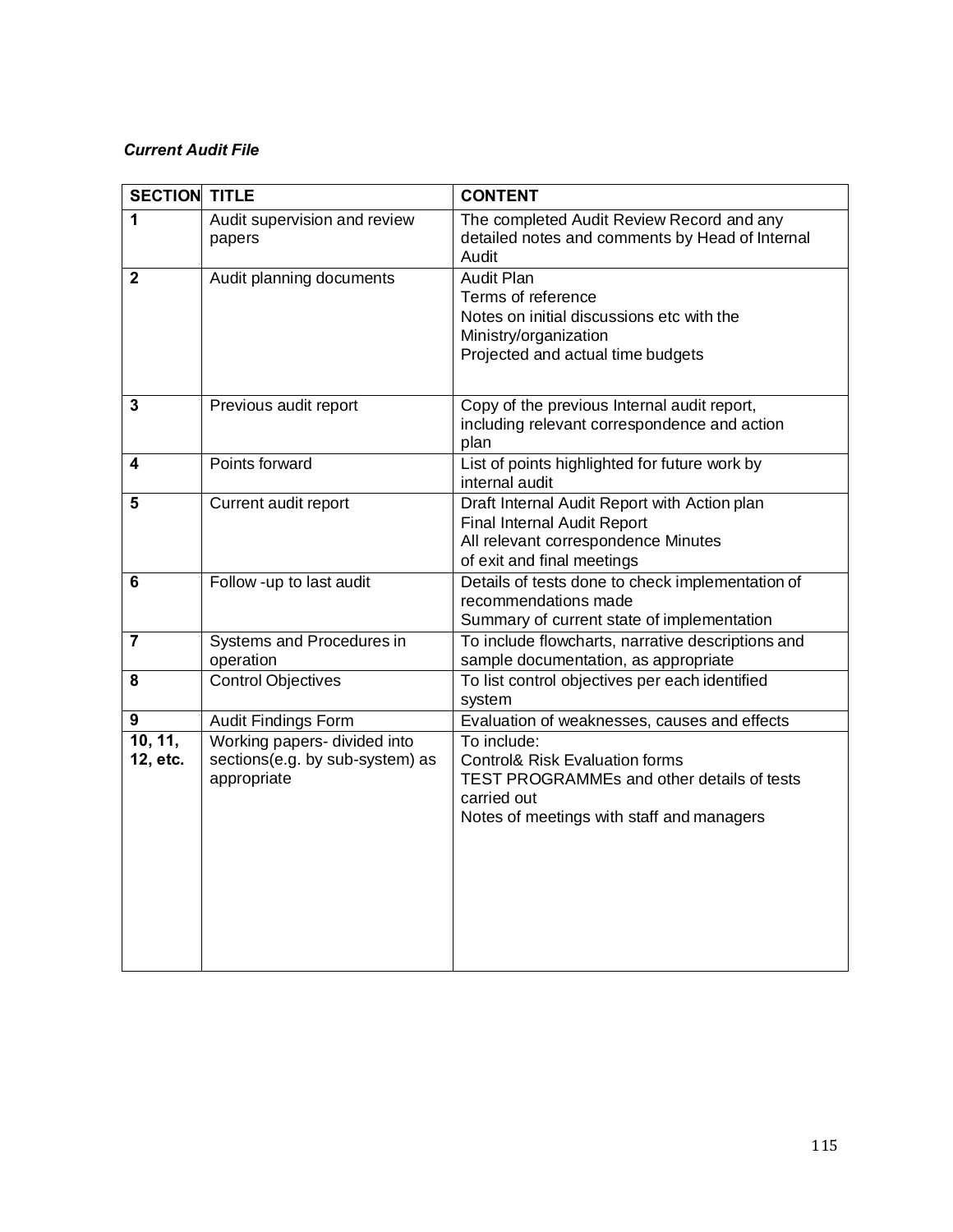# **3.1 SUPERVISING INDIVIDUAL AUDITS**

**2340 Supervising Audit Assignments** Audits must be properly supervised to ensure objectives are achieved, quality is assured and staff developed.

This section of the Audit Manual should be developed when Internal Audit is fully established and there is sufficient capacity to carry out effective supervision activities.

In the meantime, the Head of Internal Audit should review the work of audit staff at each stage of an audit. HIA should conduct regular reviews of the work of IA teams in order to ensure that audits are carried out in accordance with the guidance in this audit manual.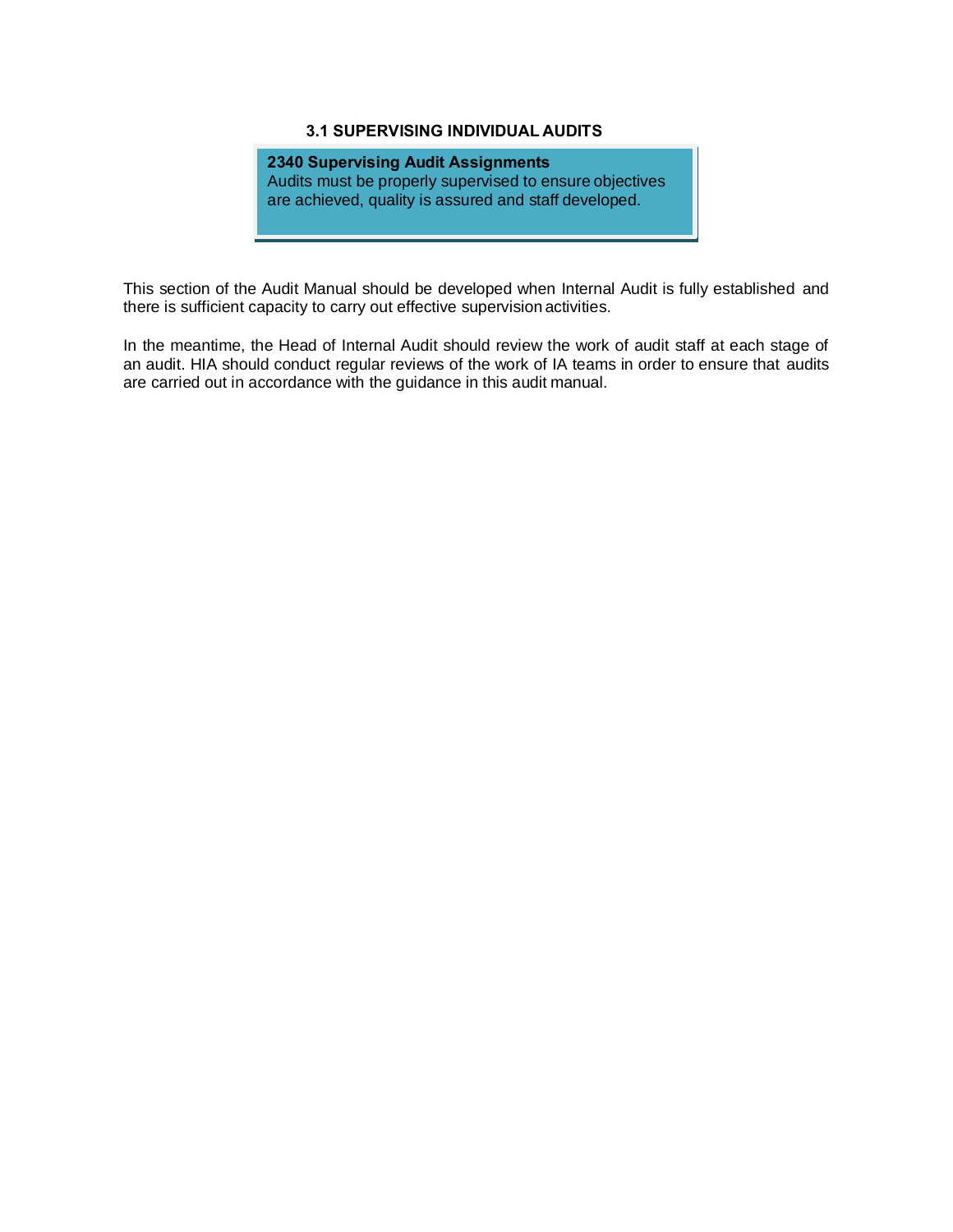# **COMMUNICATION SKILLS AND TECHNIQUES**

#### *The opening meeting with management*

#### **Purpose of the meeting**

The opening meeting with management is very important. It sets the tone for the entire audit and provides the opportunity to establish the proper atmosphere and to begin building effectiveworking relationships.

At the opening meeting you should:

- Explain the role of internal audit (only if it is the first time an audit has been done in the organisation), and to emphasise that the main objective is to provide constructive help and advice;
- Discuss and agree the scope and objectives of the audit . making it clear that you welcome any questions and also the views and suggestions of management;
- · Ask for the views of management on any problems which may exist in the activities which fall within the scope of the audit. This helps to demonstrate that you welcome their input and that you are not just looking to be critical of what they are doing;
- · Discuss the timing of the audit and any difficulties which could arise from it (eg the absence of key personnel, new systems development etc). You need to beware of the danger of management raising timing difficulties as a way of having the audit postponed;
- · Establish who you need to see at the beginning of the audit. It is also important to agree with management that you can make direct contact with staff, rather than clearing all meetings etc with the line manager;
- · Set out the procedures that will be adopted for:
	- oConfirming audit findings;
	- oDiscussing the draft report;
	- o Issuing the final report.
- · Explain that everything will be treated in confidence;
- · Establish the normal working hours of staff in the department, where they are located (particularly if some work is done outside of the organisation **s** offices) and any other office routines – to make it easier to arrange meetings, locate people etc.;
- Make it clear that you will need access to all relevant files and documents;
- Ask for the use of an office/desk during the course of the audit . if necessary.

A well-conducted opening meeting can ensure that the audit is conducted in a friendly and positive atmosphere. It can make the difference between active cooperation and open hostility. A record of the opening meeting should be made and filed on the current audit file.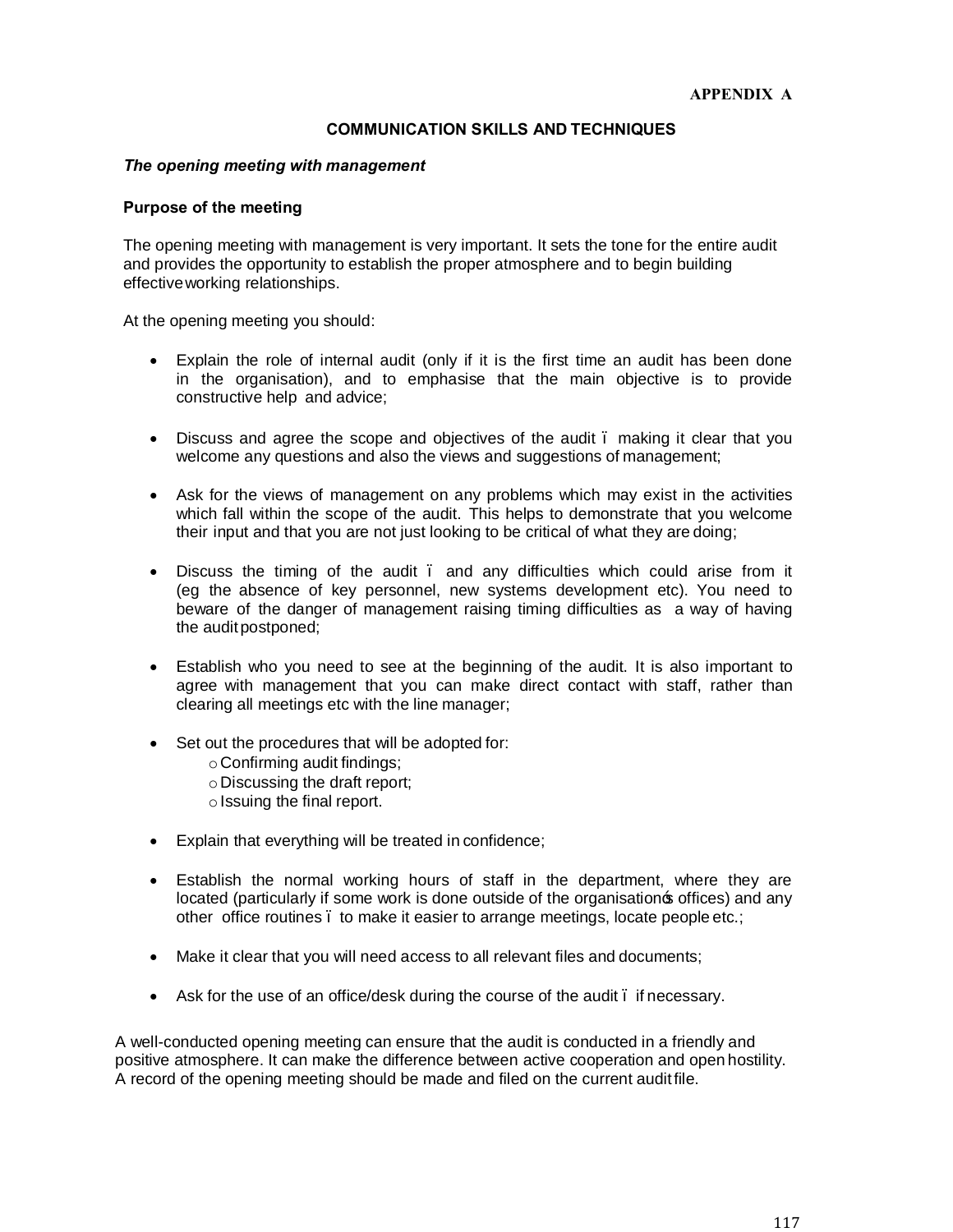#### *The exit meeting*

#### **Purpose**

The purpose of an exit meeting with the auditee is to develop a mutual understanding of the content of the draft report and of any other audit concerns that are not set out in the report. If possible the draft report should be sent in advance to those people who will be attending the meeting. This will give them a chance to read it and make the meeting much more useful.

It is intended to avoid any misunderstandings or misinterpretations of fact by providing the opportunity for the auditee to clarify specific items and to express views on the significant audit concerns, recommendations and other information presented in the draft report. In this way the formal response from the auditee should not contain any surprises for the auditor. Additionally, the exit meeting should serve as an opportunity to develop a feeling that the report is offered in a spirit of working together to improve the way things are being done.

### *Timing*

The Head of Internal Audit should contact management to determine a suitable time and location for the exit meeting. This should normally be immediately after completion of the fieldwork.

#### *Attendees*

Attendees should include anyone who may be able to object to the validity of the reports contents and anyone having responsibility for the area or the situation needing corrective action - whether or not they personally would take the action or would be affected by the action.

#### *Discussion*

The exit meeting can be either a difficult confrontation or an open and courteous discussion. The discussion topics at each exit meeting will vary depending upon the specific audit concerns identified and who is attending the meeting. At a minimum, the auditor should:

- · Summarize the audit including what was done (objectives, scope, procedures);
- State why it was done . the thought process behind your decisions;
- Outline the risks identified;
- · Outline the significant audit concerns and the recommendations for dealing with the associated risk;
- · Indicate the significant audit concerns which have already been corrected, and
- Refer to any less significant concerns identified in the audit.

The auditor should be willing and able to discuss all matters in whatever detail is necessary. It is also important to make it clear that all significant audit concerns have been discussed with management and that the report contains no surprises. You may also want to thank them for the cooperation obtained during the audit - if that is appropriate.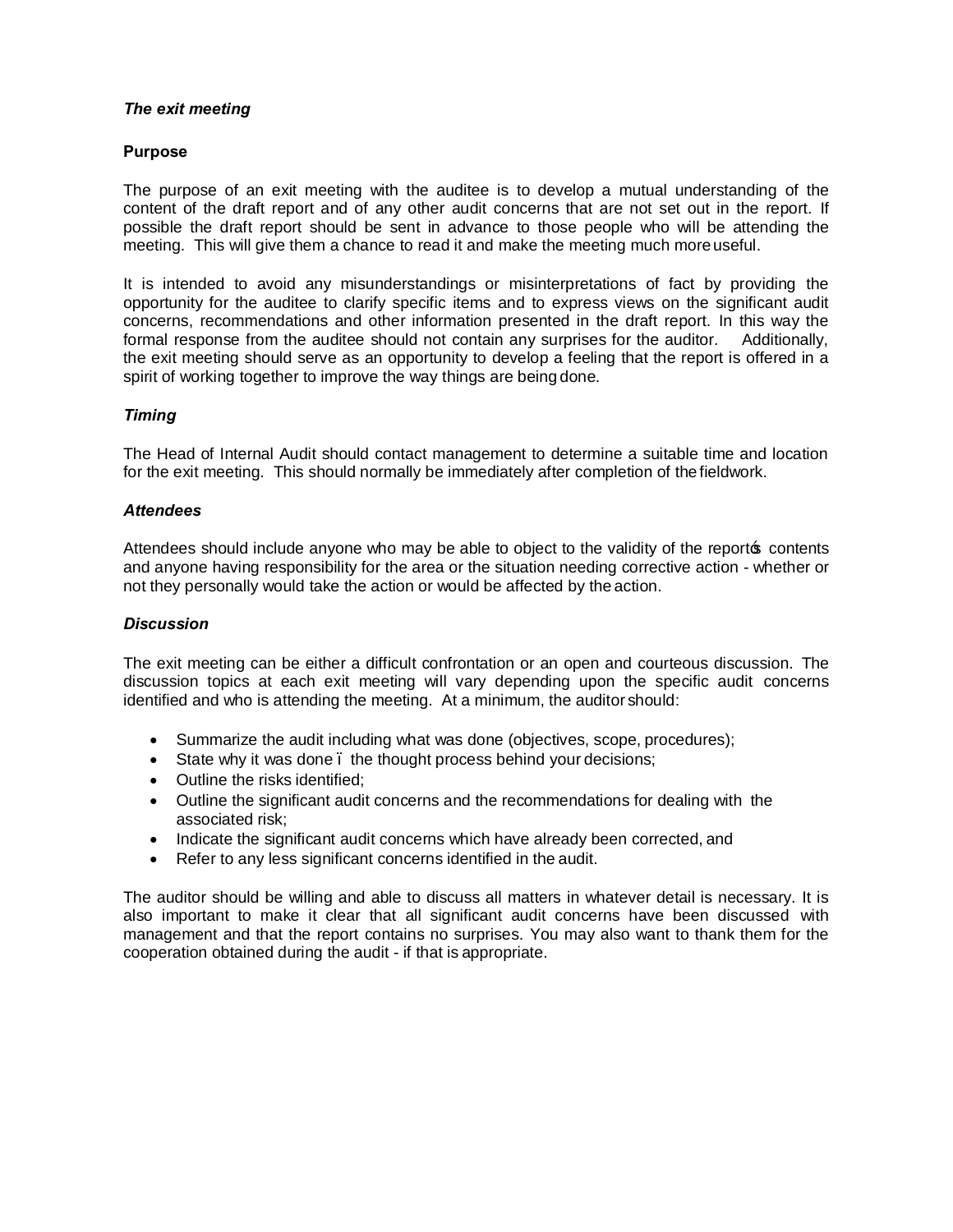# *Avoiding Confrontation*

The auditor should be prepared for the possibility of conflict when presenting the concerns in the audit report and should be able to retrieve information, support facts and amplify findings without difficulty or delay. To encourage the avoidance of confrontation during the exit meeting, the auditor should:

- Be polite throughout the meeting;
- · Avoid the use of non-personal phrases (e.g., try not to start a sentence with "you" when disagreeing);
- · Make efforts to get on common ground;
- Avoid backing the auditee into a corner.

# *Addressing Confrontation*

First, it is important not to mistake the airing of views with disagreement. Often all that is necessary is to let the auditees express their views. Perhaps they do not really disagree but merely want a chance to justify their position or to explain the reasons for the conditions the auditor found. After they have made their point, they may be perfectly willing to let the wording of the draft stand as written. In some situations, offering to quote the auditee may end the disagreement.

Auditors must react and adjust their approach according to the discussions and facts presented. The auditor must maintain a state of fairness and objectivity, and be concerned only with what is factual and significant. This means that the auditor should be open to changes that make for a more understandable and more accurate report and do not compromise the audit findings, conclusions, and recommendations.

# *Draft Revisions*

The auditor should be willing to accept wording changes or other suggested revisions that they believe are appropriate - as long as the changes do not alter the audit opinion or change the focus of any significant audit concern or corrective action. When there is an irreconcilable disagreement and there is no misinterpretation of fact (the facts must be agreed upon), the auditor may then point out that they must report matters as they see them and that they are willing to incorporate the auditees views, or response, as well.

# *Ending the meeting*

At the end of the meeting it is useful to summarise the points arising from the meeting and to confirm what the next steps will be and the anticipated timing of the issue of the finalreport.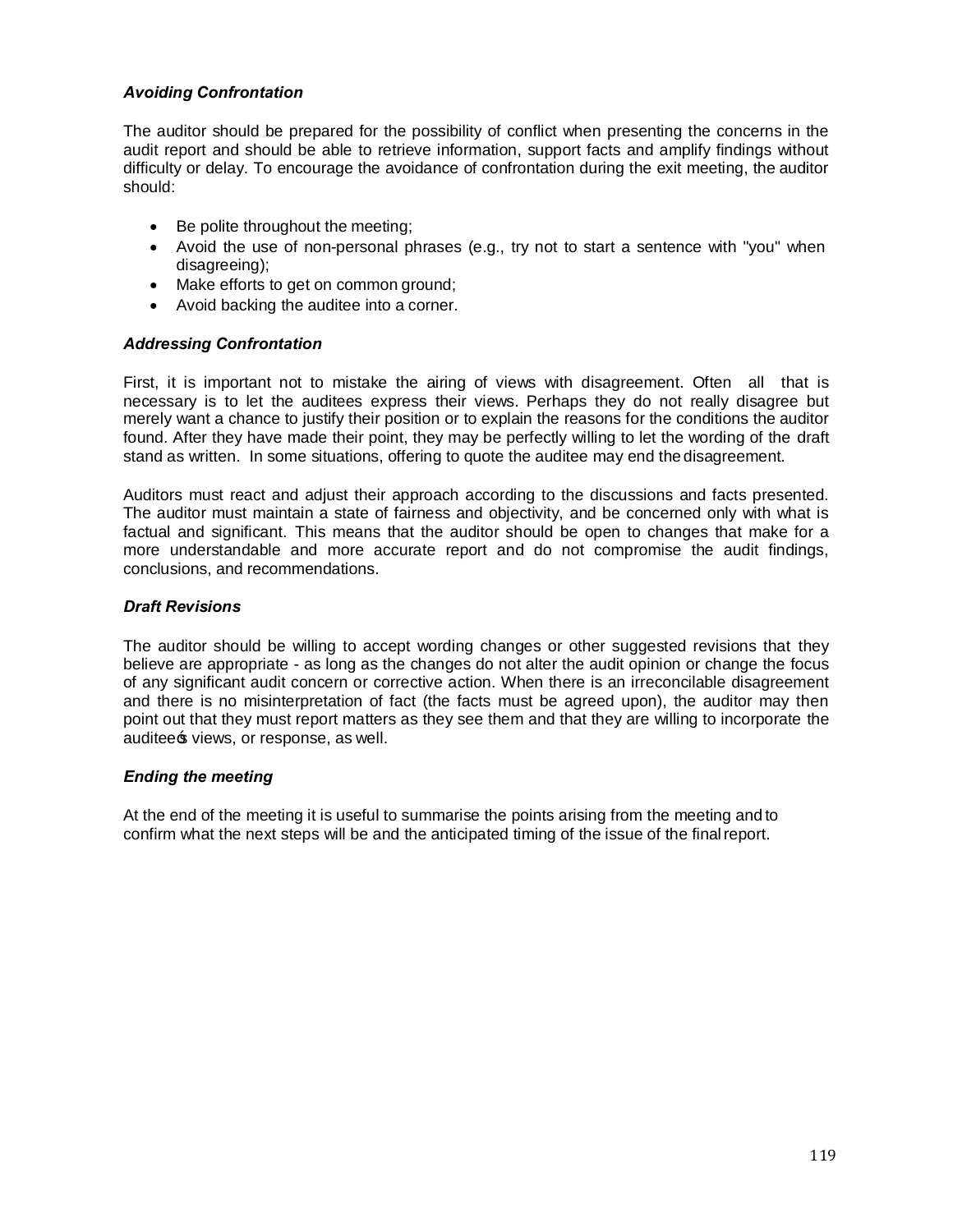#### *Interview techniques & effective communication*

#### **Introduction**

Interviews are a key part of the audit process. They are an important way of obtaining and confirming information and facts about the way systems and controls are being operated. At the same time they represent an opportunity to create and maintain good relations between the audit department and its clients, and to impress the client with the professionalism of internal audit.

There are two types of interview – directive and non-directive. The directive interview is intended to obtain specific information about verifiable facts – for example the procedure for paying purchase invoices. In this type of meeting the auditor plans the meeting to establish what information is needed and determines questions which will provide that information. The auditor controls the meeting throughout, setting the tone and pace, and keeping the discussion in line with the planned objectives. The advantage of directive interviews is that they give the auditorexactly what he/she wants to know. The disadvantage is that they discover very little else.

In contrast the non-directive interview is intended to achieve understanding and build confidence with the auditee. Direct questions are avoided and the interview is structured only to the extent that the auditor identifies and opens up broad areas of discussion. This approach has the potential to uncover new areas for audit, but non-directive interviews have to be well controlled or they can be very long and time-consuming.

There is no best method of interviewing. The approach depends on the person being interviewed, the nature of the audit, the type of information needed and the time available. In many cases interviews are a combination of the two approaches, starting with a directive approach to get the information needed and ending with a non-directive approach to allow the interviewee to broaden out the discussion.

Whichever approach you take there are a number of things you need to do to maximise the benefit gained from your interviews. The main steps are set out in the following sections.

# **Planning the interview**

If you have a good relationship with the interviewee, or have already met him/her several times, then it may be possible to call in casually and unexpectedly. If not then it is normally best to plan the interview and to make a proper appointment in advance.

In planning for the interview you should:

- Decide what the purpose of the meeting is;
- · Decide what information you want from the interviewee;
- Give adequate notice of the interview . wherever possible. Try to take account of peak workloads in the department when scheduling the interview;
- Always carry out the interview in the interviewees office (unless he/she insists otherwise). It is important that the setting for the interview should put the interviewee at ease and preferably be free from interruptions. It should also allow the auditee to talk without being overheard;
- Tell the interviewee what the purpose of the meeting is;
- Give advance notice of any specific information you need;
- Prepare any files or documents you need to take with you;
- · Write down the questions you want to ask.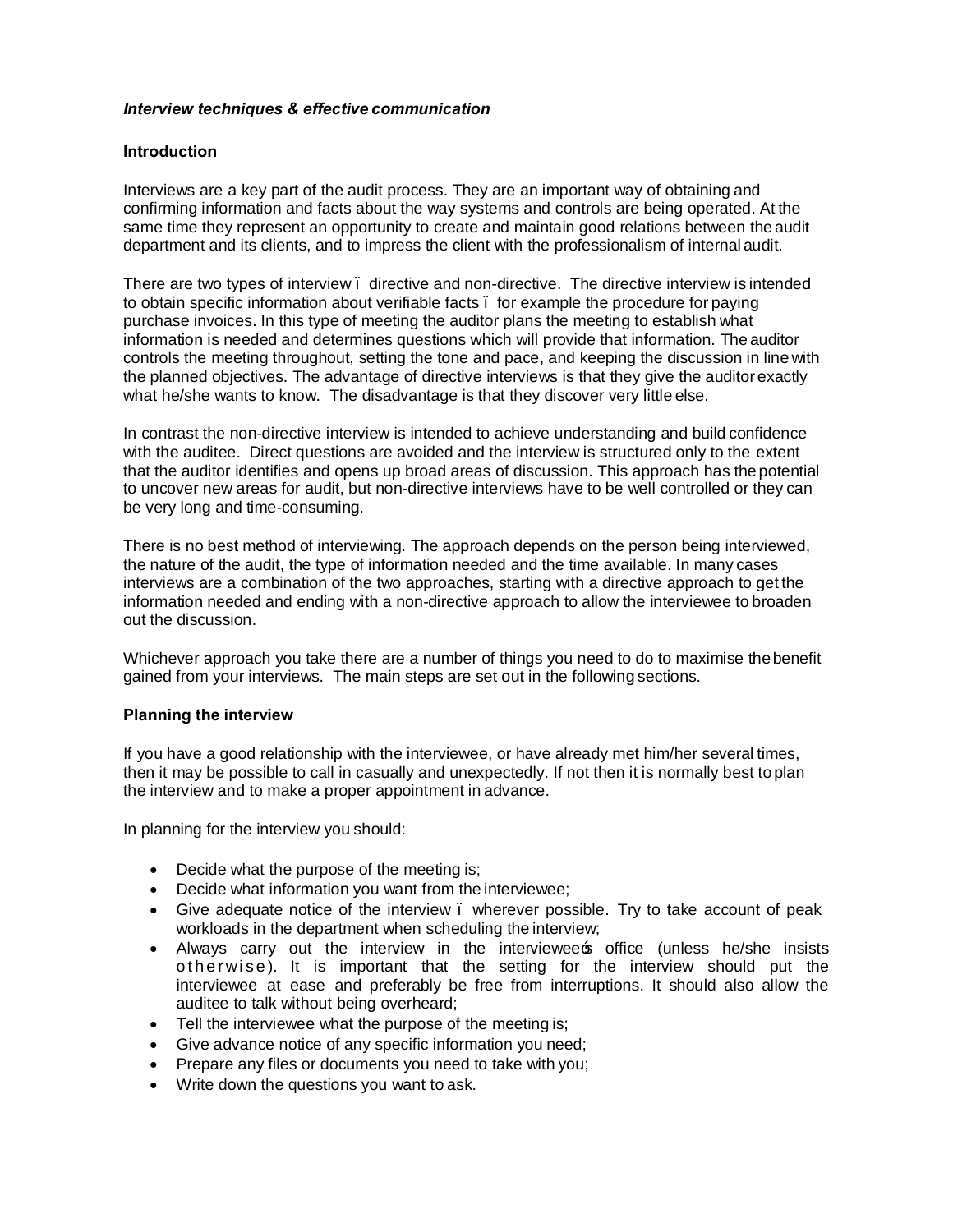When you are arranging interviews try not to schedule them one after the other. Allow some time in between so that you can review your notes while the points are still fresh in yourmind.

# **Opening the interview**

Resist the temptation to rush straight into the interview. Instead start by making an effort to put the interviewee at ease and establish rapport with him/her. Devote time to some general conversation in order to get the interviewee talking easily. For example, if its the first time you have met it may be useful to comment on the interviewee soffice (it could be particularly large or have a nice view of the city) or the office building in general (for example, if it is a new building, or one the auditee has just move into). Whatever you say make sure that it is sincere. The first few minutes of the meeting are often particularly important when the interviewee appears apprehensive, or is a junior member of staff.

If, however, the auditee appears pressed for time, small talk may be unwelcome and irritating to them. Open the interview according to the mood of the auditee - but always try to be informal, friendly, and natural.

It is a matter of judgement when it is the right time to start the interview proper. The main thing is to do this when the interviewee is relaxed enough and in the right mood. This switch needs to be done tactfully e.g. you could say: Len concerned that I may be taking up too much of your time, perhaps I could ask you  $\tilde{o}$  ...

Before starting the main part of the interview it is useful to check how much time theinterviewee has available. This allows you to adjust your approach, speed and focus if necessary.

# **The interview**

It is important not to conduct the interview like an interrogation. Keep in mind at all times that the auditee should do most of the talking and that you need to listen carefully.

During the interview it is worth remembering:

- That you should not talk down to the interviewee no matter how junior the person is;
- To maintain a helpful, pleasant and interested manner . even if the interviewee is unpleasant and uncooperative;
- · To look at the interviewee when he/she is talking and when you are asking questions. Avoid staring, which can cause embarrassment or tension, by looking away briefly from time to time;
- · To smile, nod your head in agreement etc whilst the interviewee is talking to show attention, interest and agreement;
- To avoid doing anything that may indicate you disagree with, disapprove of or don $\pm$  believe anything said;
- · Not to comment unfavourably or challenge anything said. However, you should ask for clarification and explanation where necessary;
- Not to get involved in an argument;
- To be alert for reactions which may indicate that he/she is unsure of or doesn $\pm$  understand what has been said;
- · To think carefully about the answers you are given. First, to decide what is fact and what is opinion, and second to decide the future direction of your questioning.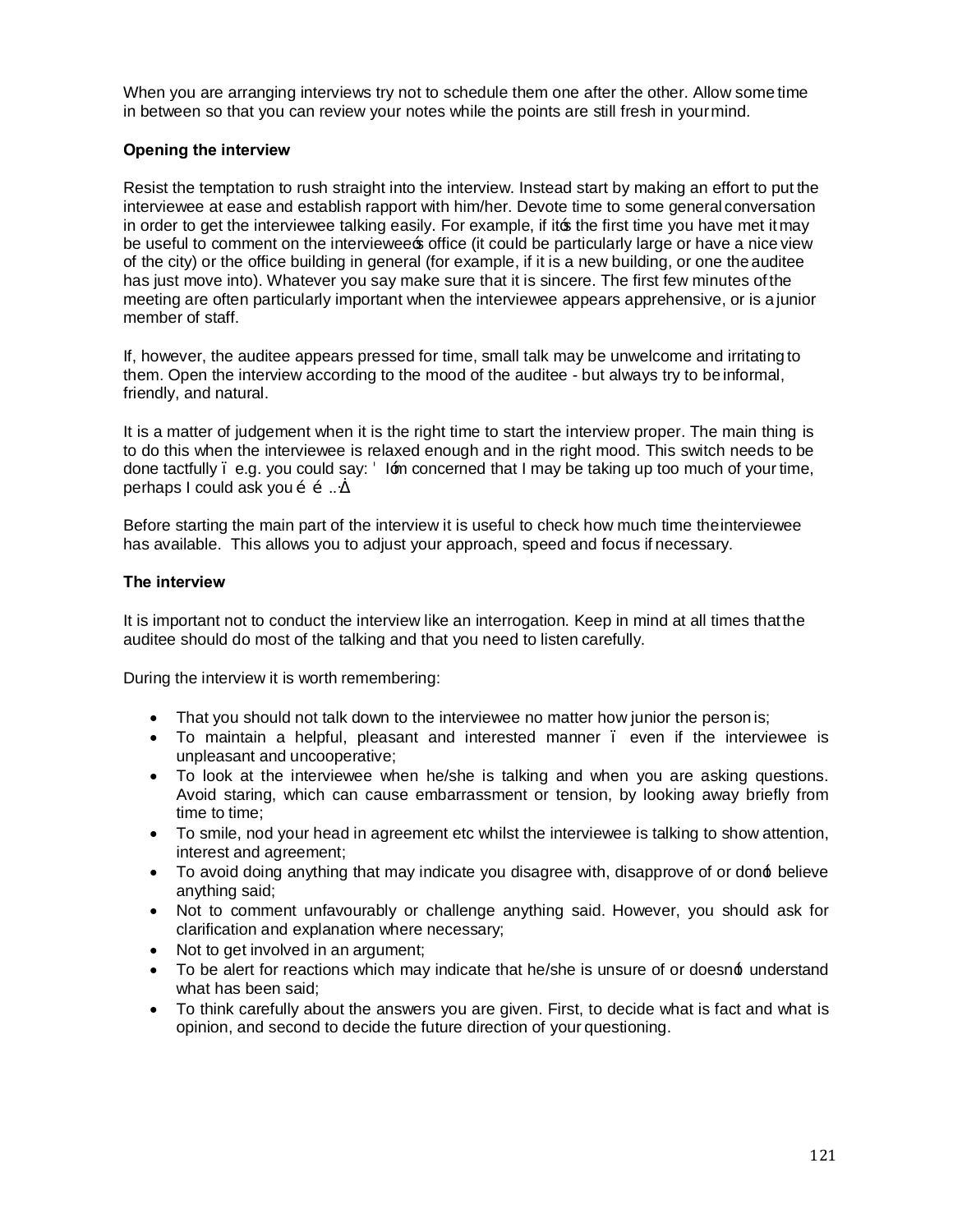# **Keeping the discussion on the right track**

You need to be prepared to accept that a certain amount of time will be wasted in any interview– mainly because interviewees will not keep to the point. Some are more likely to wander off the point than others. It is essential that you try not to introduce any digressions into the interviewor encourage the interviewee to make any digressions.

When you need to get the interviewee back onto the point it is important to try to do so tactfully. Controlling such digressions can be a major problem. If you do it too obviously you run the riskof upsetting the interviewee and losing their cooperation. If you don± control them you will waste time and probably not get all the information you need. Try at all times to show a keen interest in what is being said and avoid all signs of frustration orimpatience.

### **Closing the interview**

Once you have achieved everything you want of the interview, then you need to take the initiative in bringing it to an end. However, if the interviewee is obviously willing to talk and is giving you useful information do not stop just because you have taken up the scheduled time – useful information can sometimes be lost that way.

In closing the interview follow the normal rules of courtesy and common sense. This means you should always:

- Thank the interviewee for their time and their help;
- Ask them to call or email you if, after the meeting, they think of anything else which is important or relevant;
- Confirm any action points agreed during the interview e.g. agreement to provide documents, further information etc.;
- Leave yourself the opportunity to go back for further information or clarification by saying something like: Its possible that I may need to clarify something when I go through my notes. If so would you mind if I called you or came to see you again for a fewminutes?

#### **After the interview**

Try to read through your notes as soon as possible after the interview. Make any amendments to the notes and identify any additional information or clarification needed.

If you have agreed to do something or to provide something to the interviewee make sure you do this as soon as possible. If you don± do so it will damage your credibility and your relationship with the interviewee.

#### **Things to remember about effective communication**

#### *Verbal communication*

You will only get the information you need if both you and the interviewee attach the same meaning to the questions you ask and to the answers he/she gives. It is very easy to interpret words and phrases in a different way from that intended by the speaker. In order to reduce the risk of misunderstandings it may be helpful:

- · To think carefully about each question you ask, and try to phrase them in a clear and unambiguous way;
- To keep each question as short as possible  $\ldots$  and don $\pm$  ask several questions all at once;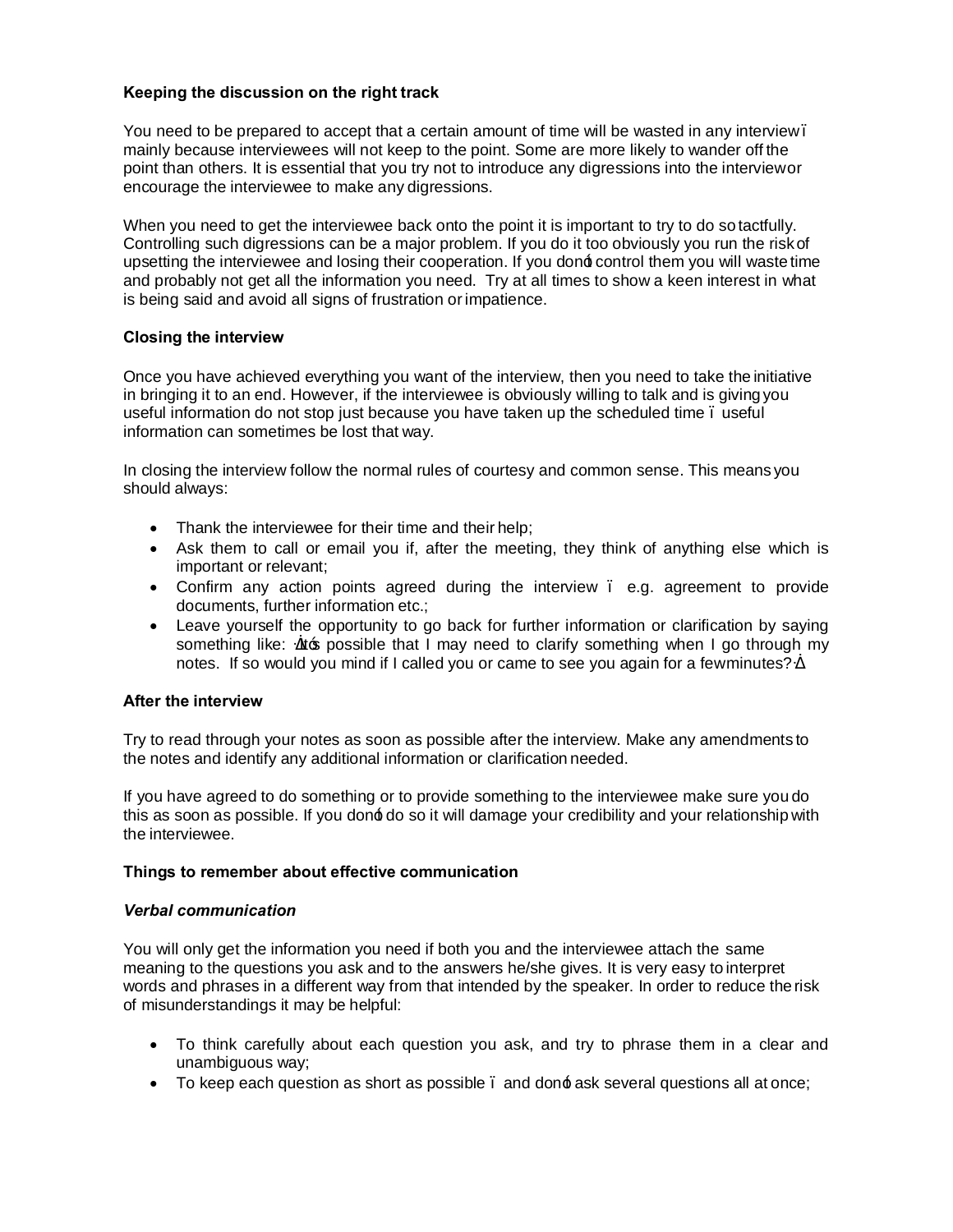- · To use short, simple, familiar words to maximise the chance that the interviewee will interpret them correctly;
- · To avoid the use of jargon and technical terms that the interviewee may not understand;
- · To avoid the use of vague, general or imprecise words (such as quickly or often) or abstract words (such as successful) which can be interpreted in a number of different ways;
- · To avoid asking questions, which could produce an emotional reaction from the interviewee (e.g. What do you think is causing the poor performance of your sector or unit?!).

# *Non-verbal communication*

Non-verbal communication is an important part of the communication process, and interviewers often forget to watch for and respond to non-verbal messages which are given out by the interviewee.

Examples of things to look out for are:

- The head nodding to signify understanding and acceptance;
- · The frown that signifies lack of understanding or confusion;
- · The set expression of the face or mouth that indicates disagreement;
- The flickering of the eyes that signifies uncertainty about how to answer  $\ldots$  or unwillingness to answer.

Don± forget that you too send out non-verbal messages, and you can make use of them to help the interview to run smoothly and effectively. For example, you can use facial expressions, your eyes, movements of the head and body, smiles and hand gestures to show enthusiasm for the audit and agreement with the points being made by the interviewee. Non-verbal messages can help to make what you are saying more acceptable to the interviewee (e.g. if you ask a question in a rather forceful way which could cause offence, a smile at the end of the question can help to make it more acceptable). You can also try to encourage and compliment the interviewee – for example, nodding your head slowly whilst the interviewee is talking shows that you are both listening to and understanding what is being said.

The most important thing to remember is to make sure that your facial expressions, eyes, body movements, and gestures cannot be interpreted as indicating a lack of interest in, disagreement with or disapproval of what the interviewee is saying. Also, smiling is an effective way of creatinga pleasant, friendly atmosphere and of encouraging the interviewee.

# *Asking questions the right way*

First, remember not to talk too much, this is one of the biggest mistakes made by auditors when they are interviewing.

There are two kinds of questions, the **'open'** question, and the **'closed'** question.

**Open** questions usually force the interviewee to think about the answer, and give the freedom to reply in the way he/she thinks best. They can produce a wide variety of possible answers. Open questions often begin with words like: Why, How, What and Which. For example: Why is it necessary to check the document at this stage?, How does the information in this report help you? , What changes would you like to see to the way this procedure operates?

Closed questions allow the interviewee much less choice in his/her replies, often resulting in a Yes or No answer. For example: Do you review this document/report? Are the current procedures working well?, So you prepare this document yourself then? Closed questions have a tendency to produce an answer the interviewee thinks the auditor wants to hear and not the true situation.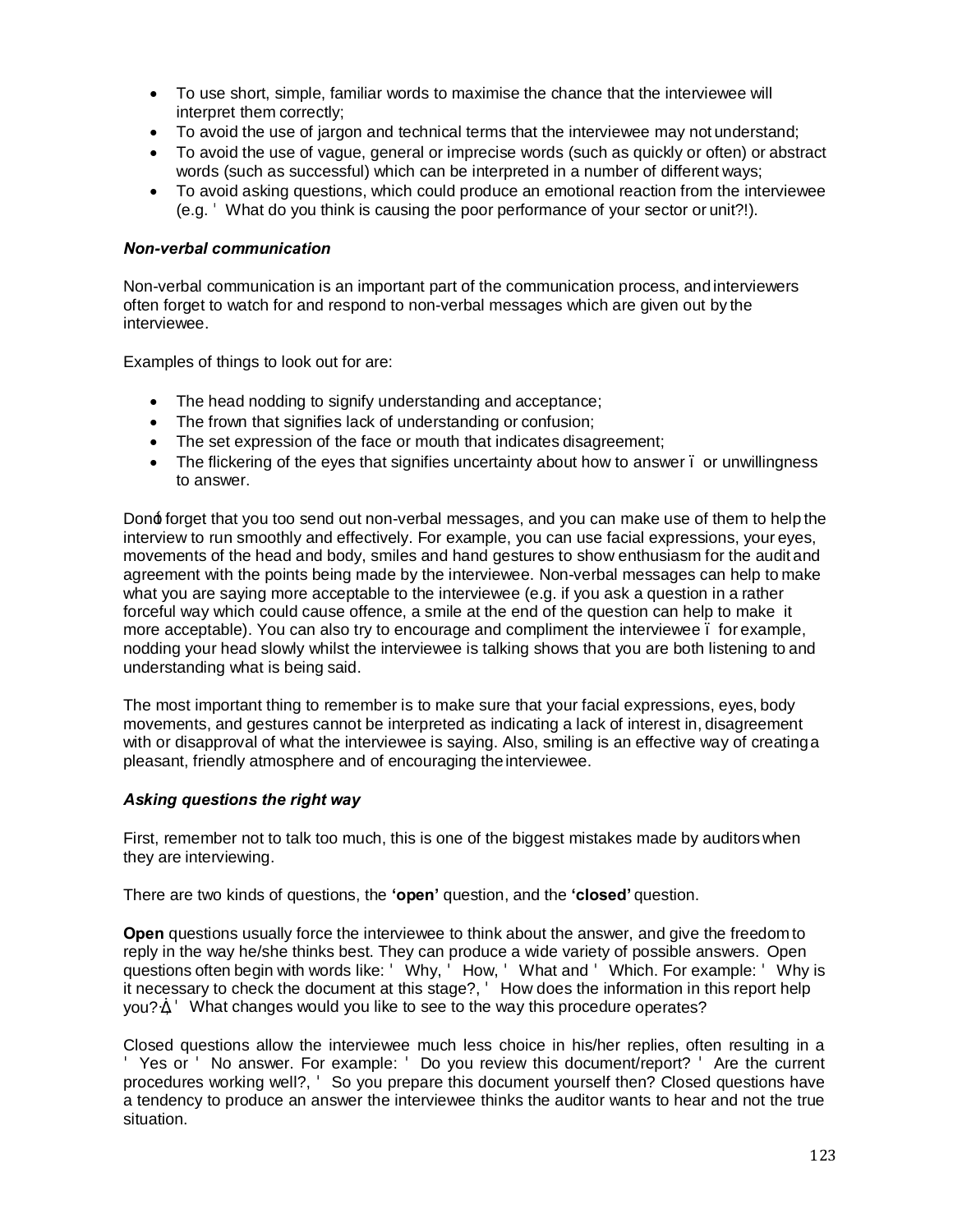They allow little room for discussion and make it difficult for the interviewee to develop his/herown ideas. However, they are useful to get specific items of information or to confirm basic facts and figures.

When asking questions it is useful to remember:

- · To be as friendly and pleasant as possible, and to smile;
- To watch the interviewee is facial expressions to check whether they understand or are confused;
- Not to rush the interviewee to give an answer, keep quiet and glance away if necessary;
- · If the interviewee is unable to answer the question after a reasonable time, suggest you move on to the next point and come back to it later.

When it comes to the questions themselves:

- Try to think them out in advance as part of the planning for the meeting  $\blacksquare$  but be prepared to be flexible in the light of the answers you are given;
- · Keep each question clear and concise and limit it to a single point orissue;
- · Use words and language which the interviewee will understand and can relate to;
- Don± ask too many questions which cover any aspect too broadly;
- · Try to ask your questions in a logical order, but be prepared to follow up points of interest as they arise.

# *The importance of listening*

Most people find listening very hard. It is very difficult to listen attentively for more than about 30 minutes, after that our concentration drops. There are many reasons why people don $\pm$  listen well, including:

- · Getting distracted by something the interviewee says or does, or the way he/she appears. This could include annoying mannerisms or ways of speaking, their physical appearance or the way they dress;
- · The temperature of the room, an uncomfortable chair etc;
- Failing to listen because you are tired or have other things on your mind;
- Failing to look at the interviewee and losing the benefit of any non-verbal communication.

To improve your listening skills you should:

- Look at the interviewee when he/she is talking;
- Sit up  $\epsilon$  to increase your mental alertness:
- · Pay full attention and concentrate on trying to understand what is being said;
- · Try not to let yourself get diverted.

Most importantly, don± talk too much. Too often internal auditors waste valuable time by interrupting the interviewee and expressing their own views and opinions at great length. Remember, your main role in these meetings is to get the interviewee to talk.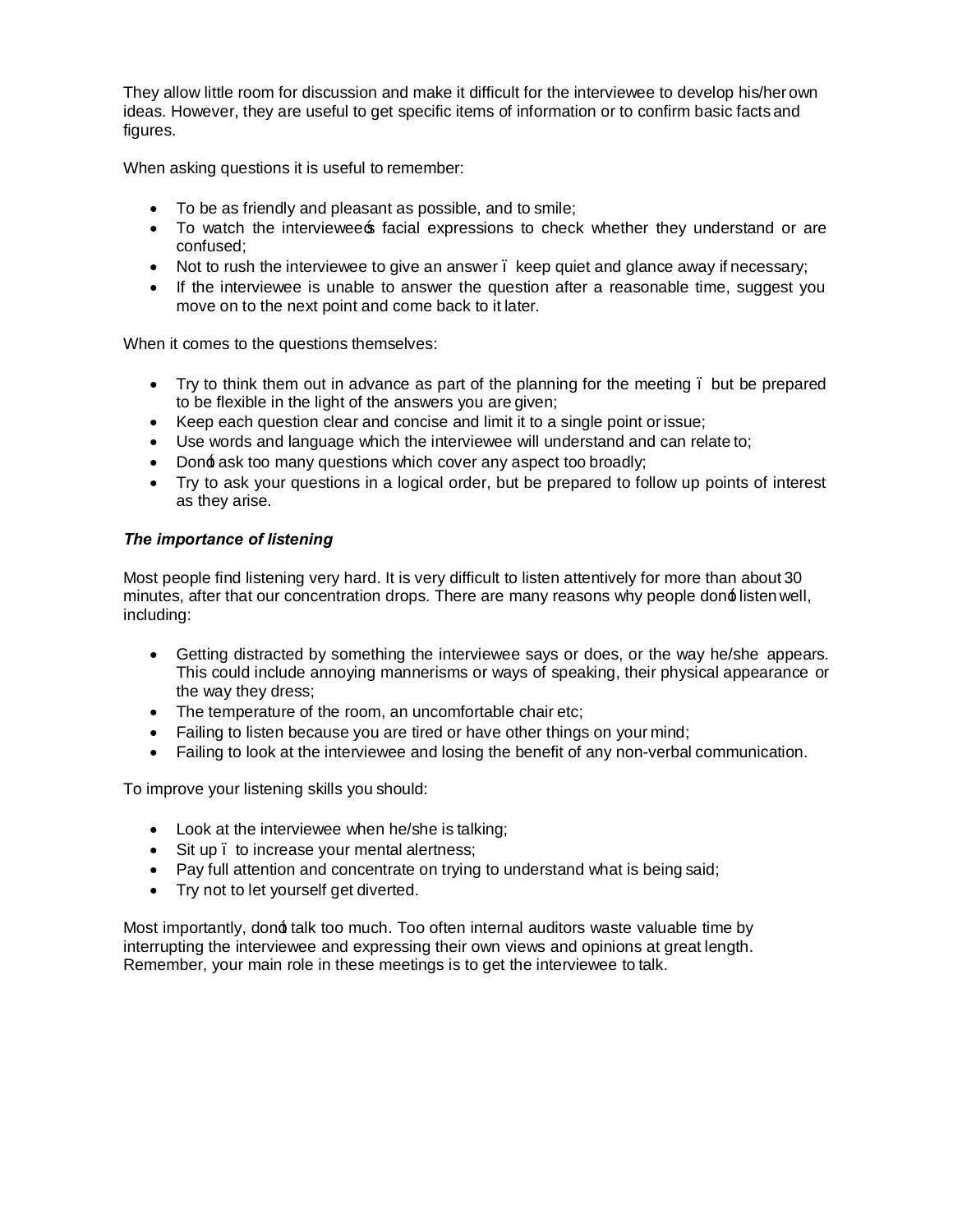# *Taking notes*

There are many ways of taking notes and you need to develop an approach which works for you. Some things to consider are:

- · Asking the interviewer at the start whether they mind if you take notes;
- Don± make your note-taking too obvious, as it can put the interviewee off;
- · Keep note-taking to the minimum, but making sure you record the key points;
- Don± look at your notepad except when you are writing;
- · Try to keep your notes intelligible and legible so that you can make sense of them after the meeting;
- · Review your notes as soon after the meeting as possible, and clarify and amplify them wherever necessary.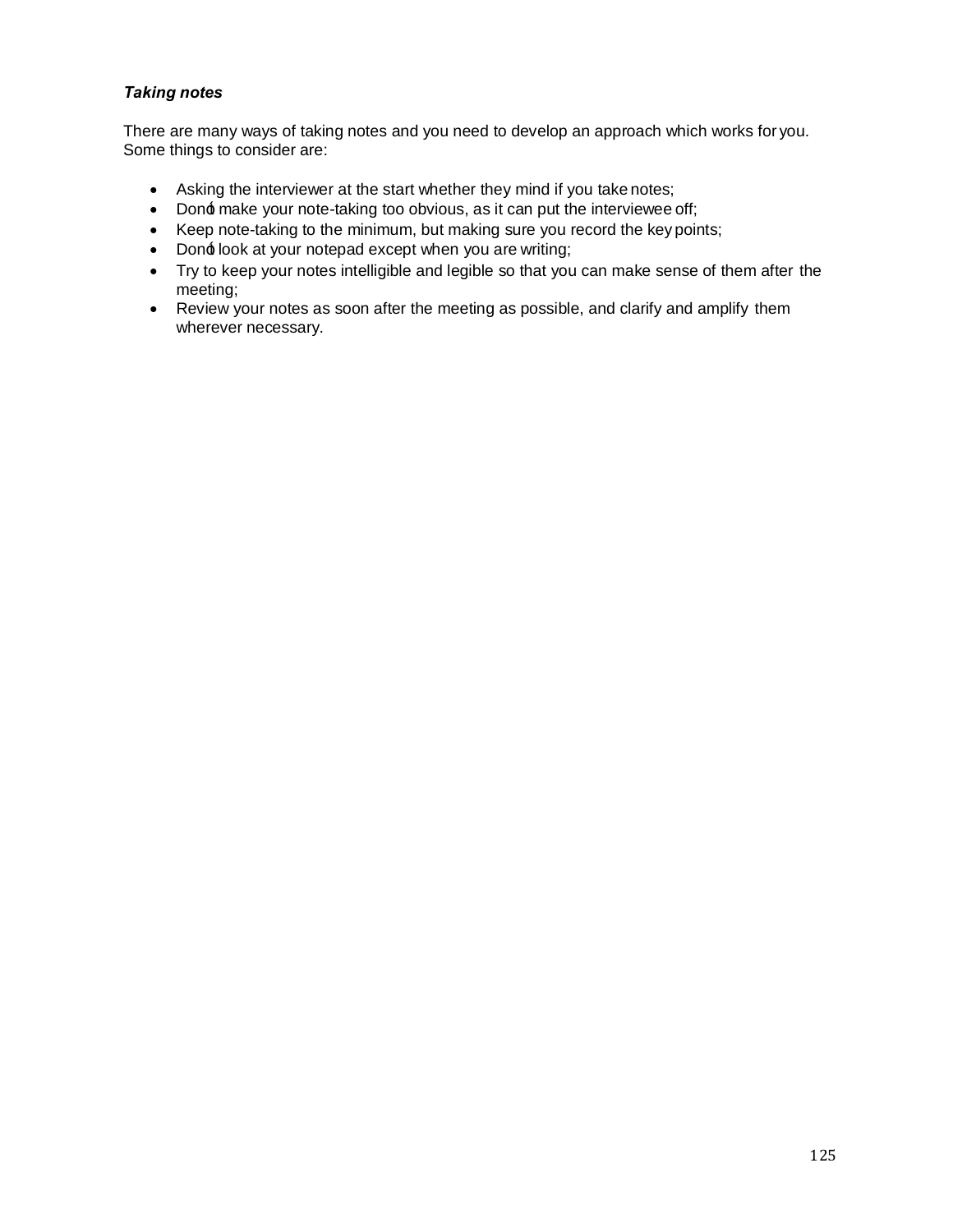### **TYPES OF CONTROL**

There are four basic types of control:

- · *Preventive* designed to prevent the occurrence of inefficiencies, errors, or irregularities. These cannot guarantee that the controlled factor will not occur but reduce the chance of it occurring. Examples include division of duties and setting authorization levels;
- · *Detective*  designed to detect and correct inefficiencies, errors, or irregularities. They may not give absolute assurance since they operate after an event has occurred or an output has been produced, but they should reduce the risk of undesirable consequences as they enable remedial action to be taken. Detective controls are most effective when they form part of a feedback loop in which their results are monitored and used to improve procedures or preventive controls. Examples include post-payment checks, stock verification and bank reconciliations;
- · *Directive*  designed to cause or encourage events necessary to the achievement of objectives. Examples include clear definition of policies and procedures, the setting of targets, and adequate training and staffing;
- · *Corrective*  to identify and evaluate alternative courses of action, to implement appropriate measures to remedy the situation and minimize damage.

In practice the above categories may not be clearly distinguished and a single control may operate to cover two or more functions. Supervision, for example, covers three categories.

#### **Some examples of internal controls**

These examples start with the higher level controls, followed by intermediate and then lowlevel controls. They are relevant to both manual and computer-based systems.

#### **High level controls**

#### *Planning*

This involves establishing aims, objectives and targets and the means by which they are to be achieved. Good planning includes:

- · Clear definitions of objectives and targets;
- · Forecasting of activity, operational requirements and external factors which may affect the achievement of objectives;
- · Specifying desired levels of control taking account of risk;
- · Setting standards of performance;
- Defining, wherever possible, the outputs of a system and criteria for measuring them;
- · Evaluating different options for achieving objectives;
- · Anticipating contingencies, and devising suitable action to take in response;
- Indications of the relative priorities of objectives, targets and their related activities;
- Budgetary constraints.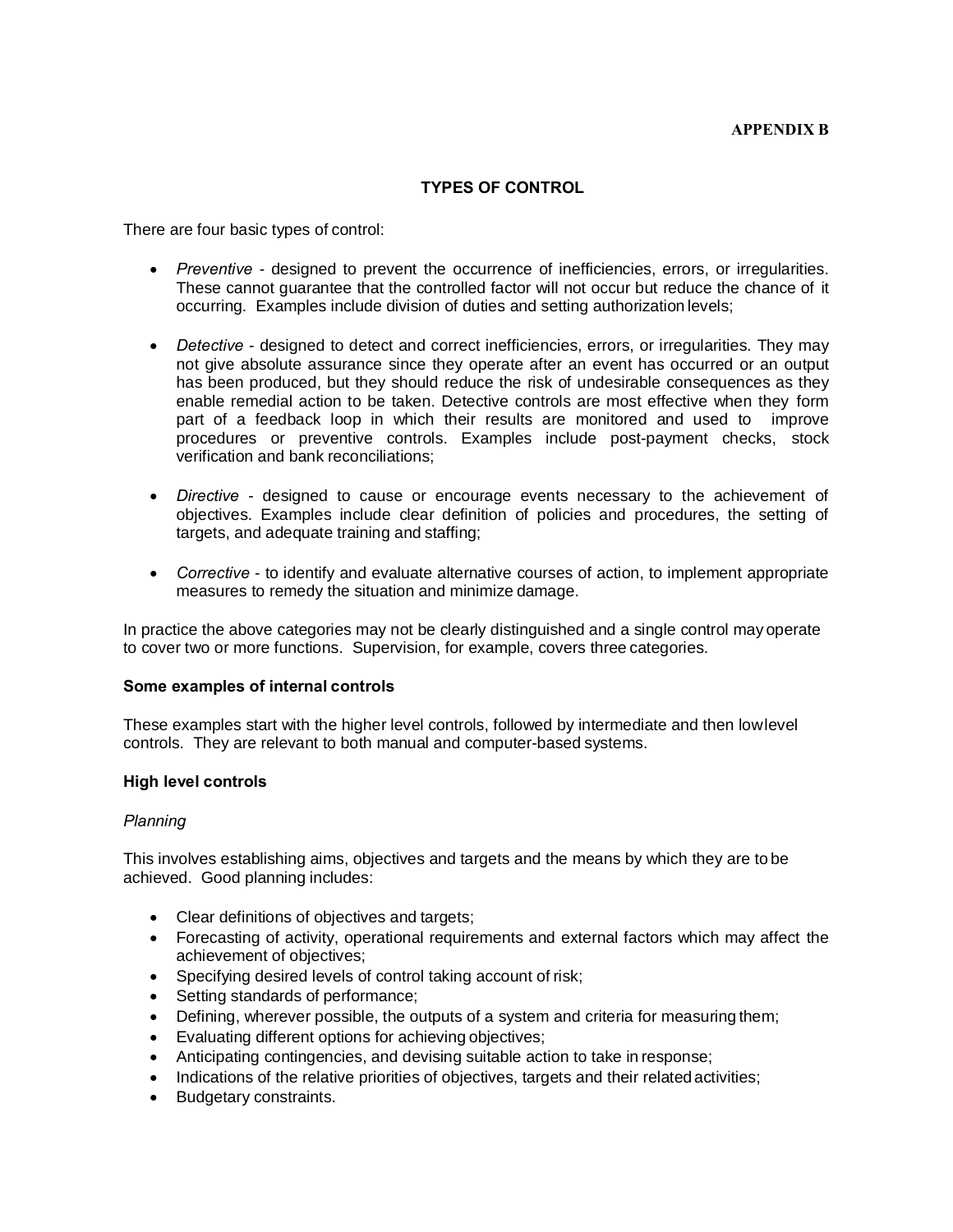## *Written guidance*

Management is policies and operational procedures should be documented to ensure that all staff are aware of them and work together to achieve objectives. Written guidance and procedures manuals should be:

- · Clear, unambiguous and easy to refer to;
- · Accessible to all relevant staff;
- · Subject to checks by management to ensure that they are read and understood;
- · Reviewed regularly, and any changes brought to the attention of staff and implemented promptly.

# *Organizational controls*

These involve allocating responsibility to individuals or groups so that they work together to achieve objectives in the most efficient manner. Accountability and authority should be allocated to match responsibility. Major principles of good organization include:

- · Providing clear and documented definition of the responsibilities of individuals and groups for resources, activities, objectives and targets;
- · Establishing clear reporting lines;
- Finding the most efficient balance of duties between different organizational groups;
- Establishing the most effective spans of command without creating more levels in the management chain than necessary;
- Establishing effective means of communication throughout the organization;
- · Separating duties to avoid conflicts of interest or opportunities for abuse;
- · Avoiding undue reliance on any one individual, particularly for internal control.

#### *Intermediate level controls*

#### *Monitoring performance*

Management needs to monitor performance to ensure that operations are conducted to achieve the optimum economy, efficiency, and effectiveness. Quality control should be built in tosystems.

Management should establish its needs for, and use of, information about activities. Relevant information may be in the form of statistics, accounts, analyses, or reports. It may be produced on a regular schedule, at managements discretion, or only when predetermined exceptional conditions are met. Management information should be reviewed regularly to ensure that it is relevant to needs and is being effectively used.

Management information should include measures and indicators of performance in respect of efficiency, effectiveness, economy, and quality of service. This involves identification of inputs, including costs, and outputs and relating them to objectives.

The results of monitoring provide the basis for future action and should be linked to proceduresfor correcting or adjusting activities accordingly.

#### *Evaluation*

Policies and activities should be evaluated periodically for economy, efficiency, and effectiveness. They should:

Be planned from the beginning of the operation;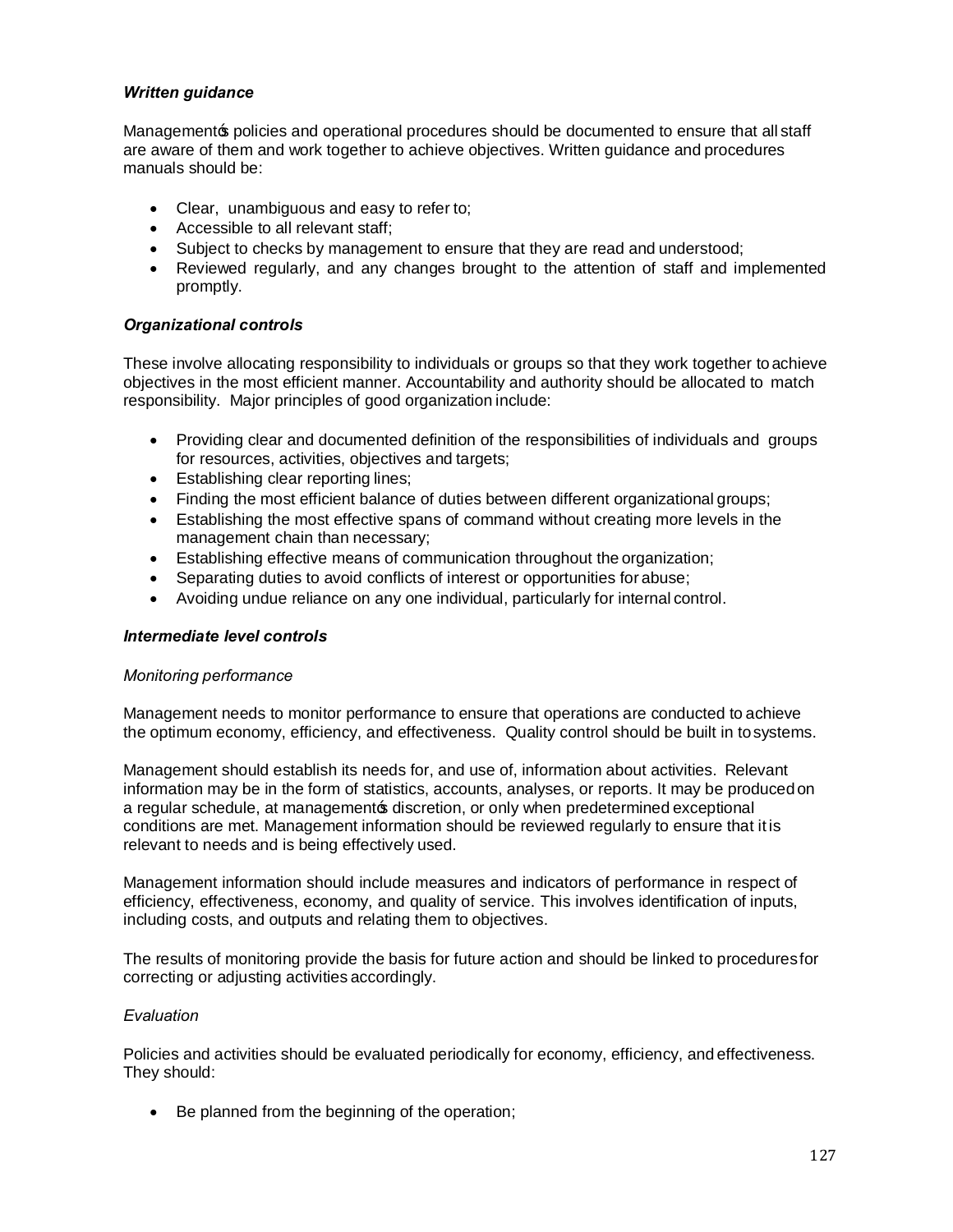- · Have well-defined objectives and scope;
- Establish yardsticks or standards with which to make comparisons;
- Consider measures and indicators of performance;
- Identify outcomes;
- · Identify follow-up action and provide the input for reappraisal of future options.

## *Staffing*

Adequate staffing of management functions and operations is essential for a system to function to its full capability. Weaknesses in staffing can lead to mismanagement, error and abuse which can negate the effect of other controls. The major aspects of staffing which have control implications are:

- · Identifying and reviewing the staffing needs: numbers, grades, experience and expertise levels;
- · Recruiting and selecting staff to meet the needs;
- · Monitoring performance of individuals and groups;
- · Arranging training and other staff development measures to achieve the full potential of staff capability.

# *Supervision*

Supervision is the function by which managers scrutinise the work and performance of their staff. It provides a check that staff are performing to meet standards and in accordance with instructions. It includes checks over the operation of controls by staff at lower levels. Good supervision can raise motivation, enhance quality, and assist with staff development. Poor or heavy-handed supervision can lead to de-motivated staff, who have little freedom for innovation and flexibilityof response and fail to meet required standards.

#### *Budgetary and other financial controls*

Budgetary control matches resources and costs to responsibilities for objectives and outputs. Managers become fully accountable for the achievement of their objectives and targets. It should be applied wherever possible and incorporated within an overall budgetary control system. It can be applied easily to most administrative functions, but may prove difficult in areas where costs or outputs cannot easily be quantified or where responsibilities are unclear.

Budgets should be realistic to allow for essential expenditure to achieve objectives, but should be sufficiently tight to encourage the economic and efficient use of resources. They also should be closely linked to planning and review procedures to ensure that any proposed expenditure is essential.

#### *Accounting controls*

Organisations must keep adequate financial and other information to allow the accounts to be produced in the form prescribed. Internal auditors should understand the financial reporting requirements and the relevance of accounting standards and recommended practices. There should be adequate controls to ensure that requirements of regularity and propriety of expenditure are met.

# *Systems development*

Controls over the development of new systems and modifications to existing systems or procedures are essential to ensure that: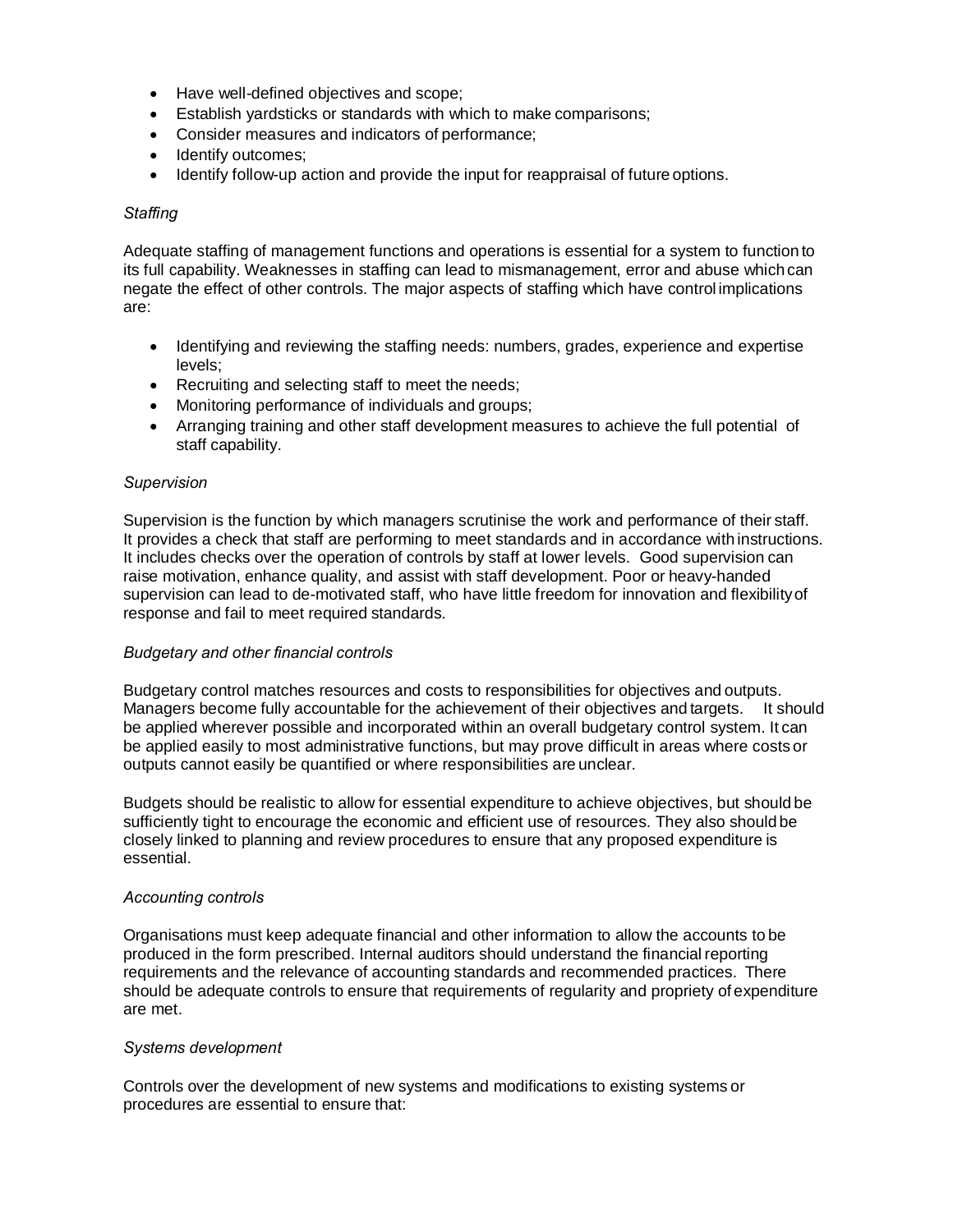- · New or revised systems meet their objectives;
- The effect of changes on systems and controls is properly assessed at an early stage before implementation;
- Systems modifications are approved and authorized;
- Adequate plans are made for a change from one system to another;
- The implementation and application of new or revised systems and procedures are in accordance with plans.

# **Low level controls**

## *Authorization*

This is the approval or sanction of specified activities or transactions by a manager or other responsible person before they are undertaken. It ensures that proper responsibility is takenfor the controlled activities. Key features are:

- Defining the authorization requirements for activities and transactions:
- · Allocating authority to appropriate individuals or groups;
- Separating responsibility for authorization from involvement in other activities which could lead to a conflict of interest;
- · Checking that relevant activities and transactions have been properly authorized.

# *Documentation*

This involves recording information and transactions used in an organisation **s** business. Good standards of documentation should be established to assist and support activities and to help ensure the continuity of operations in the event of disruption. This includes the retention of information in electronic or other forms. Information must be accessible and good filing andsearch facilities are essential.

The work of the organization should be sufficiently well documented to enable management, external auditors, or other reviewers to follow the course of operations and transactions and to identify errors, abuse, or poor performance. Decisions, authorizations, transactions, checks, and other information should be clearly recorded and the records safeguarded.

Standard documentation and forms can help to enforce conformity with procedures and legal requirements. They are often used to control transactions or the movement of valuables. Such documentation should be carefully designed to meet its objectives.

# *Completeness and accuracy*

- · Transactions should be recorded as close to their origin as possible;
- · Transactions should be checked at appropriate times in the processing cycle;
- Checks should be carried out by staff independent of those performing the activities checked.

Typical controls to ensure completeness and accuracy include sequence checking, comparison with related documents, control totals, arithmetic checks, and re-performance.